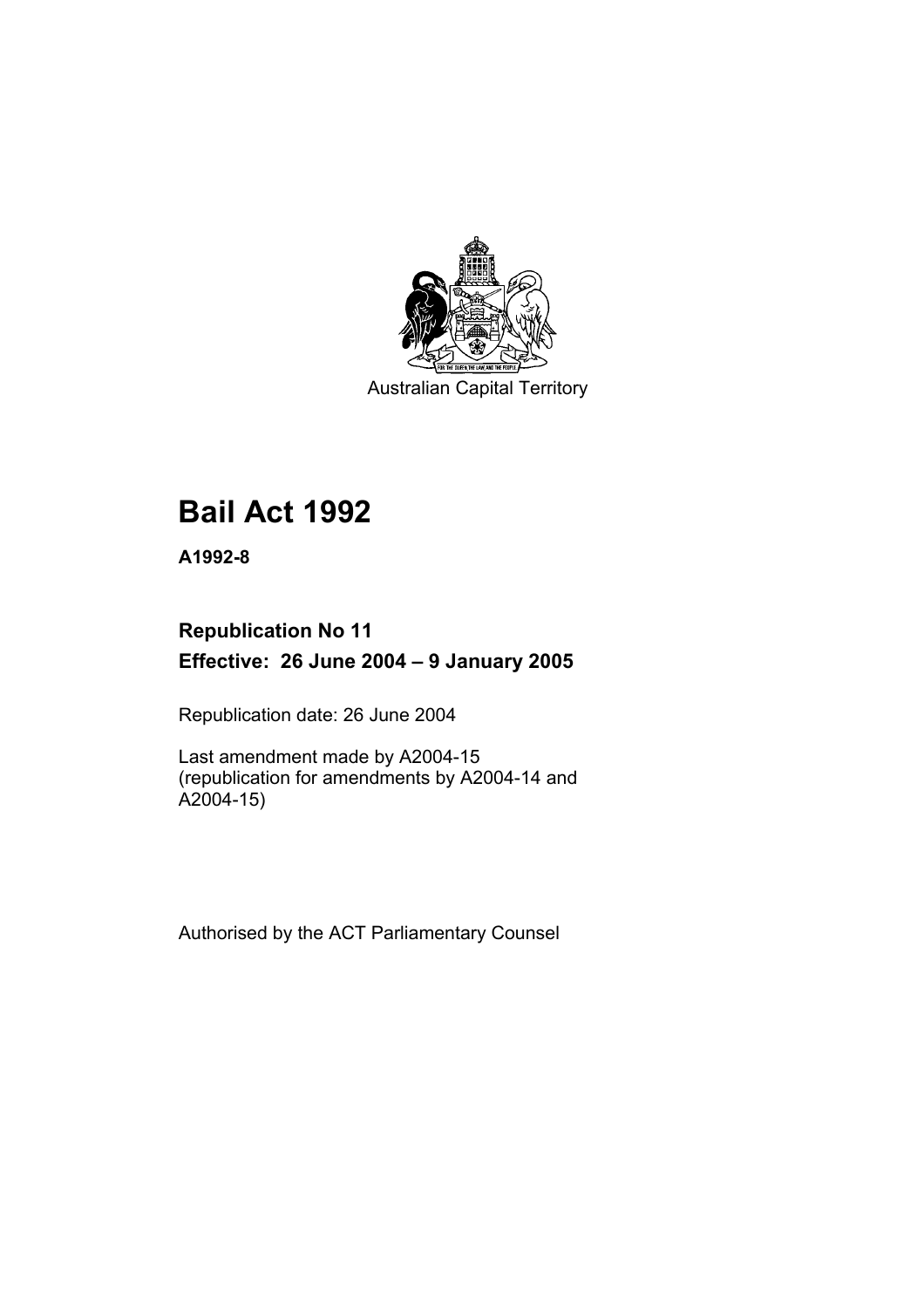## **About this republication**

#### **The republished law**

This is a republication of the *Bail Act 1992* (including any amendment made under the *Legislation Act 2001*, part 11.3 (Editorial changes)) as in force on 26 June 2004*.* It also includes any amendment, repeal or expiry affecting the republished law to 26 June 2004.

The legislation history and amendment history of the republished law are set out in endnotes 3 and 4.

#### **Kinds of republications**

The Parliamentary Counsel's Office prepares 2 kinds of republications of ACT laws (see the ACT legislation register at www.legislation.act.gov.au):

- authorised republications to which the *Legislation Act 2001* applies
- unauthorised republications.

The status of this republication appears on the bottom of each page.

#### **Editorial changes**

The *Legislation Act 2001*, part 11.3 authorises the Parliamentary Counsel to make editorial amendments and other changes of a formal nature when preparing a law for republication. Editorial changes do not change the effect of the law, but have effect as if they had been made by an Act commencing on the republication date (see *Legislation Act 2001*, s 115 and s 117). The changes are made if the Parliamentary Counsel considers they are desirable to bring the law into line, or more closely into line, with current legislative drafting practice.

This republication includes amendments made under part 11.3 (see endnote 1).

#### **Uncommenced provisions and amendments**

If a provision of the republished law has not commenced or is affected by an uncommenced amendment, the symbol  $\mathbf{U}$  appears immediately before the provision heading. The text of the uncommenced provision or amendment appears only in the last endnote.

#### **Modifications**

If a provision of the republished law is affected by a current modification, the symbol  $\mathbf{M}$ appears immediately before the provision heading. The text of the modifying provision appears in the endnotes. For the legal status of modifications, see *Legislation Act 2001*, section 95.

#### **Penalties**

The value of a penalty unit for an offence against this republished law at the republication date is—

- (a) if the person charged is an individual—\$100; or
- (b) if the person charged is a corporation—\$500.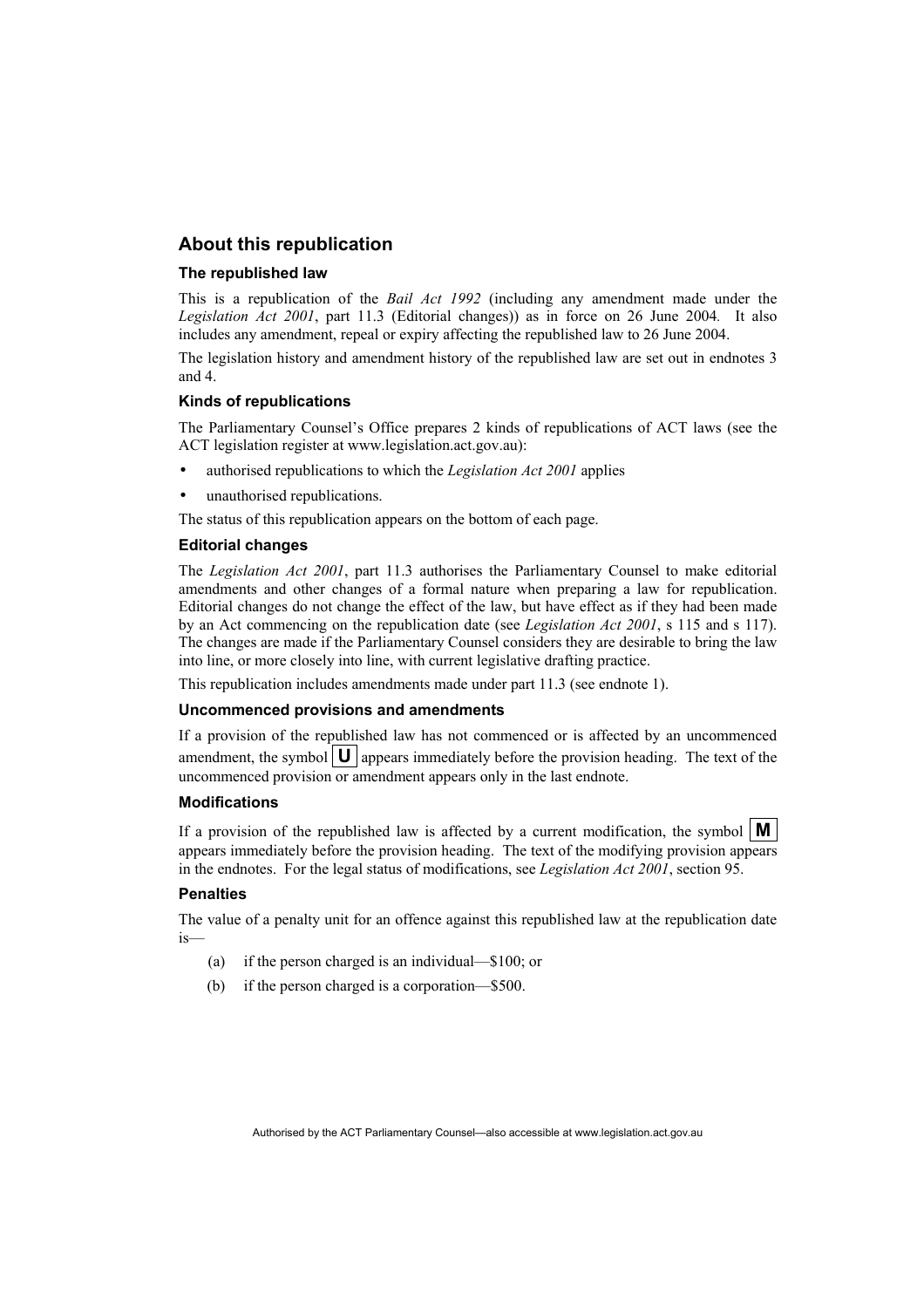

Australian Capital Territory

# **Bail Act 1992**

## **Contents**

|                     |                                                | Page       |
|---------------------|------------------------------------------------|------------|
| Part 1              | <b>Preliminary</b>                             |            |
| 1                   | Name of Act                                    | 2          |
| 2                   | Dictionary                                     | 2          |
| 3                   | <b>Notes</b>                                   | 2          |
| 4                   | Act applies to children                        | 2          |
| Part 2              | <b>Availability of bail</b>                    |            |
| <b>Division 2.1</b> | When bail may be granted and rights following  |            |
| 5                   | When may bail be granted?                      | 3          |
| 6                   | 3<br>Rights following grant of bail            |            |
| <b>Division 2.2</b> | <b>Presumption for bail</b>                    |            |
| 7                   | Div 2.2 subject to div 2.3 and div 2.4         | 4          |
| 8                   | Entitlement to bail—certain minor offences etc | 4          |
| R <sub>11</sub>     | Bail Act 1992                                  | contents 1 |
| 26/06/04            | Effective: 26/06/04-09/01/05                   |            |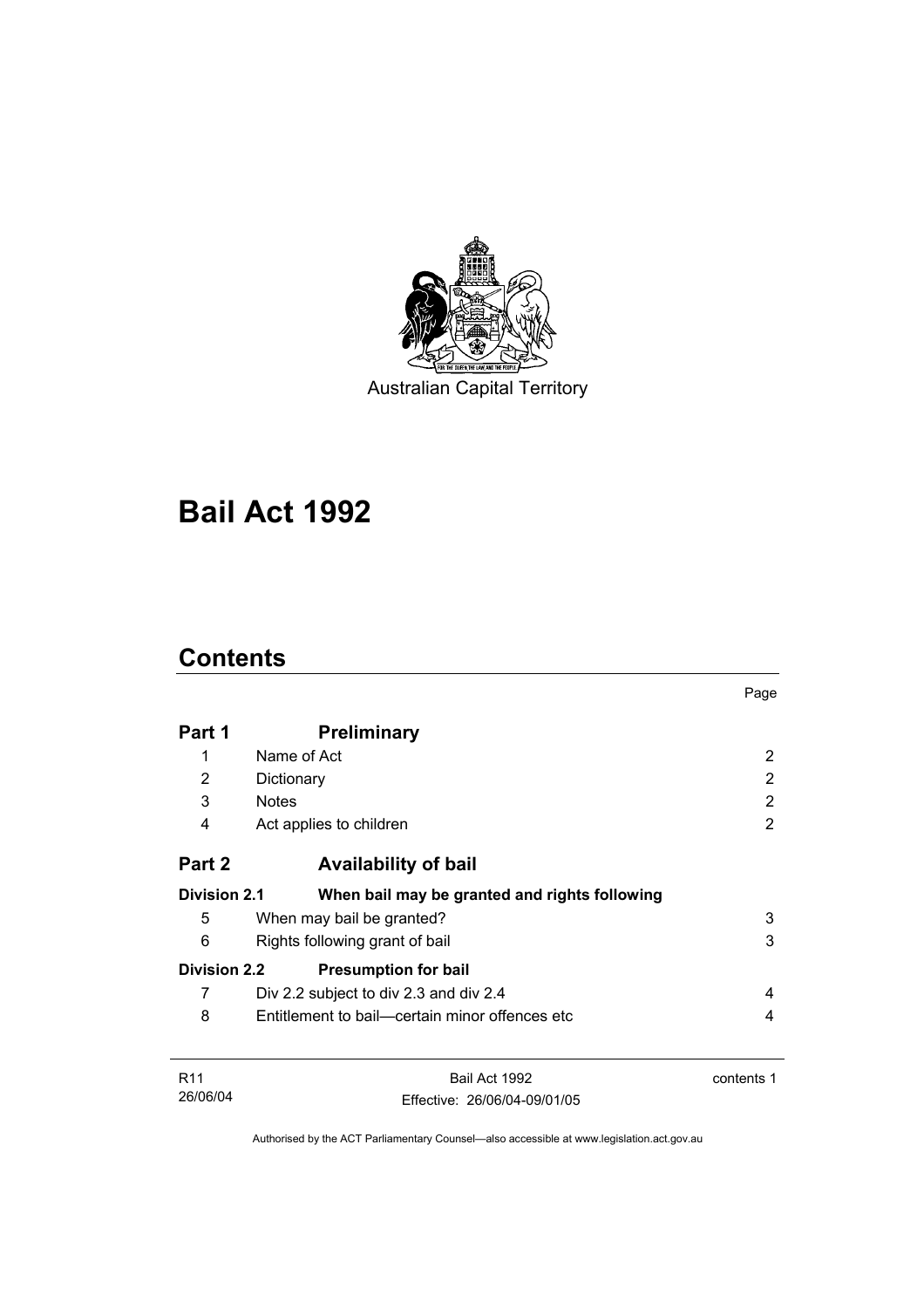|                     |                                                                                       | Page            |
|---------------------|---------------------------------------------------------------------------------------|-----------------|
| 8A                  | Entitlement to bail--breaches of certain orders                                       | 5               |
| 9                   | Limitations on entitlement to bail                                                    | 6               |
| 9Α                  | Entitlement to bail—offences other than minor offences                                | 6               |
| Division 2.3        | No presumption for bail                                                               |                 |
| 9Β                  | Div 2.2 not to apply to certain offences                                              | 7               |
| <b>Division 2.4</b> | <b>Presumption against bail</b>                                                       |                 |
| 9C                  | Bail for murder                                                                       | 8               |
| 9D                  | Bail for serious offence committed while charge for another pending or<br>outstanding | 8               |
| 9E                  | Bail for person sentenced to imprisonment                                             | 11              |
| 9F                  | Domestic violence offence-bail by authorised officer                                  | 11              |
| 9G                  | Special or exceptional circumstances                                                  | 12              |
| Part 3              | Dispensing with bail                                                                  |                 |
| 10                  | Dispensing with bail                                                                  | 14              |
| 11                  | Effect of dispensing with bail                                                        | 14              |
| 12                  | Decision to dispense with bail                                                        | 15              |
| Part 4              | <b>Grant of bail</b>                                                                  |                 |
| 13                  | Deciding bail after charge laid                                                       | 16              |
| 14                  | Grant of bail by authorised officers                                                  | 18              |
| 15                  | Deciding of questions of bail by authorised officers                                  | 18              |
| 16                  | Notification of decision of authorised officer                                        | 19              |
| 17                  | Charged persons in custody to be brought before court                                 | 21              |
| 18                  | Facilities to be provided to accused persons                                          | 21              |
| 19                  | General provisions relating to court bail                                             | 22              |
| 20                  | Limitations on power of magistrate                                                    | 23              |
| 21                  | Bail in relation to several offences                                                  | 23              |
| 22                  | Criteria for granting bail to adults                                                  | 24              |
| 23                  | Criteria for granting bail to children                                                | 26              |
| 23A                 | Victim's concern about need for protection                                            | 26              |
| Part 5              | Bail conditions and undertakings to appear                                            |                 |
| 24                  | Conditions of bail                                                                    | 27              |
| contents 2          | Bail Act 1992                                                                         | R <sub>11</sub> |

Effective: 26/06/04-09/01/05

26/06/04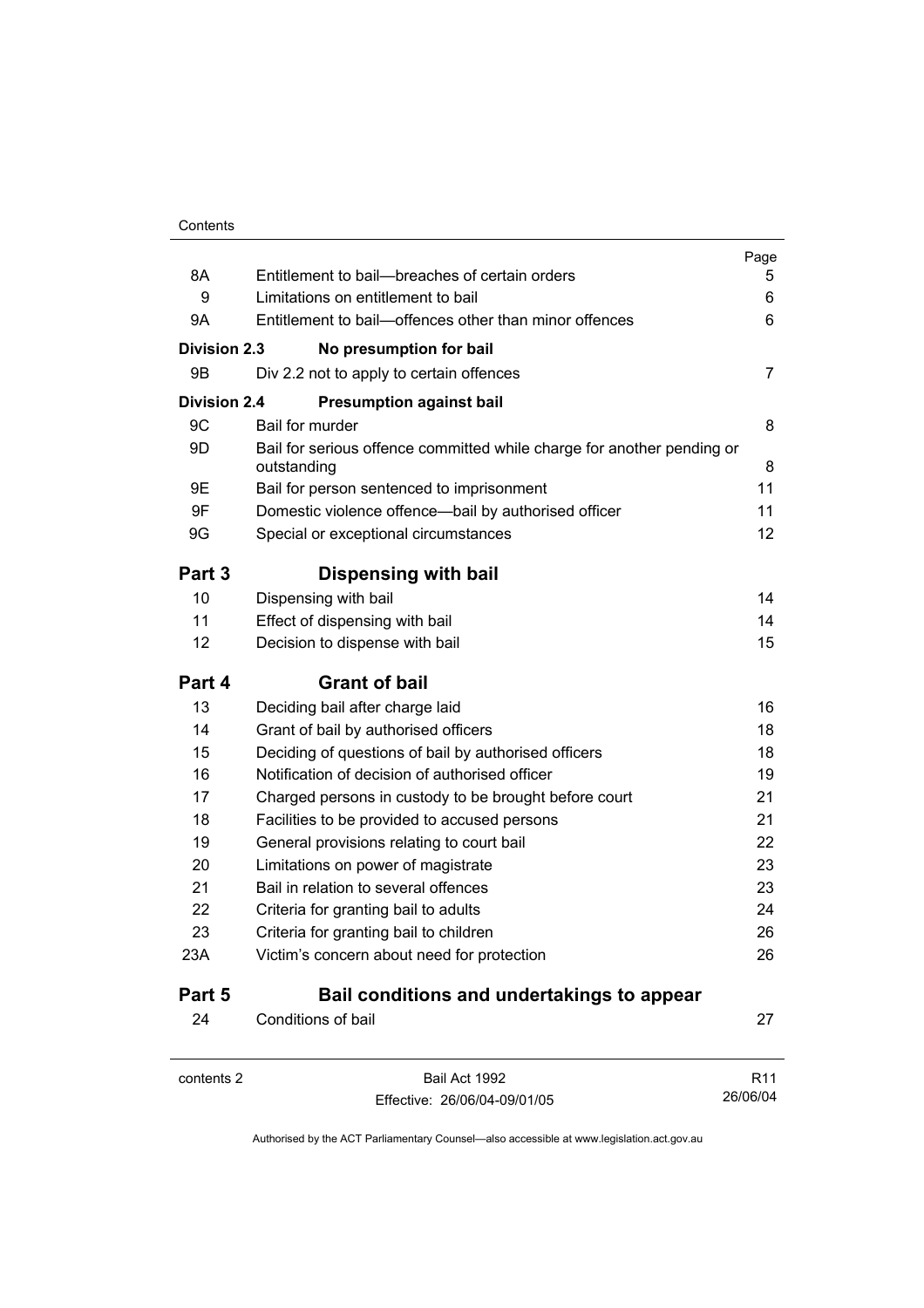|                     |                                                            | Contents   |
|---------------------|------------------------------------------------------------|------------|
|                     |                                                            | Page       |
| 25                  | Conditions on which bail may be granted to adults          | 27         |
| 26                  | Conditions on which bail may be granted to children        | 31         |
| 27                  | Recording of certain bail decisions                        | 33         |
| 28                  | Undertakings to appear                                     | 34         |
| 30                  | Accused person may be excused from attendance before court | 34         |
| 31                  | <b>Bail requirements</b>                                   | 36         |
| 32                  | Acceptable people and security for bail                    | 36         |
| 33                  | Continuation of bail and undertakings                      | 37         |
| 34                  | Written notice of conditions of bail                       | 39         |
| 36                  | Discharge of surety                                        | 40         |
| 37                  | Payment of amounts to Territory                            | 41         |
| Part 6              | <b>Review of bail decisions</b>                            |            |
| <b>Division 6.1</b> | Review of decisions by authorised officers                 |            |
| 38                  | Review by authorised officers                              | 43         |
| 39                  | Exercise of power to review                                | 43         |
| 40                  | Limitation on power of authorised officer to review        | 44         |
| <b>Division 6.2</b> | <b>Review of decisions by courts</b>                       |            |
| 41                  | Right of review of bail decisions                          | 44         |
| 41A                 | Court may review on its own initiative                     | 45         |
| 42                  | Power of magistrate to review                              | 45         |
| 43                  | Power of Supreme Court to review                           | 45         |
| 45                  | Exercise of power to review                                | 46         |
| 46                  | Review limited to bail conditions                          | 47         |
| Part 7              | <b>Miscellaneous</b>                                       |            |
| 47                  | Giving information relating to bail                        | 49         |
| 47A                 | Notice to victim of bail decisions                         | 49         |
| 48                  | Notification to court that bail condition not satisfied    | 50         |
| 49                  | Failure to answer bail                                     | 50         |
| 51                  | Indemnification of sureties                                | 51         |
| 52                  | Contravention of Act by police officers                    | 51         |
| 55                  | Civil standard of proof to apply for certain purposes      | 52         |
| 56                  | No right of surety to arrest                               | 52         |
| R <sub>11</sub>     | Bail Act 1992                                              | contents 3 |

Authorised by the ACT Parliamentary Counsel—also accessible at www.legislation.act.gov.au

Effective: 26/06/04-09/01/05

26/06/04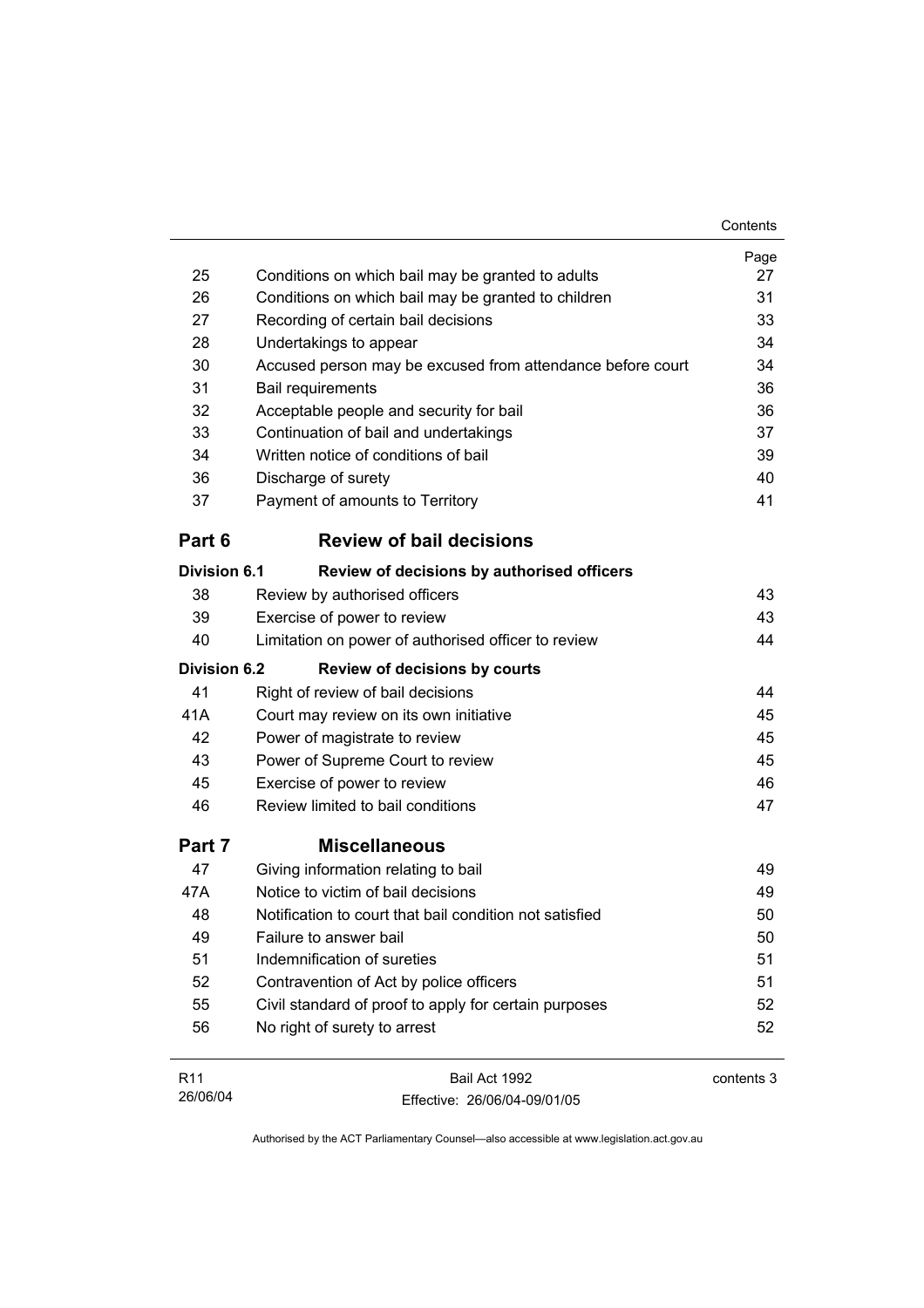|      |                                                      | Page |
|------|------------------------------------------------------|------|
| 56A  | Arrest without warrant of person on bail             | 52   |
| 56B  | Arrest for breach of condition by person outside ACT | 53   |
| 57   | Act to prevail                                       | 53   |
| 57AA | Abolition of inherent power of bail                  | 54   |
| 58   | Approved forms                                       | 54   |
| 59   | Regulation-making power                              | 54   |

| <b>Schedule 1</b> | Offences to which presumption of bail does not       |    |
|-------------------|------------------------------------------------------|----|
|                   | apply                                                | 55 |
| <b>Part 1.1</b>   | <b>Offences against Crimes Act 1900</b>              | 55 |
| <b>Part 1.2</b>   | <b>Offences against Criminal Code</b>                | 55 |
| <b>Part 1.3</b>   | <b>Offences against Drugs of Dependence Act 1989</b> | 56 |
| <b>Part 1.4</b>   | <b>Offences against Customs Act 1901 (Cwith)</b>     | 56 |
|                   |                                                      |    |

## **Dictionary** 57

### **Endnotes**

|   | About the endnotes     | 60 |
|---|------------------------|----|
| 2 | Abbreviation key       | 60 |
| 3 | Legislation history    | 61 |
| 4 | Amendment history      | 64 |
| 5 | Earlier republications | 72 |

contents 4 Bail Act 1992 Effective: 26/06/04-09/01/05

R11 26/06/04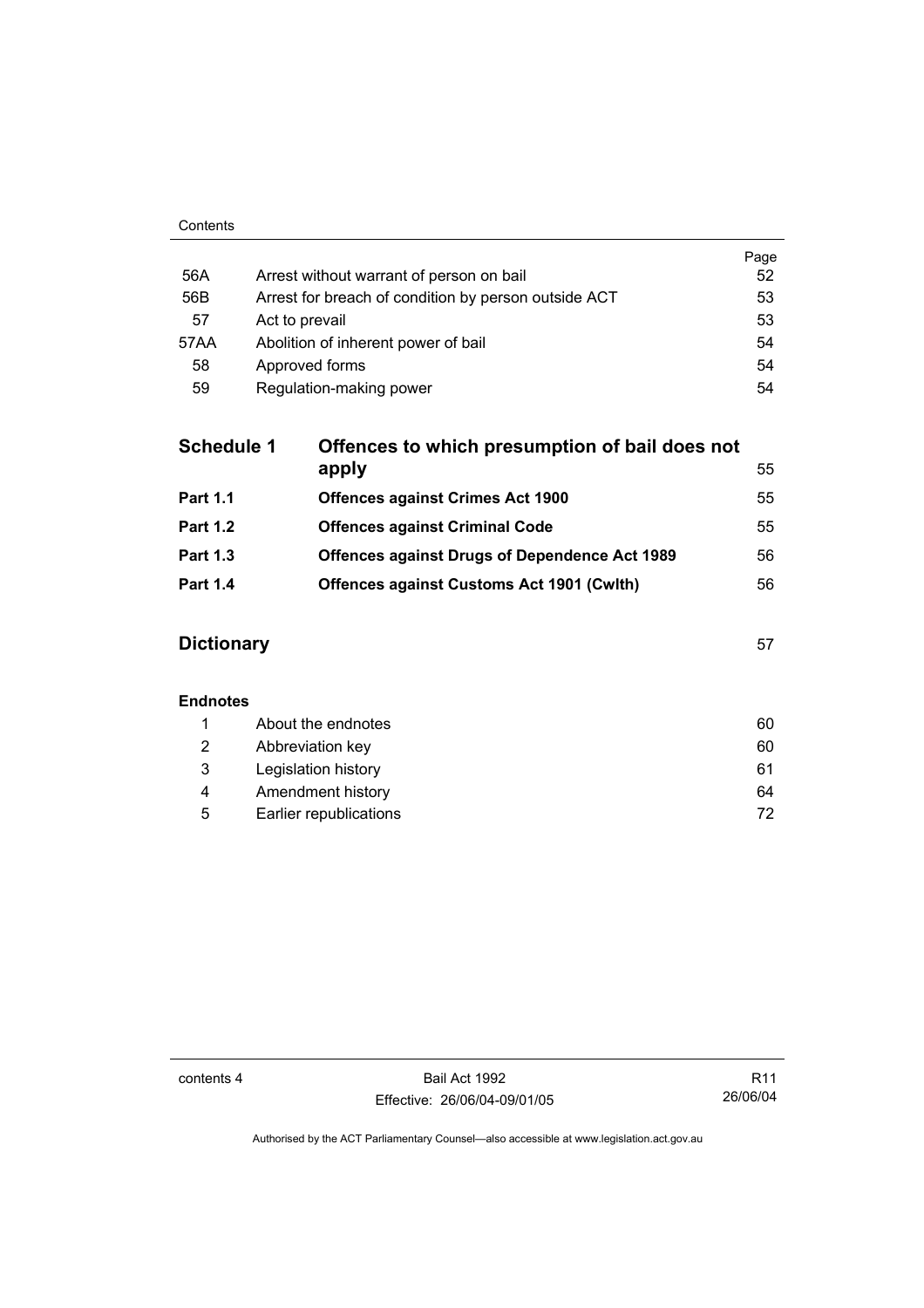

Australian Capital Territory

# **Bail Act 1992**

An Act relating to bail for accused persons in connection with criminal proceedings

R11 26/06/04

I

Bail Act 1992 Effective: 26/06/04-09/01/05 page 1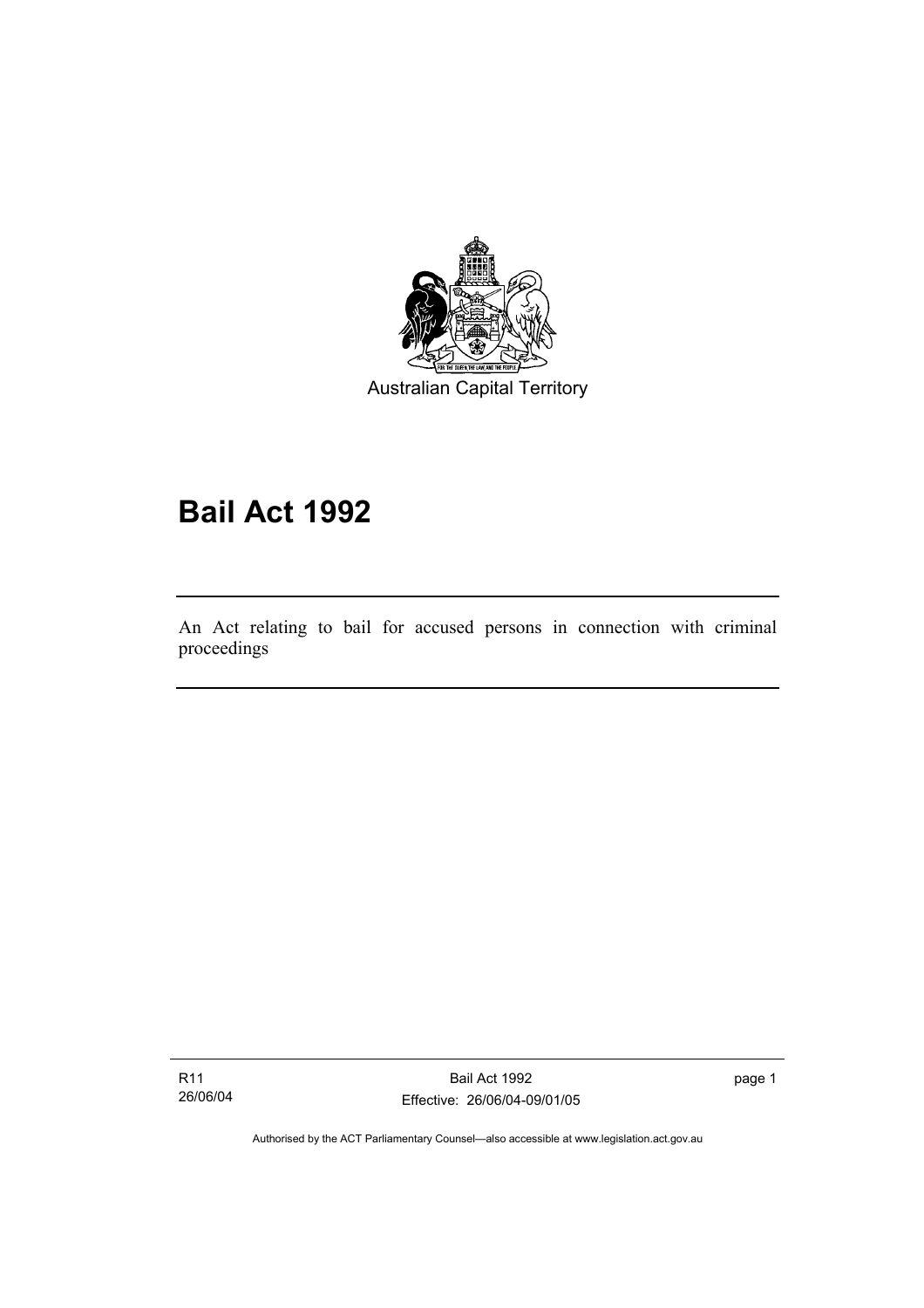#### **Part 1** Preliminary

Section 1

## **Part 1** Preliminary

#### **1 Name of Act**

This Act is the *Bail Act 1992*.

### **2 Dictionary**

The dictionary at the end of this Act is part of this Act.

*Note 1* The dictionary at the end of this Act defines certain terms used in this Act, and includes references (*signpost definitions*) to other terms defined elsewhere.

> For example, the signpost definition '*domestic violence offence—*see the *Crimes Act 1900*, dictionary.' means that the term 'domestic violence offence' is defined in that dictionary and the definition applies to this Act.

*Note 2* A definition in the dictionary (including a signpost definition) applies to the entire Act unless the definition, or another provision of the Act, provides otherwise or the contrary intention otherwise appears (see Legislation Act, s  $155$  and s  $156$  (1)).

## **3 Notes**

A note included in this Act is explanatory and is not part of this Act.

*Note* See Legislation Act, s 127 (1), (4) and (5) for the legal status of notes.

## **4 Act applies to children**

This Act applies to a person whether or not the person is an adult.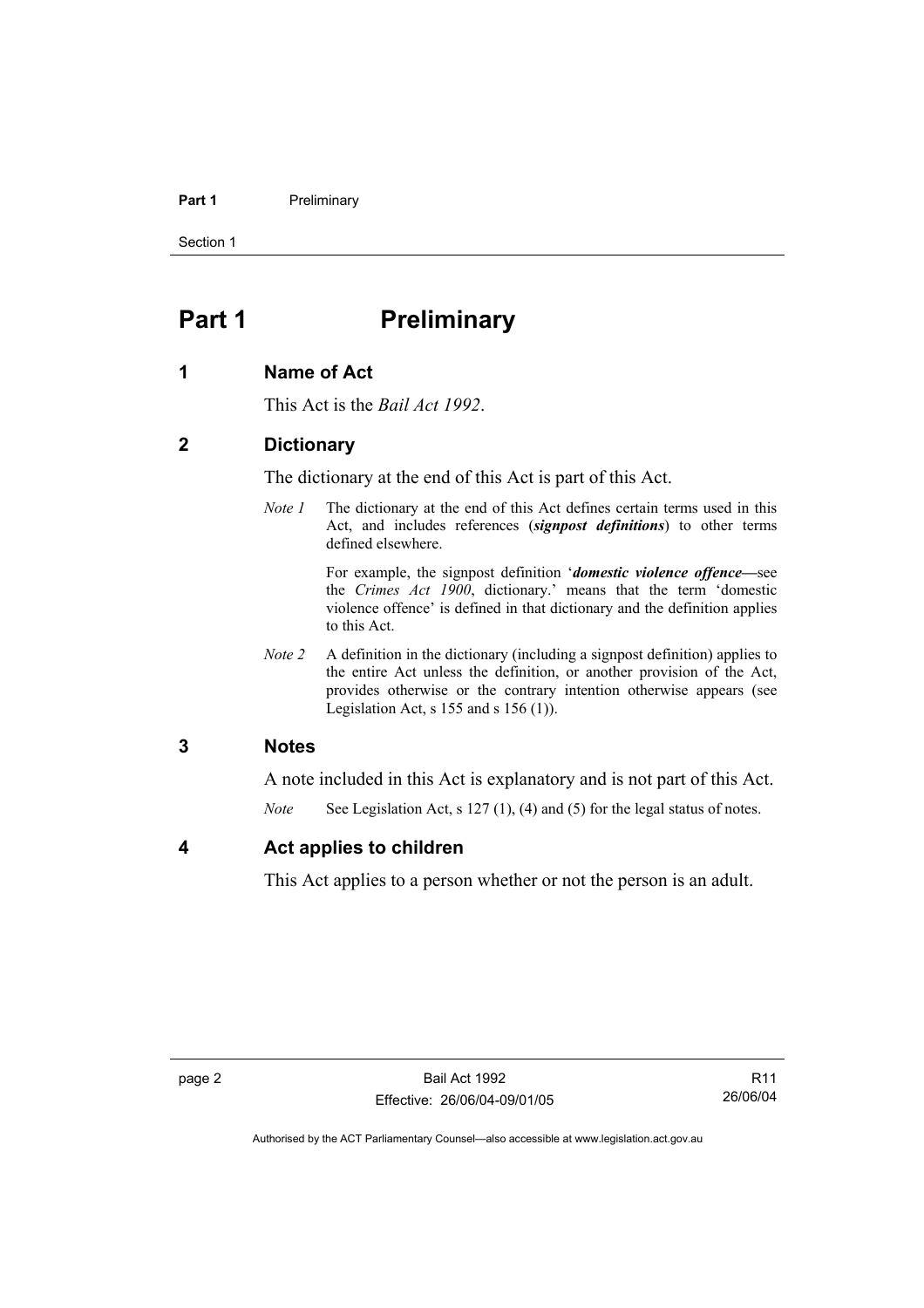## **Part 2 Availability of bail**

## **Division 2.1 When bail may be granted and rights following**

## **5 When may bail be granted?**

- (1) An accused person may be granted bail in relation to any period when the person is not required to attend court in relation to the offence with which the person has been charged.
- (2) However, an accused person who is in custody in relation to an offence must not be granted bail in relation to any period when—
	- (a) the person is in custody for another offence or reason in relation to which the person is not entitled to be granted bail; or
	- (b) the person is serving a sentence of imprisonment.

## **6 Rights following grant of bail**

- (1) This section applies if—
	- (a) bail is granted to an accused person in relation to an offence; and
	- (b) the person gives an undertaking to appear; and
	- (c) if a bail condition mentioned in section  $25(1)$  (b) (ii) or (c) is imposed—the security is given or the deposit made.
- (2) The person is entitled—
	- (a) if the person is in custody—to be released from custody; and
	- (b) to remain at liberty in relation to the offence until required to appear before a court in accordance with the undertaking.
- (3) This section is subject to section 56A (Arrest without warrant of person on bail).

| R <sub>11</sub> | Bail Act 1992                | page 3 |
|-----------------|------------------------------|--------|
| 26/06/04        | Effective: 26/06/04-09/01/05 |        |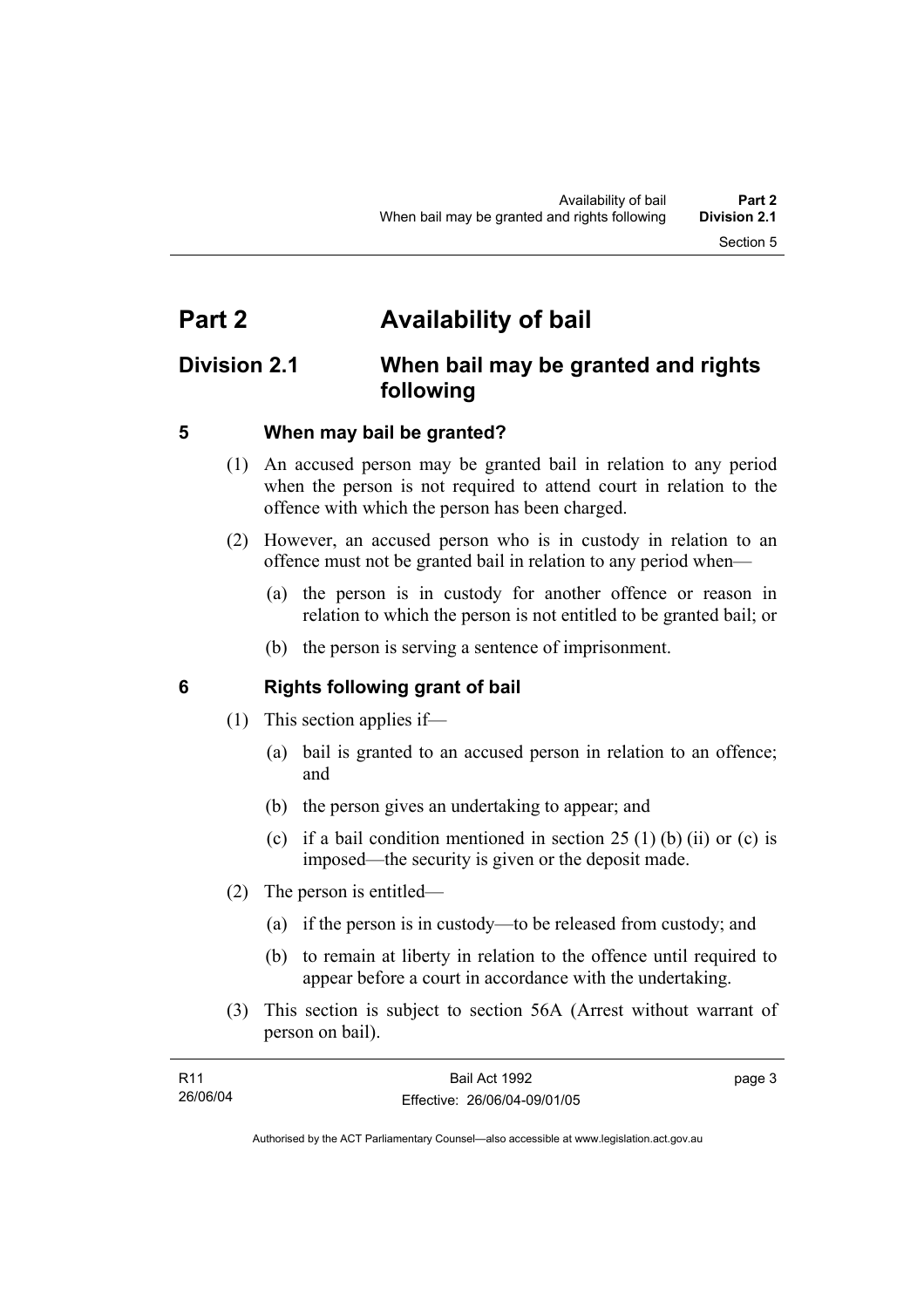**Part 2 Availability of bail Division 2.2** Presumption for bail Section 7

## **Division 2.2 Presumption for bail**

## **7 Div 2.2 subject to div 2.3 and div 2.4**

This division is subject to division 2.3 (No presumption for bail) and division 2.4 (Presumption against bail).

## **8 Entitlement to bail—certain minor offences etc**

- (1) This section applies to—
	- (a) a person charged with an offence not punishable by imprisonment (except in default of payment of a fine); and
	- (b) a person charged with an offence punishable by imprisonment for not longer than 6 months; and
	- (c) a person arrested for a breach of the peace or apprehended breach of the peace; and
	- (d) a person arrested under a warrant because of failure to comply with a summons or subpoena; and
	- (e) a person brought up to attend a trial or hearing following the issue of a writ of habeas corpus.
- (2) The person is entitled—
	- (a) to be granted bail; and
	- (b) if the person is in custody—to be released from custody as soon as the person gives an undertaking to appear.
- (3) However, if no further appearance is required for a person arrested for a breach of the peace or an apprehended breach of the peace, the person may be released from custody without giving an undertaking to appear.

R11 26/06/04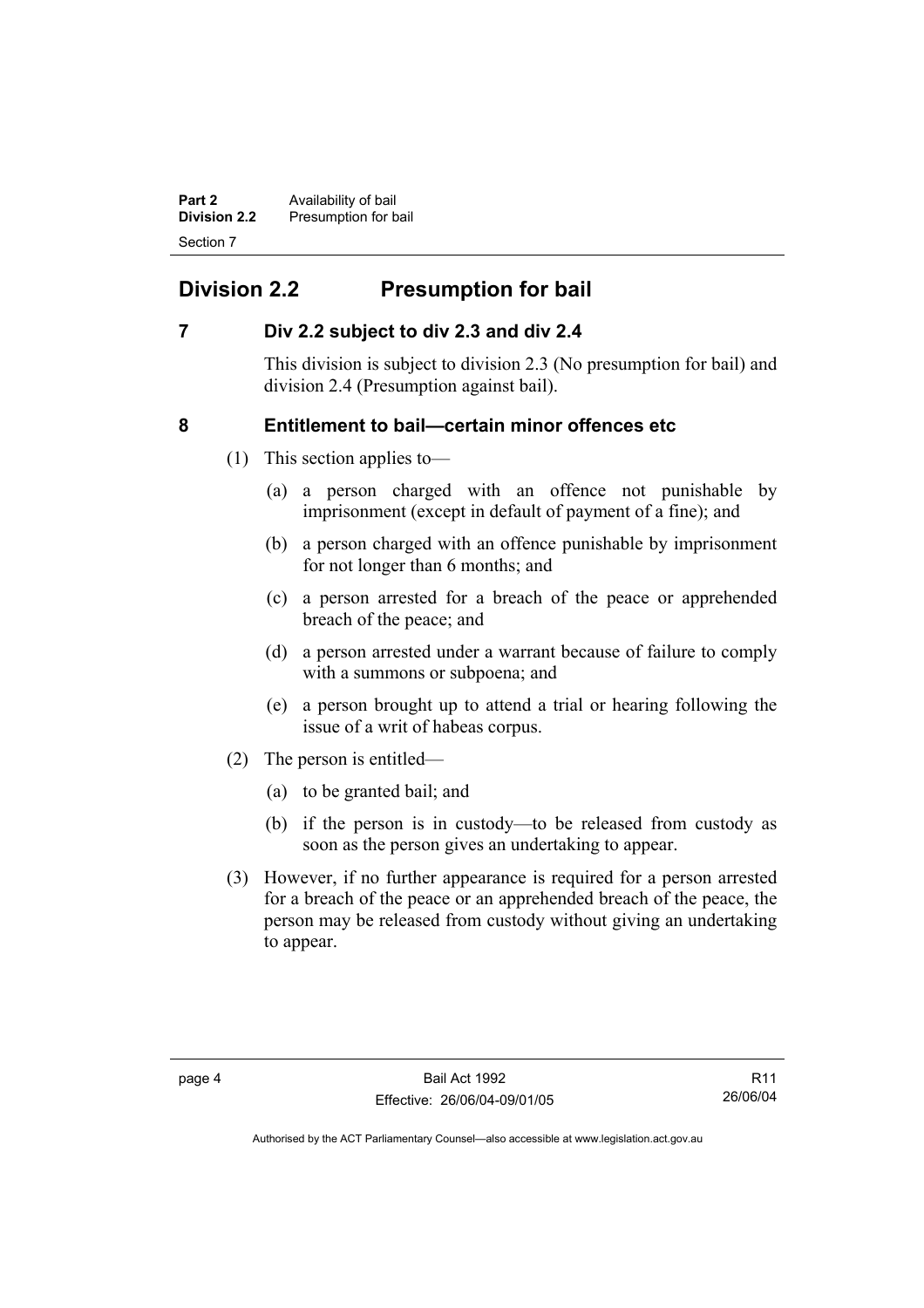- (4) A condition to keep the peace may be imposed on a grant of bail to a person arrested for a breach of the peace or an apprehended breach of the peace.
	- *Note* For other conditions that may be imposed on a grant of bail, see s 25 and s 26.

### **8A Entitlement to bail—breaches of certain orders**

- (1) This section applies to a person who is arrested for, or in another way brought before the court in relation to, a breach of—
	- (a) a recognisance; or
	- (b) a community service order; or
	- (c) a home detention order; or
	- (d) a periodic detention order.
- (2) The person has the same entitlement to be granted bail in relation to the breach of the order as the person has under this part in relation to the offence to which the order relates.

#### **Examples**

- 1 Martin has been found guilty of armed robbery and sentenced to periodic detention. He has breached the periodic detention order and is before the court on an application to cancel the order. There is no presumption in relation to bail because the offence of armed robbery is an offence to which division 2.2 (Presumption for bail) does not apply.
- 2 Joe has been found guilty of threatening to kill. Joe had, 3 years before, been found guilty of an offence involving violence. After serving part of his sentence of imprisonment for the offence of threatening to kill, he was released on entering into a recognisance. He has breached the recognisance and is before the court on an application to cancel the order for his release. There is no presumption in relation to bail because section 9B (b) applies to make the offence of threatening to kill an offence to which division 2.2 (Presumption for bail) does not apply.
	- *Note* An example is part of the Act, is not exhaustive and may extend, but does not limit, the meaning of the provision in which it appears (see Legislation Act, s 126 and s 132).

page 5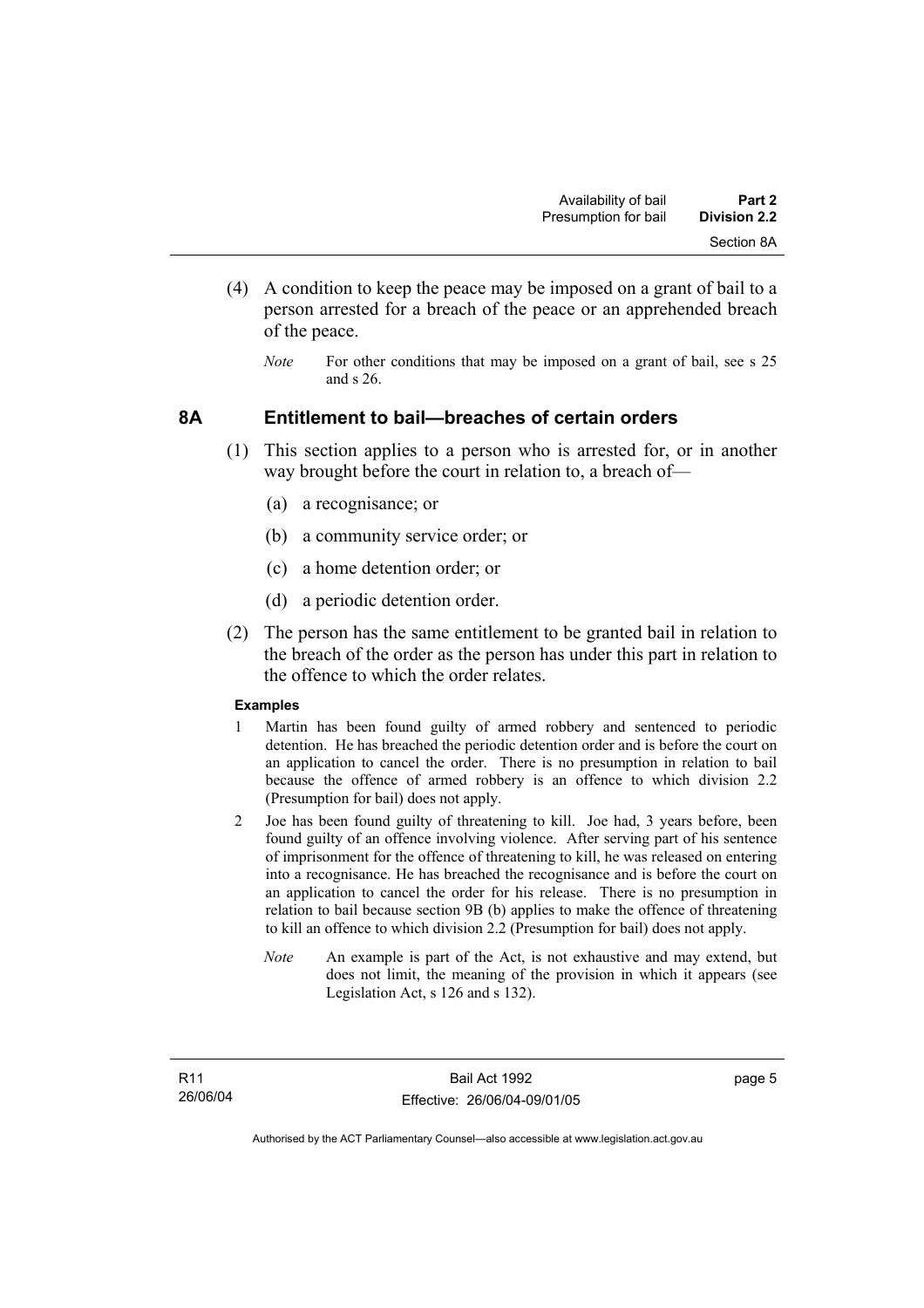| Part 2              | Availability of bail |
|---------------------|----------------------|
| <b>Division 2.2</b> | Presumption for bail |
| Section 9           |                      |

(3) In this section:

*community service order*—see the *Crimes Act 1900*, section 407.

*home detention order*—see the *Rehabilitation of Offenders (Interim) Act 2001*, dictionary.

*periodic detention order* means an order under the *Periodic Detention Act 1995*, section 4 (Power to order periodic detention).

## **9 Limitations on entitlement to bail**

- (1) A person charged with an offence mentioned in section 8 (1) (a) or (b) is not entitled to be granted bail if—
	- (a) the person has previously failed to comply with an undertaking to appear, or a bail condition imposed, in relation to the same or a similar offence; or
	- (b) in the opinion of the court or authorised officer, the person is incapacitated by intoxication, injury or use of drugs or is otherwise in danger of physical injury or in need of physical protection.
- (2) A person arrested for a breach of the peace or apprehended breach of the peace is not entitled to be granted bail if the person has previously, without reasonable excuse, failed to comply with an undertaking to appear, or a bail condition imposed, in relation to a breach of the peace or apprehended breach of the peace.

## **9A Entitlement to bail—offences other than minor offences**

- (1) This section applies to—
	- (a) a person in relation to an offence other than an offence mentioned in section 8 (1) (a) or (b) (Entitlement to bail certain minor offences etc); and
	- (b) a person who is not entitled to bail under section 8 (2) because of section  $9(1)$  or  $(2)$ .

R11 26/06/04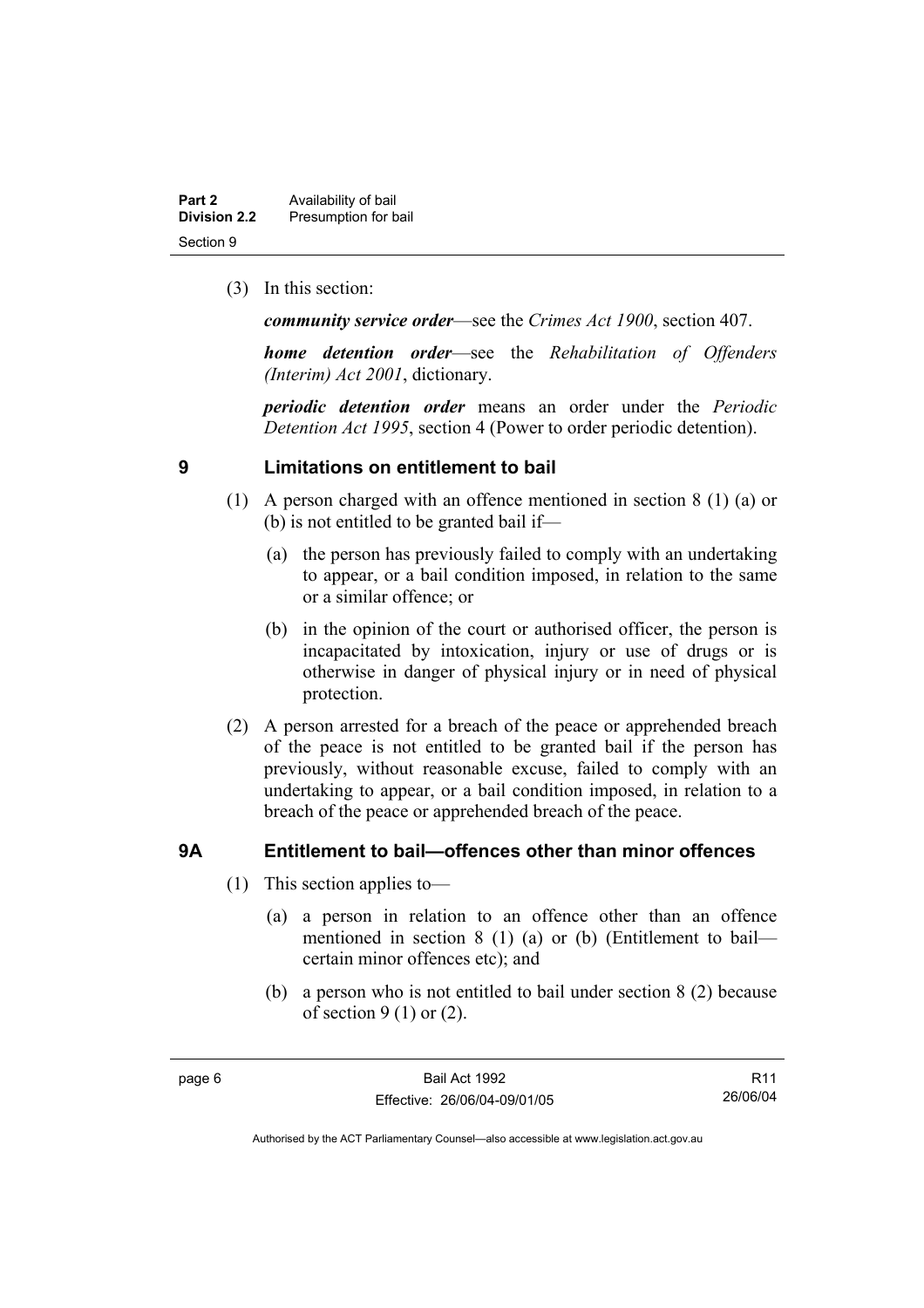- (2) The person is entitled to be granted bail unless the court or authorised officer is satisfied that refusal is justified after considering—
	- (a) for an adult—the matters mentioned in section 22 (Criteria for granting bail to adults); or
	- (b) for a child—the matters mentioned in section 23 (Criteria for granting bail to children).

## **Division 2.3 No presumption for bail**

## **9B Div 2.2 not to apply to certain offences**

Division 2.2 (Presumption for bail) does not apply to the grant of bail—

- (a) to a person accused of an offence mentioned in schedule 1 (Offences to which presumption for bail does not apply); or
- (b) to a person accused of any of the following offences, if the person has in the previous 10 years been found guilty of an offence involving violence or the threat of violence:
	- (i) an offence against the *Crimes Act 1900*, section 30 (Threat to kill);
	- (ii) an offence against the *Crimes Act 1900*, section 31 (Threat to inflict grievous bodily harm);
	- (iii) an offence against the *Crimes Act 1900*, section 35 (Stalking);
	- (iv) an offence against the *Protection Orders Act 2001*, section 34 (Offence for contravention of protection order); or
- (c) to a person accused of an offence against the *Criminal Code Act 1995* (Cwlth), section 80.1 (Treason); or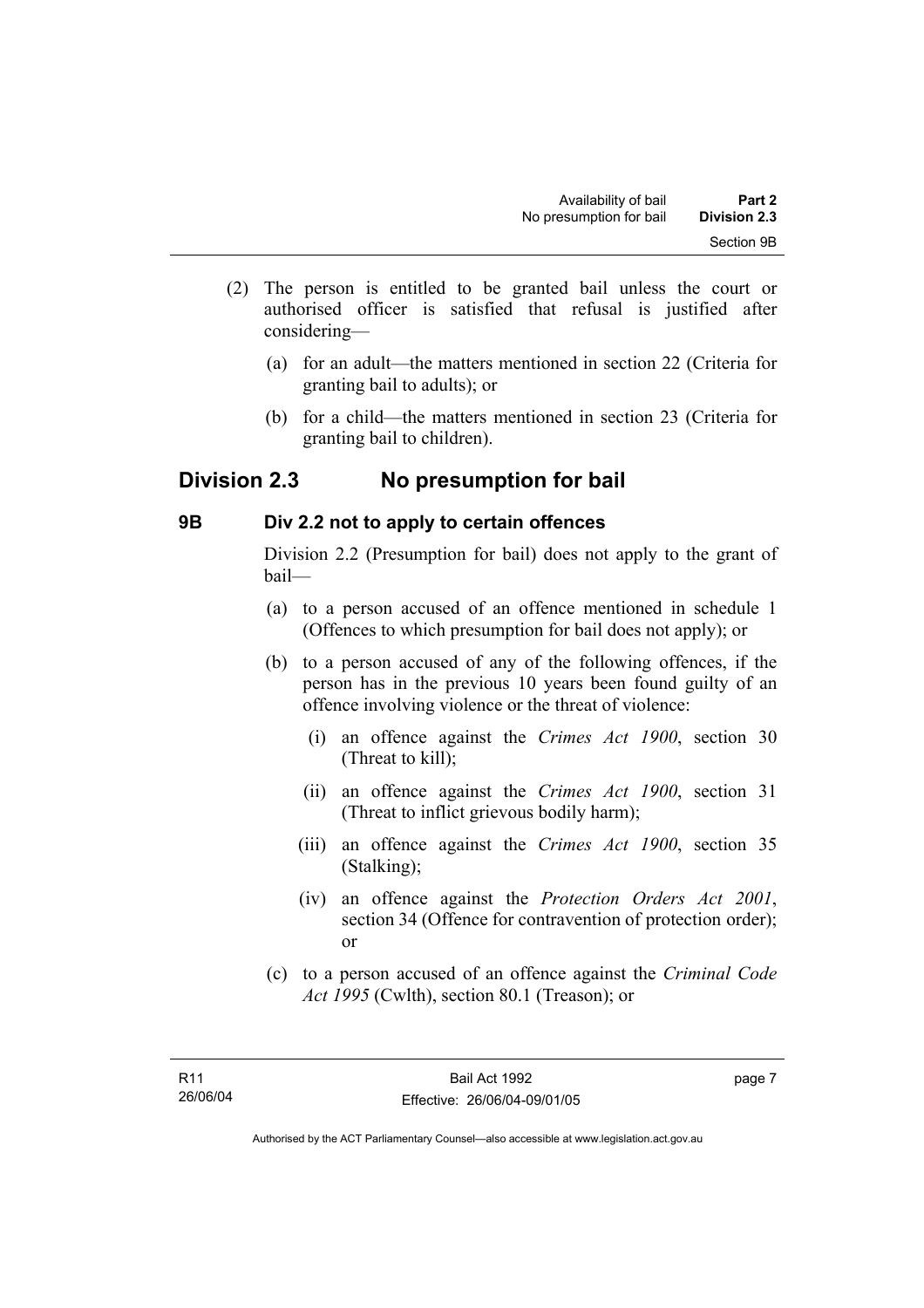| Part 2       | Availability of bail     |
|--------------|--------------------------|
| Division 2.4 | Presumption against bail |
| Section 9C   |                          |

 (d) to a person convicted of an indictable offence but not sentenced.

## **Division 2.4 Presumption against bail**

#### **9C Bail for murder**

- (1) This section applies to a person accused of murder.
	- *Note* A reference to an offence against a Territory law includes a reference to a related ancillary offence, eg attempt (see Legislation Act, s 189).
- (2) A court or authorised officer must not grant bail to the person unless satisfied that special or exceptional circumstances exist favouring the grant of bail.
- (3) However, even if special or exceptional circumstances are established, the court or officer must refuse bail if satisfied that refusal is justified after considering—
	- (a) for an adult—the matters mentioned in section 22 (Criteria for granting bail to adults); or
	- (b) for a child—the matters mentioned in section 23 (Criteria for granting bail to children).

## **9D Bail for serious offence committed while charge for another pending or outstanding**

- (1) This section applies if—
	- (a) a person is accused of a serious offence; and
	- (b) the person is alleged to have committed the offence while a charge against the person for another serious offence is pending or outstanding.

#### **Example**

Claude is served with a summons to attend the Magistrates Court to answer a charge that he has committed the offence of taking a motor vehicle without consent (punishable by 5 years imprisonment under the Criminal Code,

R11 26/06/04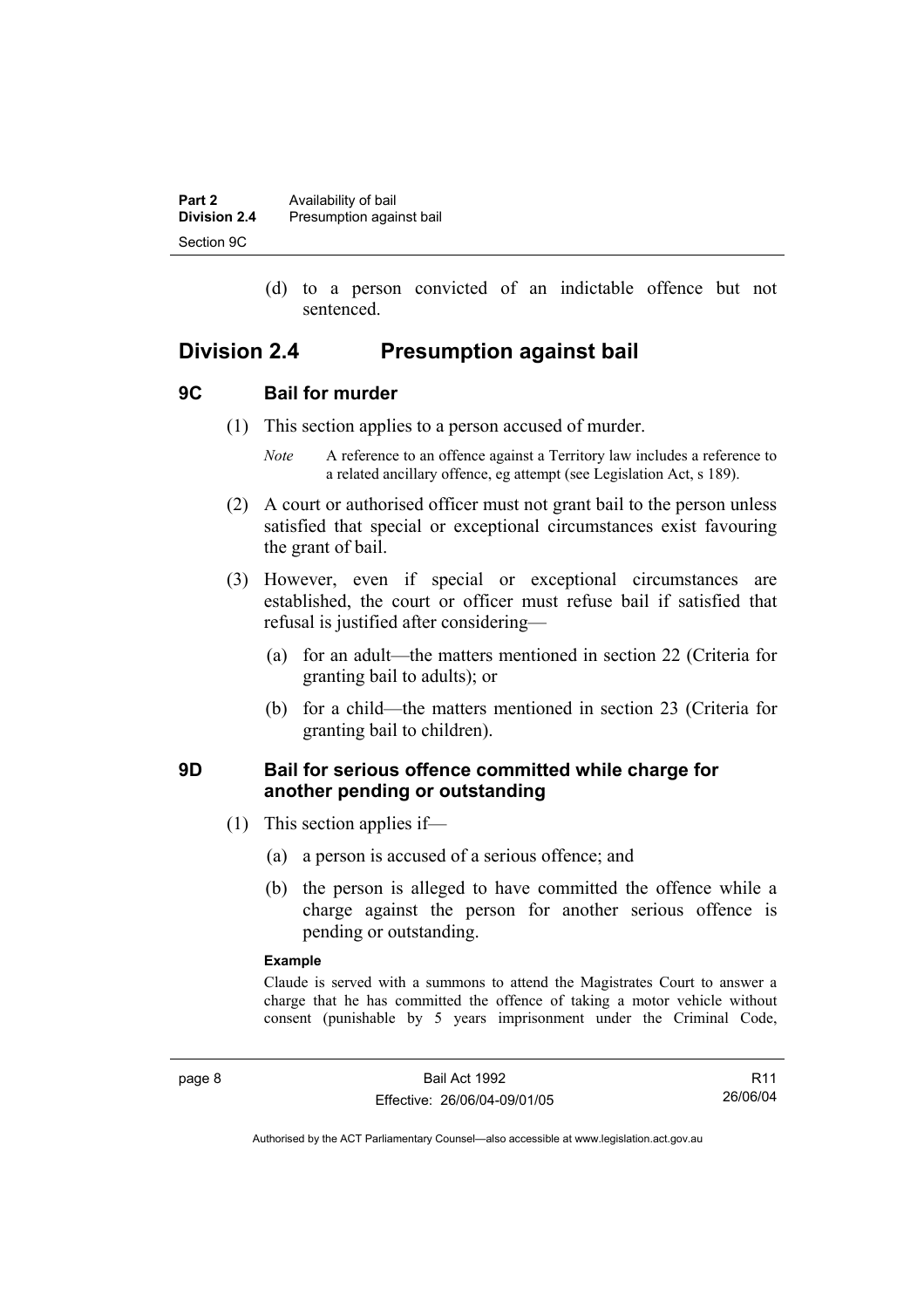section 318 (1), and so a serious offence for this section). Before the court date, Claude is arrested and charged with having committed an aggravated robbery the day after being served with the summons (punishable by 25 years imprisonment under the Criminal Code, section 310, and so also a serious offence for this section). At the time of the alleged aggravated robbery, the charge of taking a motor vehicle without consent was still pending. This section will apply to any decision about the grant of bail to Claude in relation to the aggravated robbery charge.

- *Note* An example is part of the Act, is not exhaustive and may extend, but does not limit, the meaning of the provision in which it appears (see Legislation Act, s 126 and s 132).
- (2) A court or an authorised officer must not grant bail to the accused person unless satisfied that special or exceptional circumstances exist favouring the grant of bail.
- (3) However, even if special or exceptional circumstances are established, the court or officer must refuse bail if satisfied that refusal is justified after considering—
	- (a) for an adult—the matters mentioned in section 22 (Criteria for granting bail to adults); or
	- (b) for a child—the matters mentioned in section 23 (Criteria for granting bail to children).
- (4) Also, if the serious offence mentioned in subsection (1) (a) or (b) is a domestic violence offence, an authorised person must not grant bail to the accused person if satisfied that refusal of bail is required under section 9F (Domestic violence offence—bail by authorised officer).
- (5) This section does not affect the application of section 9F (4) and (5) to the accused person if—
	- (a) the serious offence mentioned in subsection (1) (a) or (b) is a domestic violence offence; and
	- (b) an authorised person grants bail to the accused person.
- (6) In this section: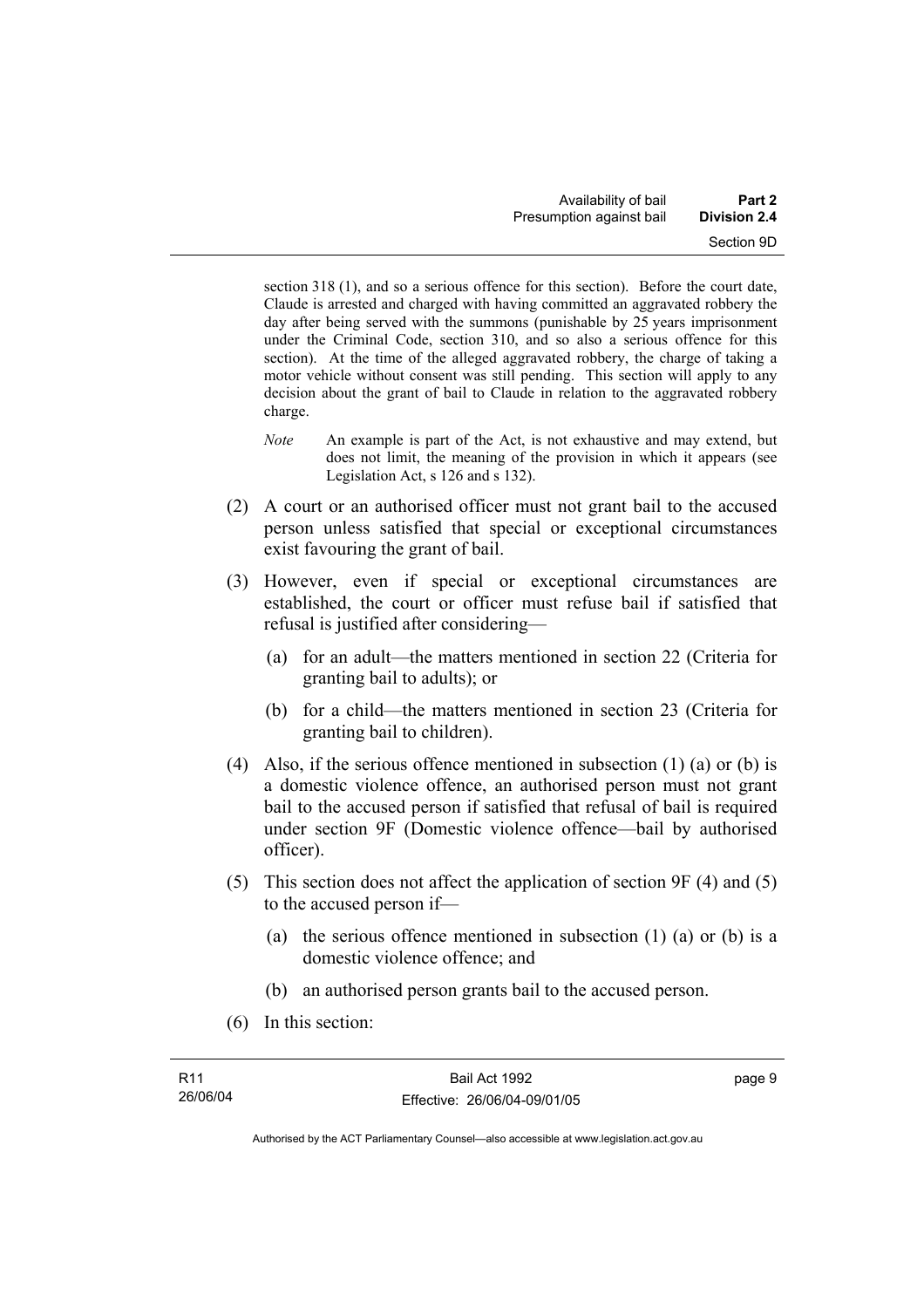*outstanding*—a charge against a person for an offence is *outstanding*—

- (a) until the charge is finally dealt with in any of the following ways:
	- (i) the charge is withdrawn;
	- (ii) the charge is dismissed by a court;
	- (iii) the person is discharged by the Magistrates Court following a committal hearing;
	- (iv) the person is acquitted or found guilty by a court of the offence; and
- (b) if the person is acquitted or found guilty by a court of the offence charged, but a new trial on the charge (or a charge based on the same facts) is later ordered on appeal—from the date the new trial is ordered until the earliest of the following happens—
	- (i) the charge (or a charge based on the same facts) is finally dealt with as mentioned in paragraph (a)  $(i)$ ,  $(ii)$  or  $(iv)$ ;
	- (ii) the order for the new trial is reversed on a further appeal.
- *Note Found guilty*, of an offence, includes having the offence taken into account under the *Crimes Act 1900*, s 357 and having an order made in relation to the offence under the *Crimes Act 1900*, s 402 or the *Children and Young People Act 1999*, s 98 (see Legislation Act, dict, pt 1).

*pending*—a charge against a person for an serious offence is *pending* if the person has not yet been charged with the offence, but the person has—

- (a) been arrested for the offence (unless the person is later released without being charged with a serious offence); or
- (b) been served with a summons to appear before a court to answer a charge for the offence; or

R11 26/06/04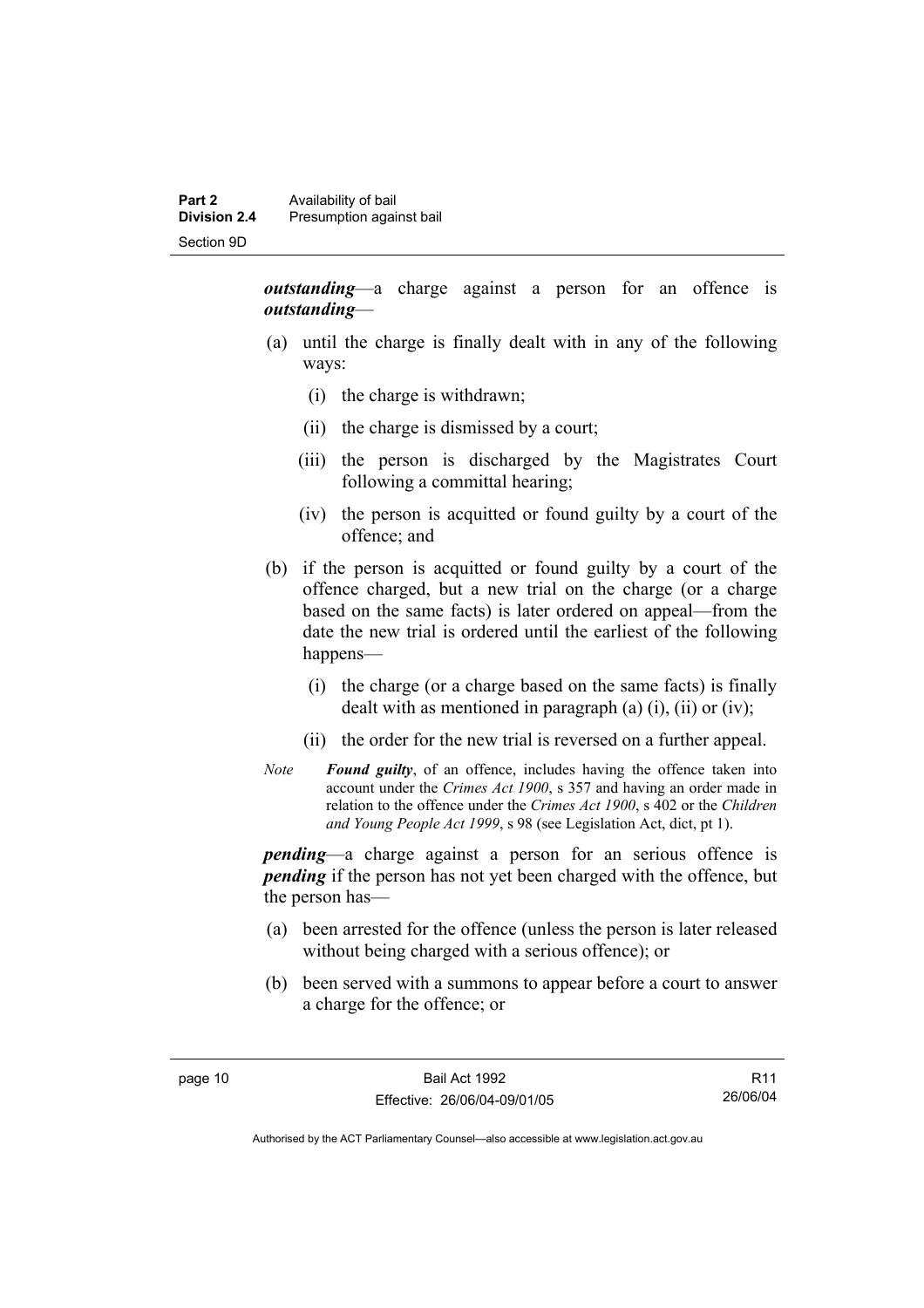(c) at the invitation of a police officer, signed an agreement to attend court to answer a charge for the offence.

*serious offence* means an offence punishable by imprisonment for 5 years or longer.

## **9E Bail for person sentenced to imprisonment**

- (1) This section applies if—
	- (a) a person has been convicted of an offence by a court and sentenced to a period of imprisonment for the offence; and
	- (b) an appeal is pending in relation to the conviction or sentence.
- (2) A court must not grant bail to the person unless satisfied that special or exceptional circumstances exist favouring the grant of bail.
- (3) In this section:

*appeal* includes an appeal against a decision on appeal.

## **9F Domestic violence offence—bail by authorised officer**

- (1) This section applies to a person accused of a domestic violence offence.
- (2) An authorised officer must not grant bail to the person unless satisfied that the person poses no danger to a protected person while released on bail.
- (3) However, even if the authorised officer is satisfied under subsection (2), the officer must refuse bail if satisfied that the refusal is justified after considering—
	- (a) for an adult—the matters mentioned in section 22 (Criteria for granting bail to adults); or
	- (b) for a child—the matters mentioned in section 23 (Criteria for granting bail to children).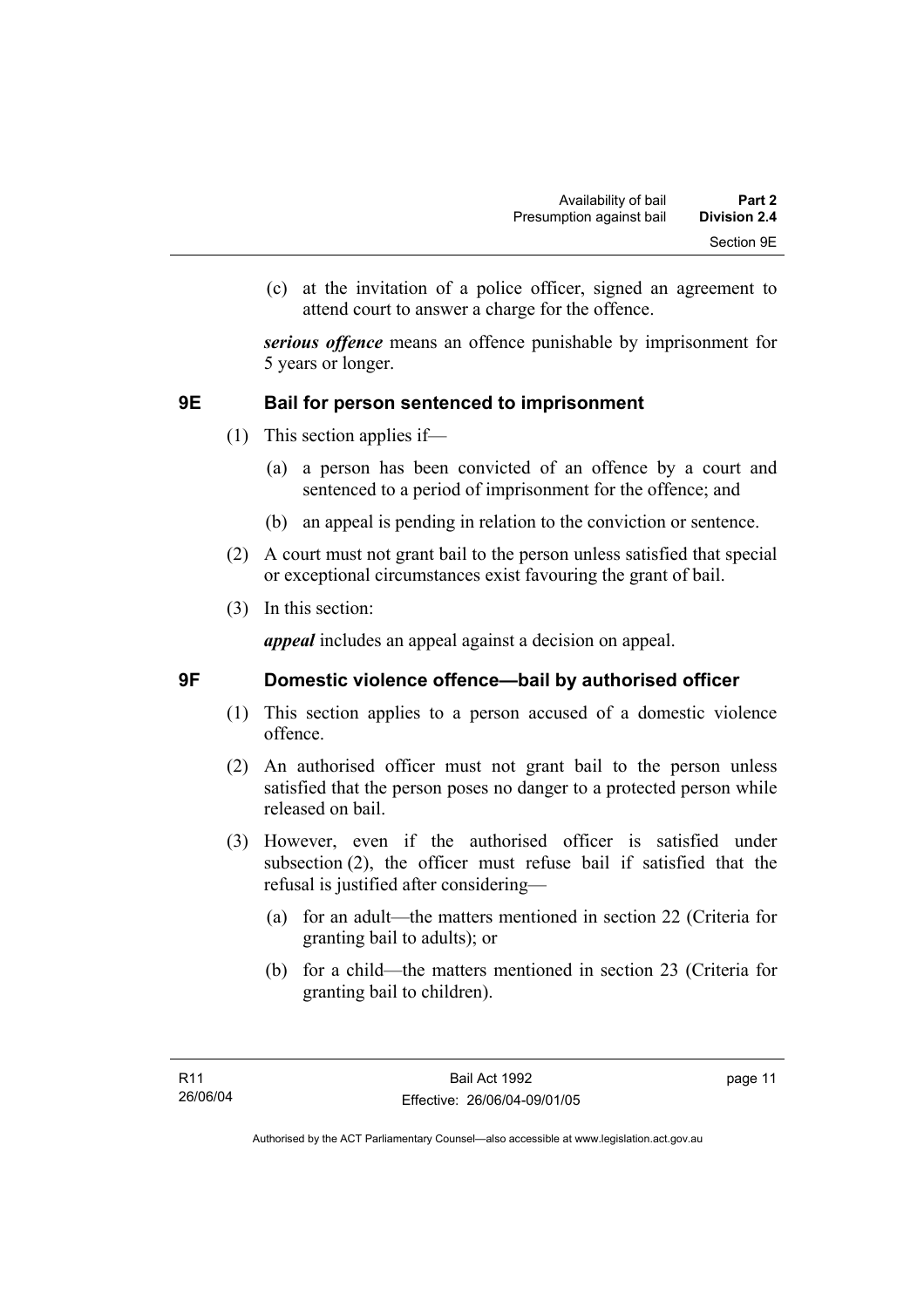| Part 2              | Availability of bail     |
|---------------------|--------------------------|
| <b>Division 2.4</b> | Presumption against bail |
| Section 9G          |                          |

- (4) Also, the person must not be released on bail under this section unless the person gives an undertaking to appear within 48 hours of being released.
- (5) If the authorised officer grants bail to the person under this section, the officer must, in the record made under section 27 (Recording of certain bail decisions), state why the officer is satisfied that the person poses no danger to any protected person.
- (6) In this section:

*protected person*, in relation to a domestic violence offence—

- (a) means a person against whom the alleged conduct making up the offence was directed; and
- (b) includes a relevant person in relation to that person.

## **9G Special or exceptional circumstances**

- (1) This section applies if a court or authorised officer is required under this part to be satisfied of the existence of special or exceptional circumstances favouring the grant of bail to a person.
- (2) A circumstance that would be an applicable bail criteria for the person is not a special or exceptional circumstance only because it is an applicable bail criteria.
- (3) Also, the court or authorised officer must consider the applicable bail criteria for the person only after the court or authorised officer is satisfied of the existence of the special or exceptional circumstances.

#### **Examples for s (3)**

1 Damien is before the court charged with having committed an aggravated robbery. He has earlier been charged with having committed aggravated robbery. Section 9D applies and there is a presumption against bail unless there are special or exceptional circumstances. Damien argues that there are special circumstances as he needs to support his child, he may lose his job and he may lose an opportunity to take up public housing. The court

page 12 Bail Act 1992 Effective: 26/06/04-09/01/05

R11 26/06/04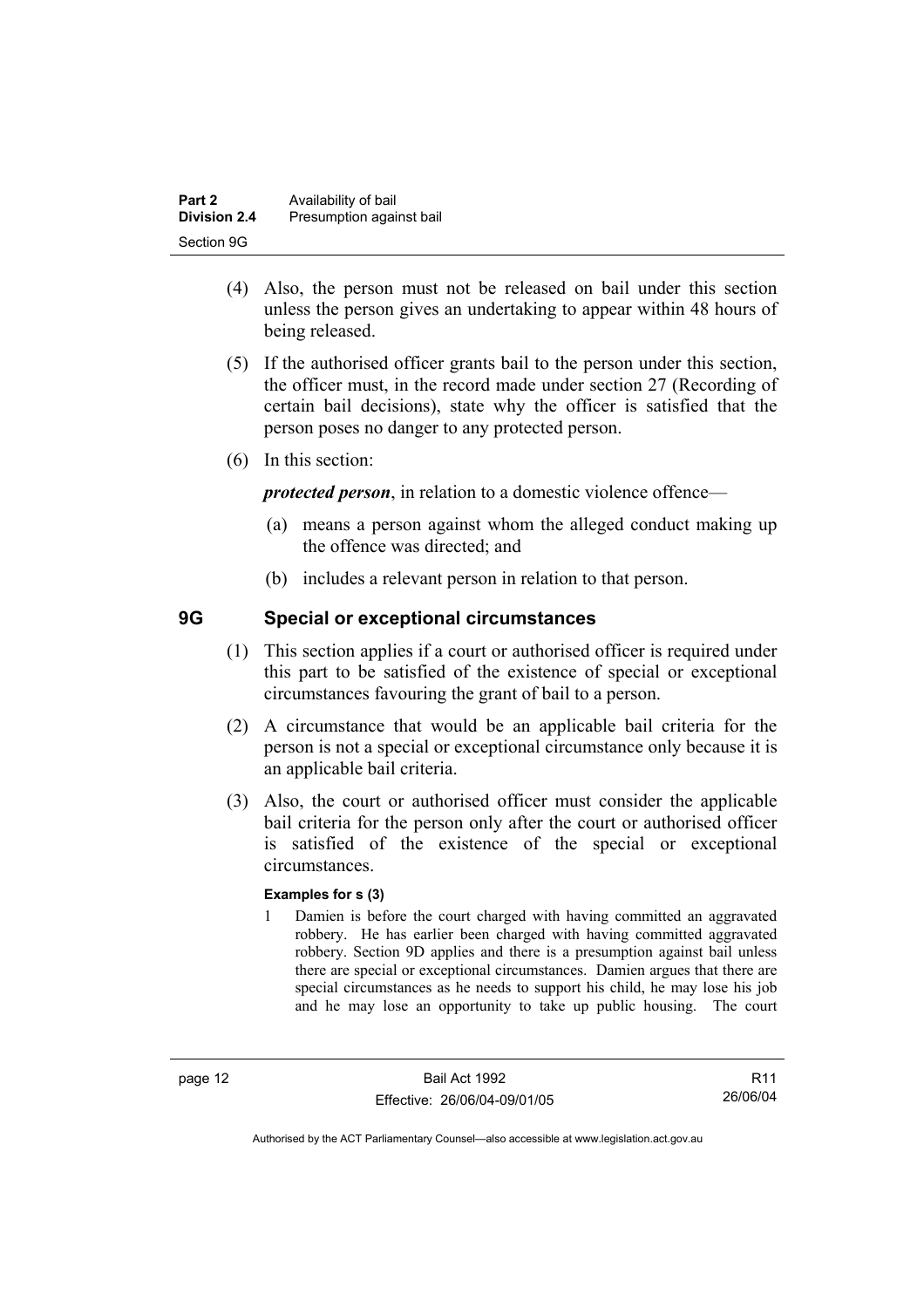considers that the circumstances are not special or exceptional. Bail is not granted and the criteria in section 22 are not considered.

- 2 Jason is facing similar charges. Jason has had a car accident before his arrest for the second offence. His kidneys are damaged requiring dialysis every 3 days. Jason argues that his need for regular treatment and his reduced mobility mean that he is highly unlikely to abscond. The court considers these circumstances are special or exceptional. The court then considers the criteria in section 22 in deciding whether to grant bail.
- *Note* An example is part of the Act, is not exhaustive and may extend, but does not limit, the meaning of the provision in which it appears (see Legislation Act, s 126 and s 132).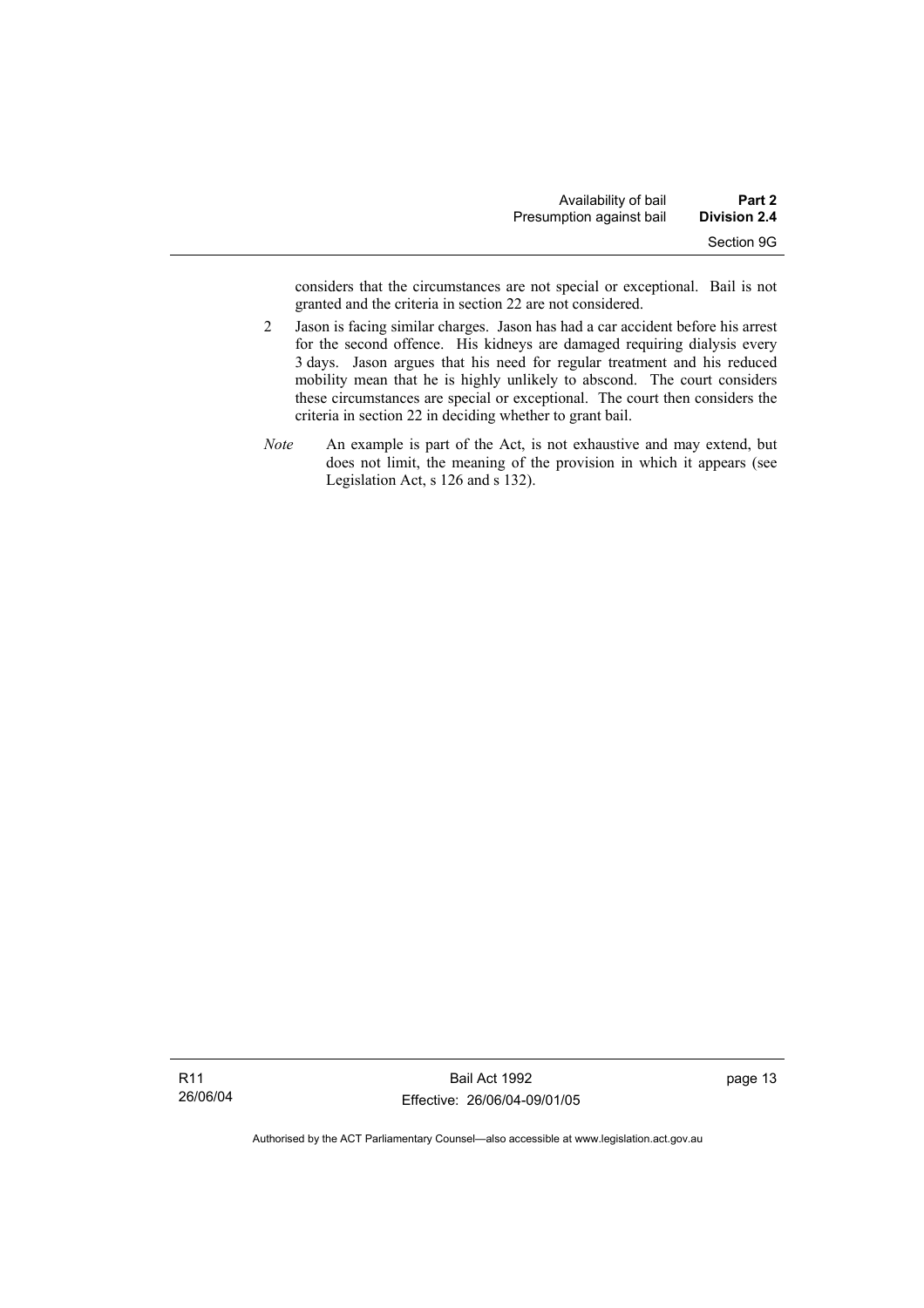#### **Part 3** Dispensing with bail

Section 10

## **Part 3 Dispensing with bail**

### **10 Dispensing with bail**

- (1) A court that may grant bail to an accused person may instead dispense with the requirement for bail.
- (2) In deciding whether to release an accused person from custody without requiring bail, a court may have regard to any information that appears to the court to be relevant and reliable.
- (3) If, during an appearance by an accused person before a court, no specific order or direction is made by the court in relation to bail, the court is taken to have dispensed with the requirement for bail.
- (4) Subsection (2) does not apply if, under section 33 (3), the court is taken to have continued bail.
- (5) A court must not dispense with the requirement for bail for an accused person to whom either of the following sections apply unless satisfied that special or exceptional circumstances exist justifying dispensing with the requirement:
	- (a) section 9D (Bail for serious offence committed while charge for another pending or outstanding);
	- (b) section 9E (Bail for person sentenced to imprisonment).

## **11 Effect of dispensing with bail**

 (1) While the requirement for bail is dispensed with under this Act in relation to a person accused of an offence, the person is entitled to be and to remain at liberty in relation to the offence until the person is required to appear before a court in relation to the offence.

R11 26/06/04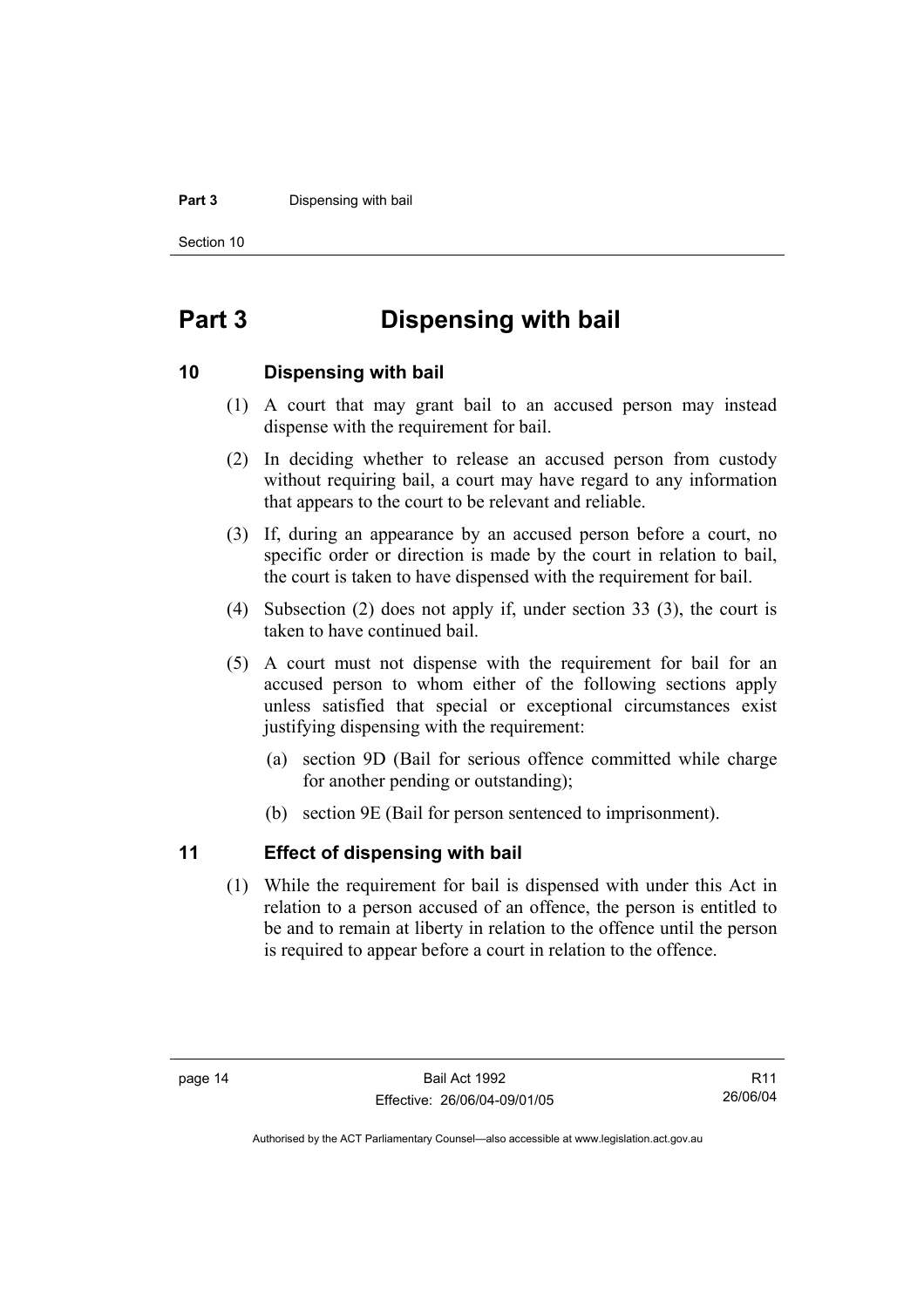(2) Subsection (1) does not apply to an accused person while the person is in custody for another offence or reason in relation to which the person is not entitled to be at liberty, whether under this Act or otherwise.

## **12 Decision to dispense with bail**

For part 6, if a court dispenses with the requirement for bail, the court is taken to have made a decision in relation to bail.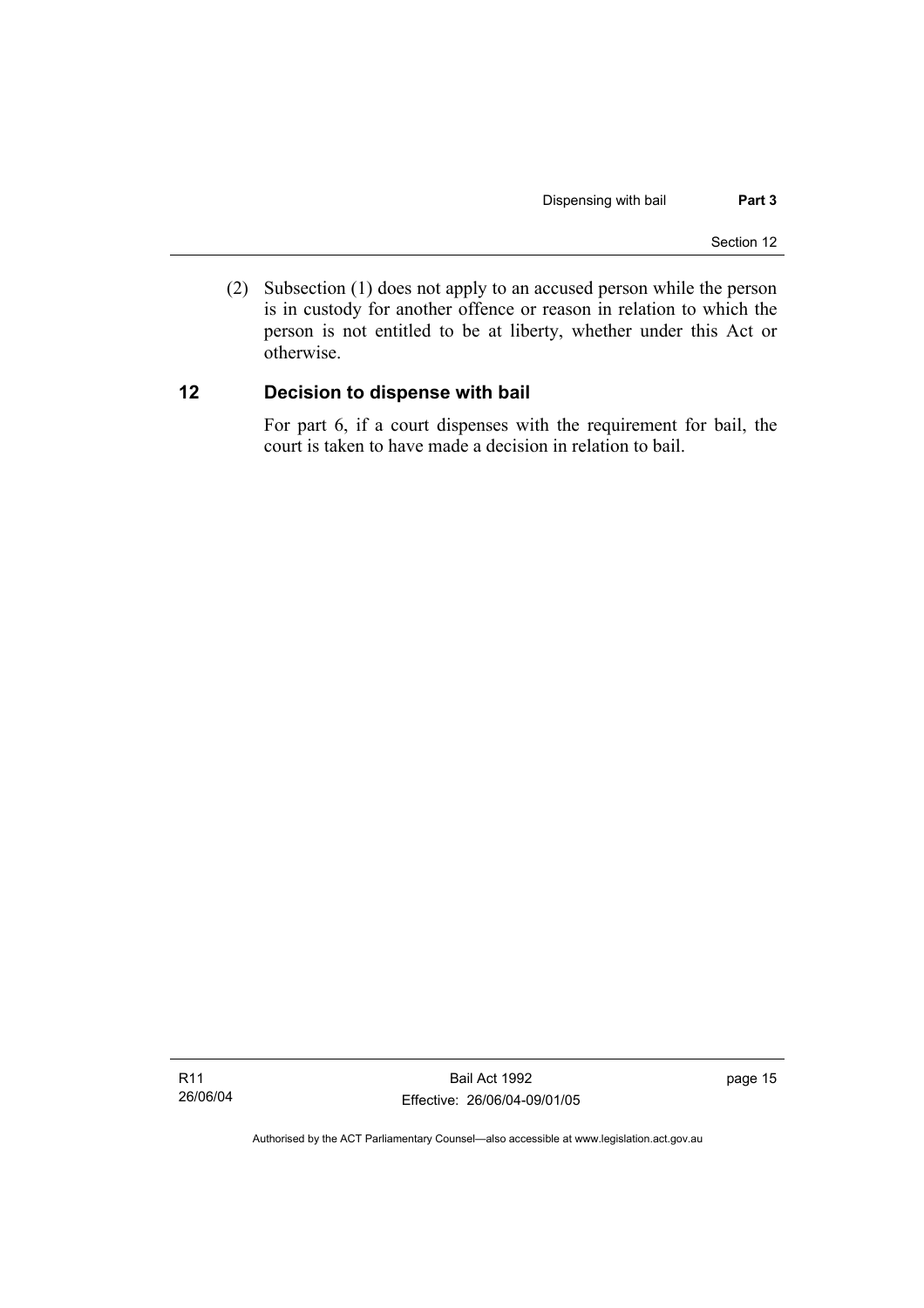#### **Part 4** Grant of bail

Section 13

## **Part 4 Grant of bail**

### **13 Deciding bail after charge laid**

- $(1)$  If—
	- (a) a person who has been taken into custody by a police officer is charged with an offence but is not to be brought before a court forthwith after being so charged; or
	- (b) it is not practicable to bring before a court forthwith a person arrested under a warrant (being a warrant which does not expressly preclude the granting of bail) issued under the *Magistrates Court Act 1930*, section 42 (1) in relation to an offence punishable by a fine or by imprisonment for a period not exceeding 2 years;

the police officer who charges or arrests the person—

- (c) shall inform the person, or cause the person to be informed, that the person may—
	- (i) apply for bail; and
	- (ii) communicate with a lawyer of his or her choice in relation to the making of an application for bail; and
	- (iii) if the person cannot speak or understand the English language—have recourse to the services of a competent interpreter; and
	- (iv) communicate with any other person of his or her choice, being a person who may reasonably be expected to assist him or her in relation to the provision of bail; and

and, if the person asks for facilities to do so, shall provide the person with reasonable facilities to enable the person to

R11 26/06/04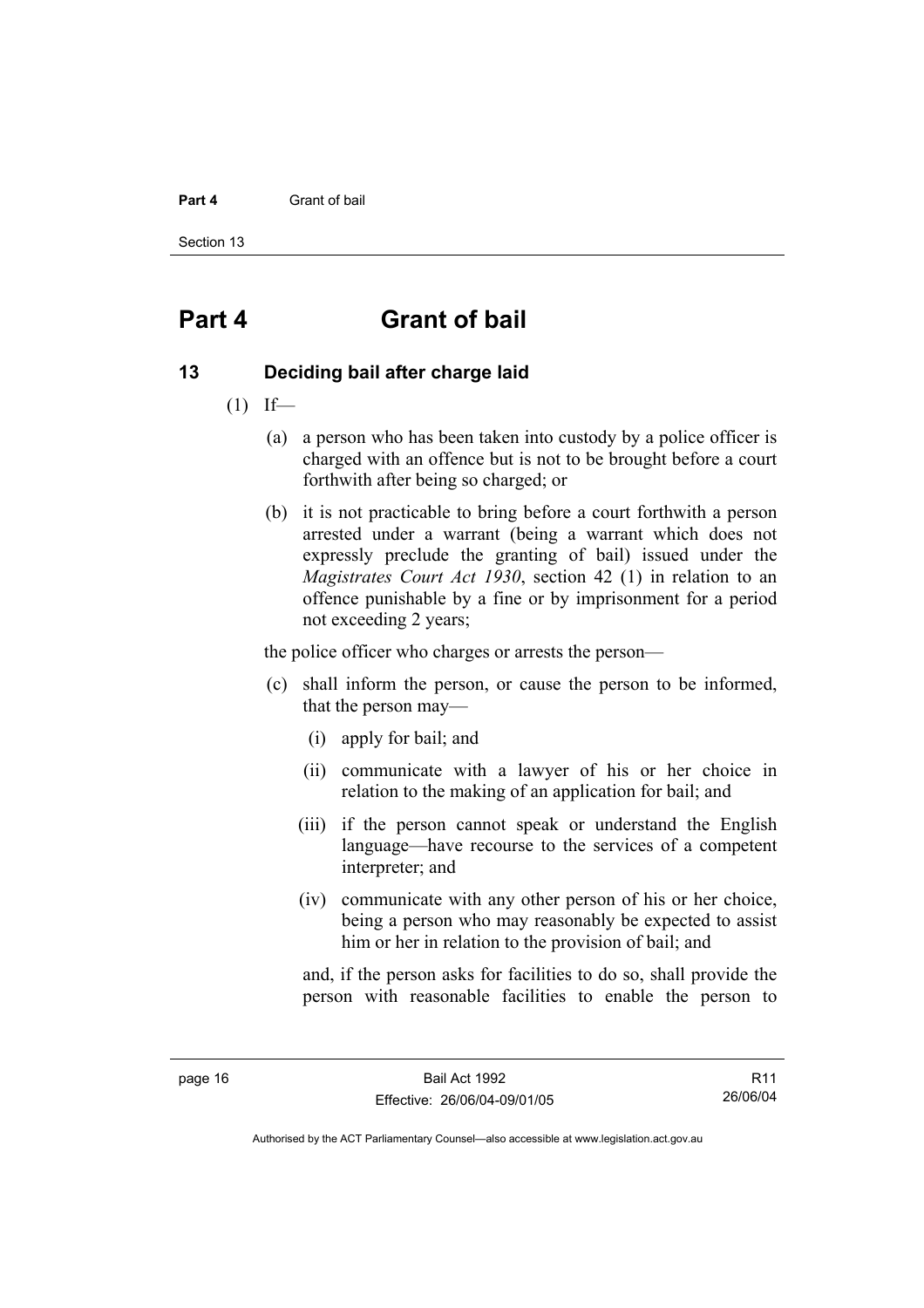communicate with a lawyer, such an interpreter or such other person; and

- (d) shall inform the person, or cause the person to be informed of—
	- (i) the applicable bail criteria; and
	- (ii) the conditions subject to which the person may be released on bail; and
- (e) if the person applies for bail—
	- (i) if the police officer is authorised to grant bail to the person—shall consider whether the person should be granted bail; or
	- (ii) in any other case—shall bring the person before an authorised officer.
- (2) If a person is brought before an authorised officer under subsection (1) (e) (ii), the authorised officer shall consider whether the person should be granted bail.
- (3) If, before subsection (1) has been fully complied with in relation to an accused person, an authorised officer is satisfied that it is appropriate to release the person on bail subject only to the person giving an undertaking to appear, the authorised officer may so release the person.
- (4) A police officer who charges or arrests a person may refrain from complying with subsection  $(1)$   $(c)$   $(ii)$ ,  $(iii)$  or  $(iv)$  if the police officer believes on reasonable grounds that it is necessary to do so to prevent—
	- (a) the escape of an accomplice of the accused person; or
	- (b) the loss, destruction or falsification of evidence relating to the offence.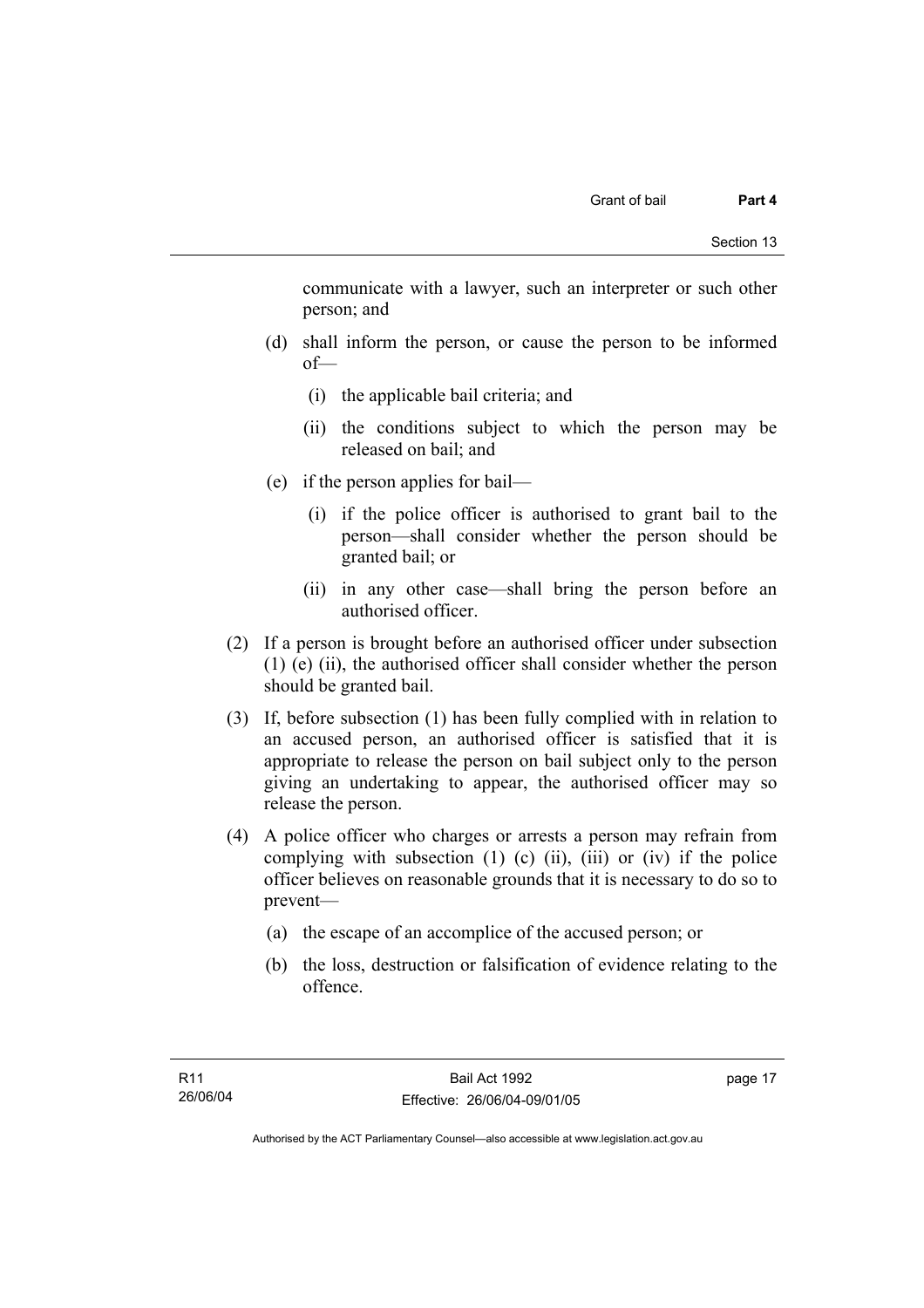#### **Part 4** Grant of bail

Section 14

 (5) If a police officer who charges` or arrests a person refrains from complying with subsection  $(1)$   $(c)$   $(ii)$ ,  $(iii)$  or  $(iv)$  for a reason specified in subsection (4), the police officer shall record, or cause to be recorded, his or her reasons for not so complying.

### **14 Grant of bail by authorised officers**

- (1) Subject to subsection (2), an authorised officer may grant bail in accordance with this Act to an accused person who is present at a police station.
- (2) An authorised officer must not grant bail to a person accused of an offence if—
	- (a) a decision about bail in relation to the offence has been made by a court; or
	- (b) the offence is a domestic violence offence of murder.
	- *Note* A reference to an offence against a Territory law includes a reference to a related ancillary offence, eg attempt (see Legislation Act, s 189).

## **15 Deciding of questions of bail by authorised officers**

- (1) An authorised officer who is required to consider whether to grant bail to an accused person shall as soon as reasonably practicable—
	- (a) give—
		- (i) the accused person or a lawyer representing the accused person; and
		- (ii) any police officer involved in the investigation of the offence with which the accused person is charged;

an opportunity to make submissions to the authorised officer about the conditions to which any grant of bail to the accused person should be made subject; and

 (b) having regard to those submissions, to the applicable bail criteria and to any other available information that the

R11 26/06/04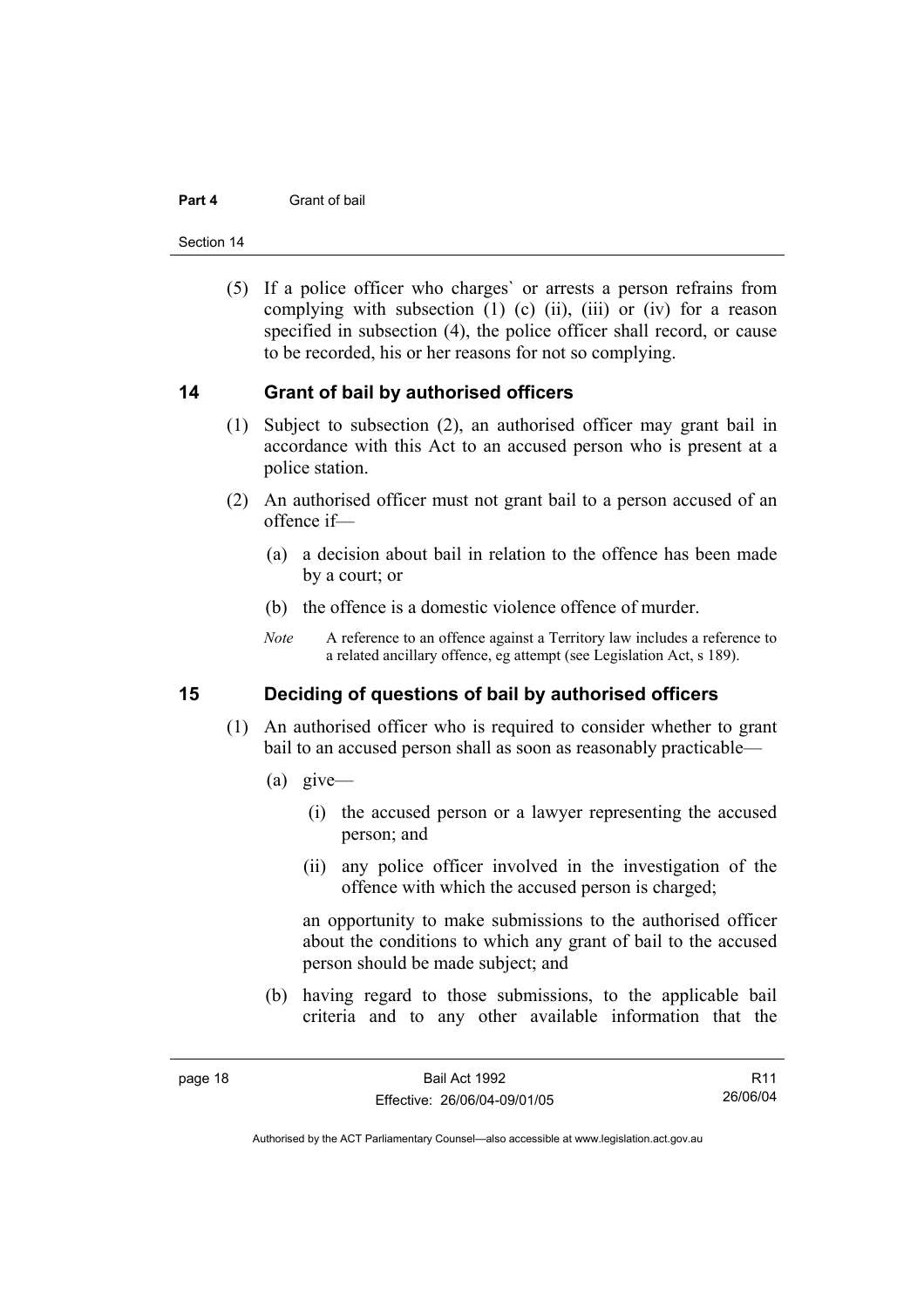authorised officer considers relevant and reliable, decide whether the person should be granted bail.

- (2) If the authorised officer is satisfied, having regard to the applicable bail criteria, that—
	- (a) it is appropriate to release the person on the person giving an undertaking to appear; and
	- (b) it is not necessary to impose a bail condition;

the authorised officer shall release the person on the person giving that undertaking.

- (3) If the authorised officer is satisfied, having regard to the applicable bail criteria, that it is not appropriate to grant bail to the accused person without imposing a condition, the authorised officer shall, having regard to—
	- (a) the conditions that may be imposed in granting bail to a person; and
	- (b) the extent to which the imposition of 1 or more bail conditions would be appropriate having regard to the matters mentioned in whichever of section 9F (2), section 22 or section 23 applies to the making of a decision regarding the granting of bail to the accused person;

decide whether to grant bail to the accused person.

## **16 Notification of decision of authorised officer**

- (1) If an authorised officer decides—
	- (a) to refuse to grant bail to an accused person; or
	- (b) to grant bail to an accused person subject to 1 or more bail conditions;

the authorised officer shall inform the accused person—

(c) of his or her decision; and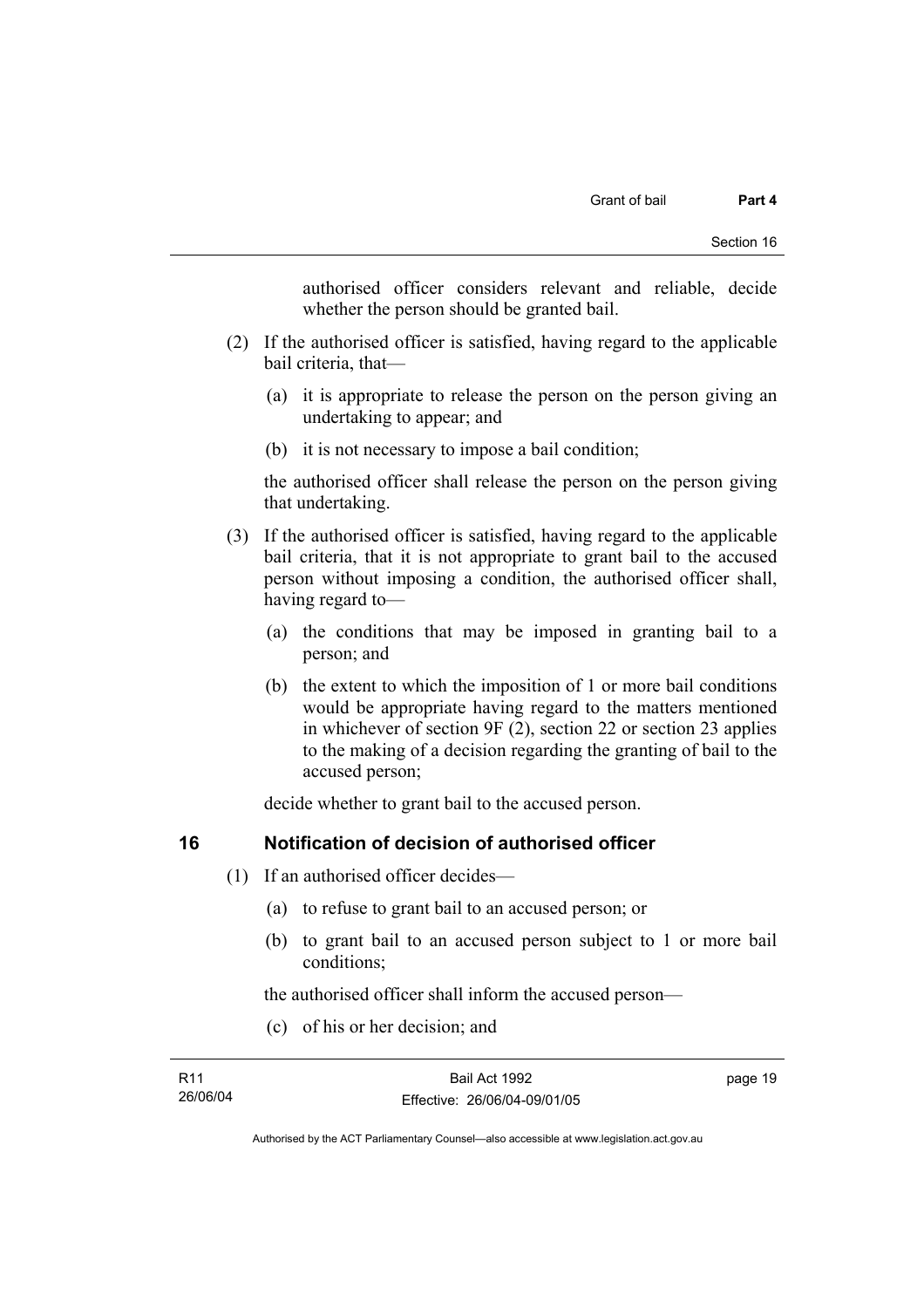#### **Part 4** Grant of bail

- (d) the right of the accused person to request a review of the decision under section 38; and
- (e) if bail is refused—that the person is entitled to communicate with a lawyer; and
- (f) if the person would be granted bail subject to 1 or more bail conditions and that bail condition, or those bail conditions, are such that the person is unable or unwilling to comply, or to arrange for compliance, with them—that the person is entitled to communicate with a lawyer.
- (2) An authorised officer shall, on being requested to do so by an accused person in relation to whom the authorised officer has made a decision of the kind referred to in subsection (1) (a) or (b), provide the person with reasonable facilities to communicate with a lawyer.
- (3) An authorised officer who refuses to grant bail to an accused person may refrain from complying with subsection (1) (e) or (f) and subsection (2) if the authorised officer believes on reasonable grounds that it is necessary to do so to prevent—
	- (a) the escape of an accomplice of the accused person; or
	- (b) the loss, destruction or falsification of evidence relating to the offence.
- (4) If an authorised officer refrains from complying with subsection (1) (e) or (f) and subsection (2) for a reason mentioned in subsection (3), the authorised officer shall record, or cause to be recorded, his or her reasons for not complying.
- (5) If an authorised officer decides to grant bail to an accused person in relation to a domestic violence offence, the officer must take reasonable steps to tell each protected person, as soon as practicable, about the decision and, if the accused person is granted bail subject to a bail condition, about the condition.

R11 26/06/04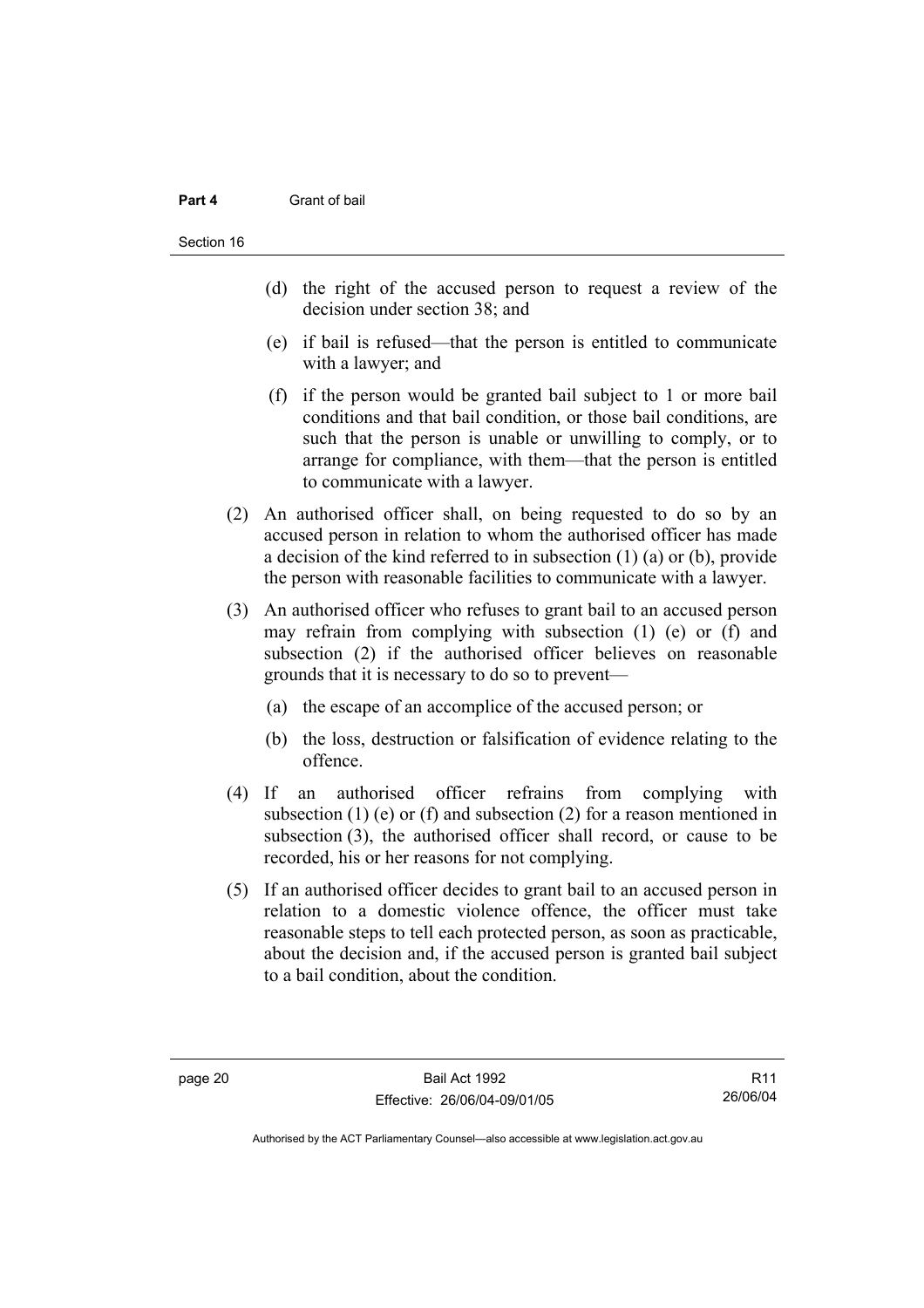- (6) If an authorised officer decides not to grant bail to an accused person in relation to a domestic violence offence, the officer must tell each protected person about the decision.
- (7) For this section:

## *protected person* means—

- (a) if the person against whom the alleged behaviour constituting the domestic violence offence was directed is a child—the person with care and control of the child; and
- (b) if anyone else is a person whom the alleged behaviour constituting the domestic violence offence was directed—that person.

## **17 Charged persons in custody to be brought before court**

An accused person who—

- (a) has been taken into custody and charged with an offence; and
- (b) is refused bail by an authorised officer or is not released on bail granted by an authorised officer;

shall be brought before a court as soon as practicable after the person has been taken into custody and, in any case, within 48 hours after having been taken into custody.

## **18 Facilities to be provided to accused persons**

- (1) If an accused person in police custody is to be brought, for the first time in relation to the offence, before a court more than 4 hours after the person came into custody—
	- (a) the police officer for the time being in charge of the police station where the person is in custody; or
	- (b) if the person is not in custody at a police station—the police officer who has custody of the person;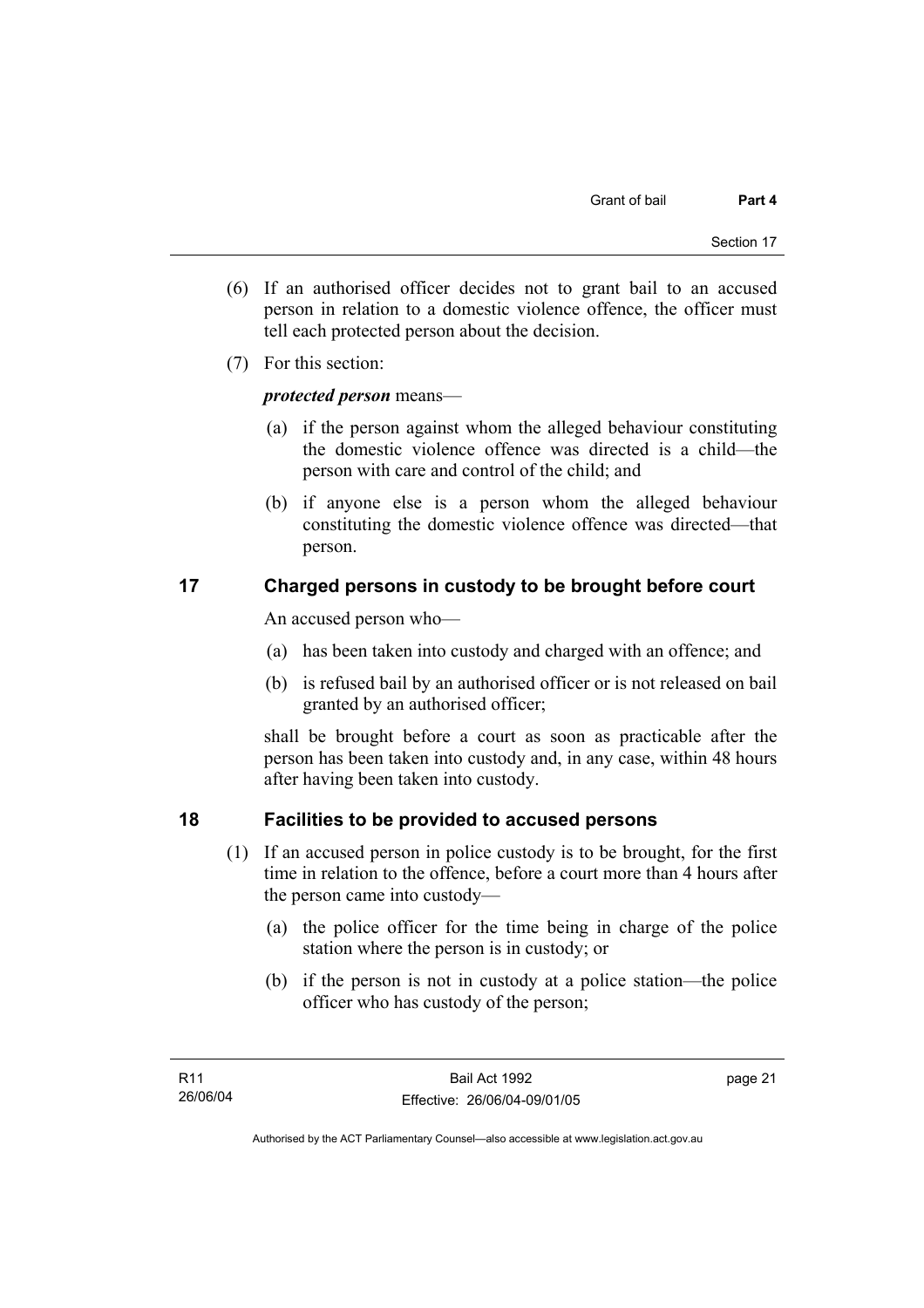#### **Part 4** Grant of bail

#### Section 19

shall, if it is reasonably practicable to do so, cause the person to be provided with, and allowed to use—

- (c) facilities to enable the accused person to wash, shower or bathe and (if appropriate) to shave; and
- (d) facilities to enable the accused person to change his or her clothing.
- (2) Nothing in subsection (1) requires a police officer, the Territory or the Commonwealth to provide clothing for the accused person unless the clothing is brought to the police station or other place where the accused person is in custody by a member of the accused person's family or some other person.

## **19 General provisions relating to court bail**

- (1) Subject to section 20, a court may—
	- (a) grant bail to an accused person who is being held in custody in relation to the offence with which the person has been charged; or
	- (b) enlarge, vary or revoke bail granted to an accused person.
- (2) There is no limit to the number of applications in relation to bail that may be made to a court by a person accused of an offence.
- (3) All applications to a court in relation to bail shall be dealt with as soon as is reasonably practicable.
- (4) Notwithstanding the provisions of subsections (2) and (3), a court may refuse to entertain an application in relation to bail if it is satisfied that the application is frivolous or vexatious.
- (5) If a court has made a decision in relation to an application for bail by an accused person, a court may only consider a further application for bail by the accused person if—

R11 26/06/04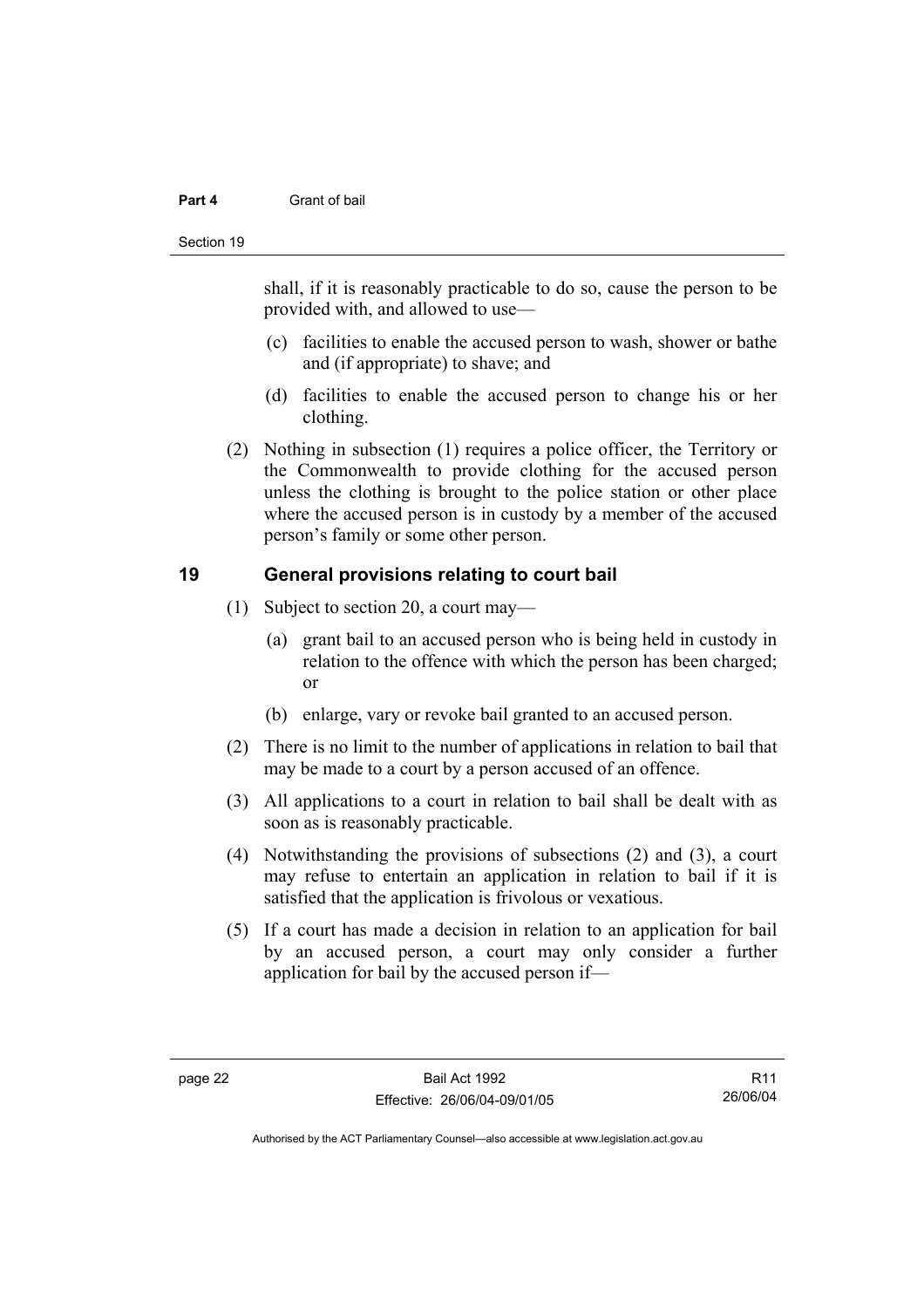- (a) the accused person was not represented by a lawyer at the hearing of his or her first application to a court for bail in relation to the offence with which the person is charged; or
- (b) the accused person can show—
	- (i) that since the most recent application to a court for bail there has been a significant change in circumstances relevant to the granting of bail; or
	- (ii) that there is fresh evidence or information of material significance to the granting of bail to the person that was unavailable on the most recent application to a court for bail.
- (6) In deciding whether to grant bail to an accused person, a court may have regard to any information it considers relevant and reliable.

## **20 Limitations on power of magistrate**

- (1) A magistrate must not grant bail to a person under section 19 in relation to an offence if the person has appeared before the Supreme Court—
	- (a) after the person's committal for trial or sentence for the offence; or
	- (b) on appeal against a conviction, order or sentence imposed on the person for the offence.
- (2) A magistrate must not enlarge, vary or revoke bail granted to an accused person following the person's committal for trial.

## **21 Bail in relation to several offences**

If an accused person has been charged with 2 or more offences for which bail may be granted and is being held in custody in relation to those offences—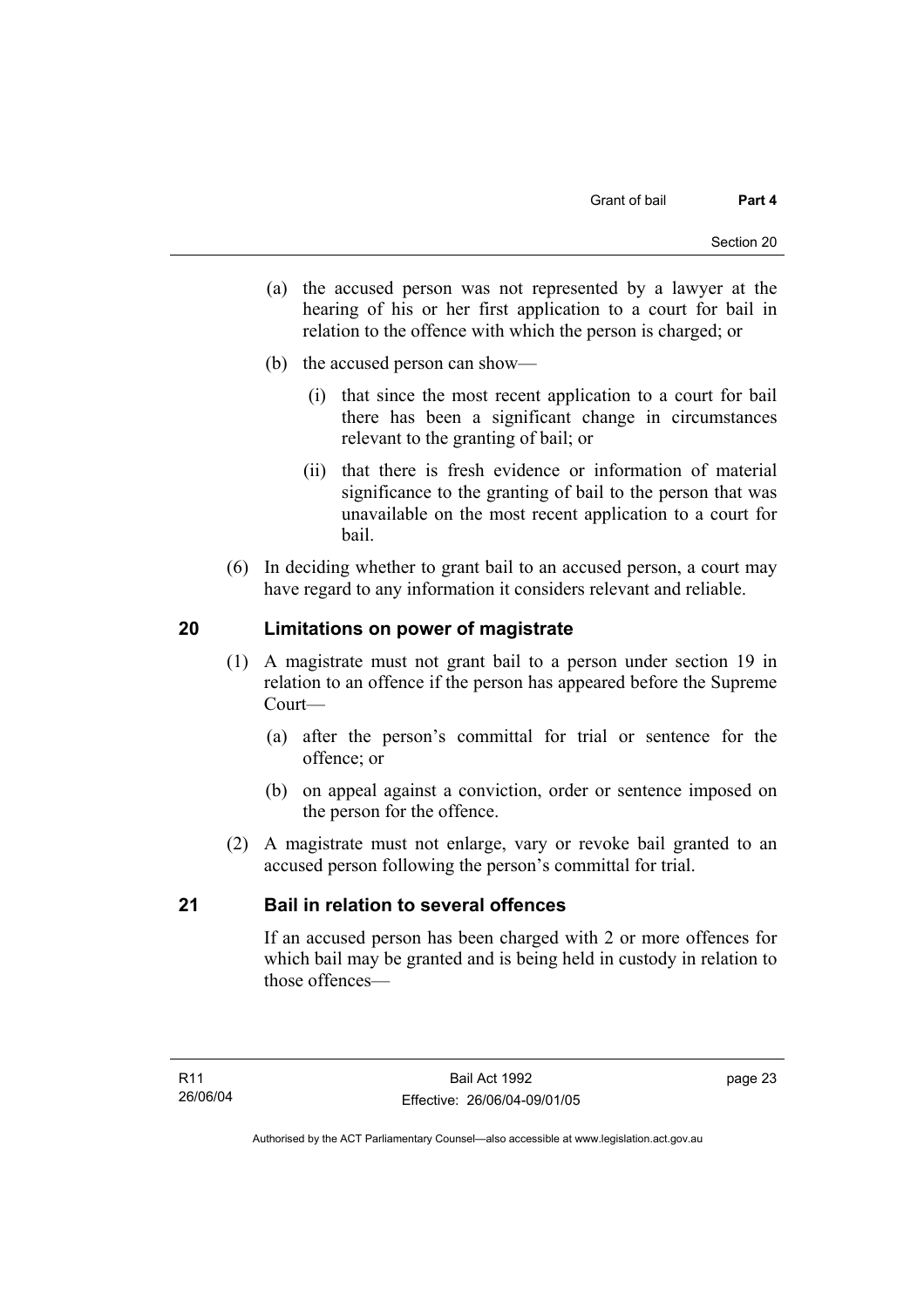#### **Part 4** Grant of bail

#### Section 22

- (a) a court or an authorised officer shall, in considering whether to grant bail to the accused person, have regard to all the offences with which the person stands charged; and
- (b) if the court or authorised officer decides that the accused person should be granted bail—
	- (i) the accused person shall be granted bail in relation to all the offences with which the person has been charged for which bail may be granted; and
	- (ii) the accused person need give only 1 undertaking to appear in relation to all the offences with which the person has been charged for which bail may be granted; and
	- (iii) if the accused person is granted bail subject to conditions—the conditions shall apply in relation to each offence with which the accused person is charged for which bail may be granted.

## **22 Criteria for granting bail to adults**

- (1) In making a decision about the grant of bail to an adult in relation to an offence, a court or authorised officer must consider—
	- (a) the likelihood of the person appearing in court in relation to the offence; and
	- (b) the likelihood of the person, while released on bail—
		- (i) committing an offence; or
		- (ii) harassing or endangering the safety or welfare of anyone; or
		- (iii) interfering with evidence, intimidating a witness, or otherwise obstructing the course of justice, in relation to the person or anyone else; and

R11 26/06/04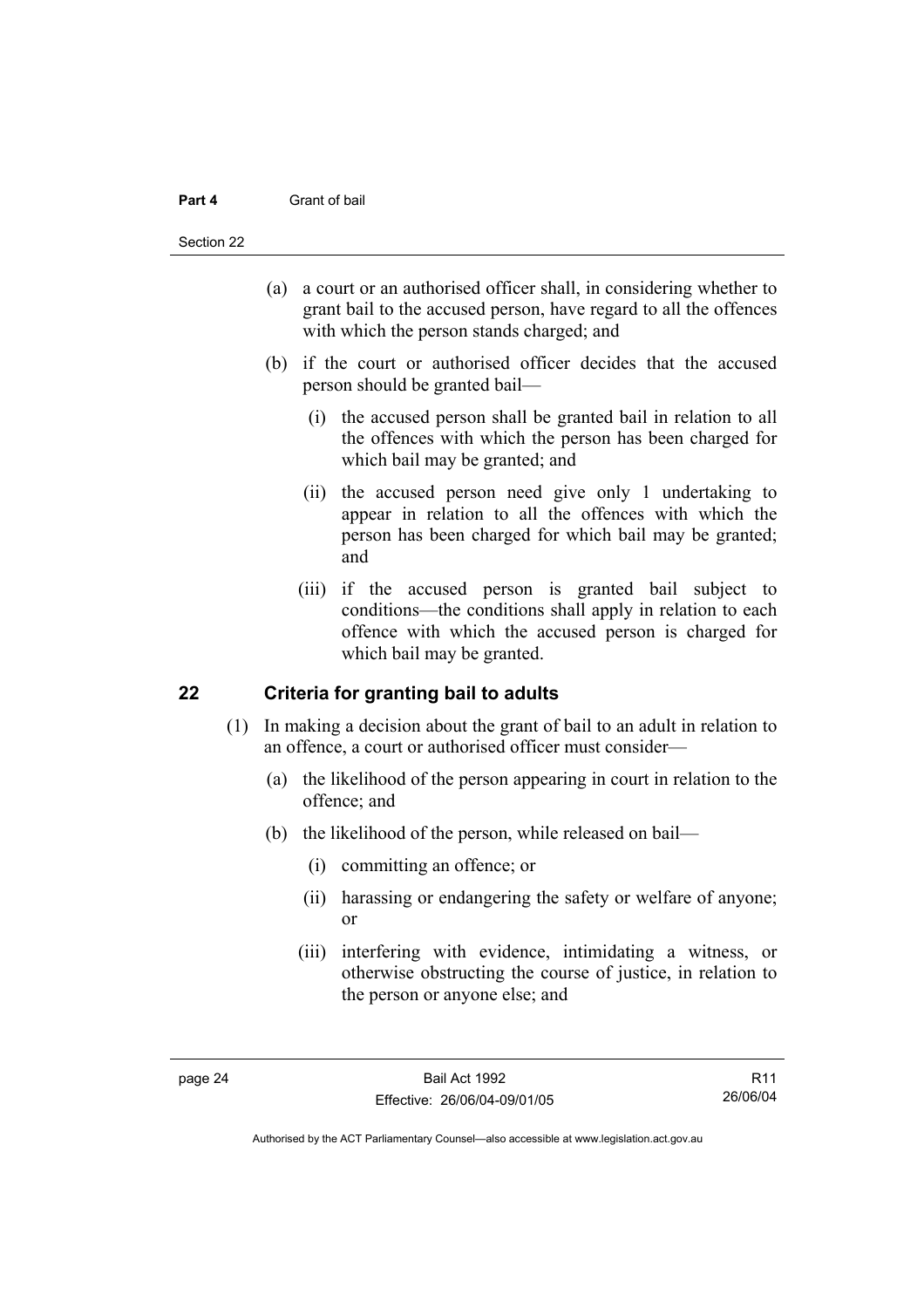(c) the interests of the person.

#### **Examples for par (c)**

- 1 the need of the person for physical protection
- 2 the period that the person may be held in custody if bail is refused and the conditions under which the person would be held
- *Note* An example is part of the Act, is not exhaustive and may extend, but does not limit, the meaning of the provision in which it appears (see Legislation Act, s 126 and s 132).
- (2) Also, if the person is convicted of an indictable offence, or the elements of an indictable offence are proven in relation to the person, but the person has not been sentenced, a court must consider the likelihood of the person being given a sentence of imprisonment.
- (3) In considering the matters mentioned in subsection (1) or (2), the court or authorised officer may have regard to any relevant matter, including—
	- (a) the nature and seriousness of the offence; or
	- (b) the person's character, background and community ties; or
	- (c) the likely effect of a refusal of bail on the person's family or dependants; or
	- (d) any previous grants of bail to the person; or
	- (e) the strength of the evidence against the person.

#### **Example**

In considering under subsection (1) the likelihood of the person appearing in court in relation to the offence, the court or authorised officer may have regard to whether the person failed to comply with a bail condition previously.

 (4) The reference in subsection (1) (b) (i) to an *offence* includes a reference to an offence against a law of the Commonwealth, a State or another Territory (including an external Territory).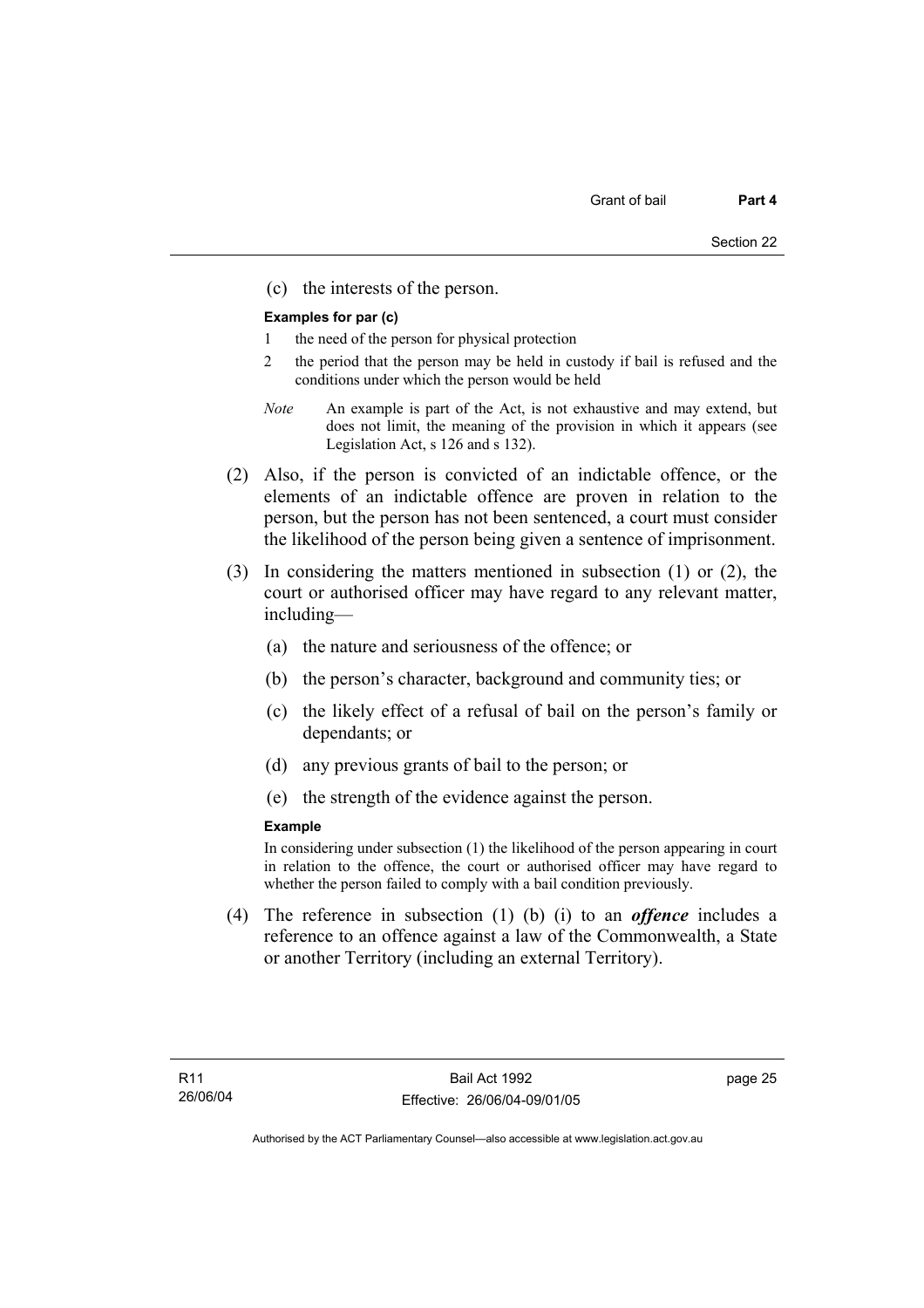#### **Part 4** Grant of bail

Section 23

## **23 Criteria for granting bail to children**

- (1) In making a decision about the grant of bail to a child in relation to an offence, a court or authorised officer must consider—
	- (a) the matters mentioned in section 22 (1) (a) and (b), (2) and (3); and
	- (b) the principles in the *Children and Young People Act 1999*, section 68; and
	- (c) if the decision is being made by a court and a report has been given to the court under the *Children and Young People Act 1999*, section 73 (Powers of court in relation to reports) in relation to the child—the report.
- (2) In addition, the court or authorised officer must consider, as a primary consideration, the best interests of the child.

## **23A Victim's concern about need for protection**

- (1) If a court is making a decision about the grant of bail to an accused person—
	- (a) the prosecutor must tell the court about any concern of which the prosecutor is aware expressed by a victim about the need for protection from violence or harassment by the accused person; and
	- (b) the court must receive any submission in relation to the concern and consider it in the context of the matter mentioned in section 22 (1) (b).
- (2) If an authorised officer who is making a decision about the grant of bail to an accused person is aware that a victim has expressed concern about the need for protection from violence or harassment by the accused person, the authorised officer must consider that concern in the context of the matters mentioned in section 9F (Domestic violence offence—bail by authorised officer) and section 22 (1) (b).

R11 26/06/04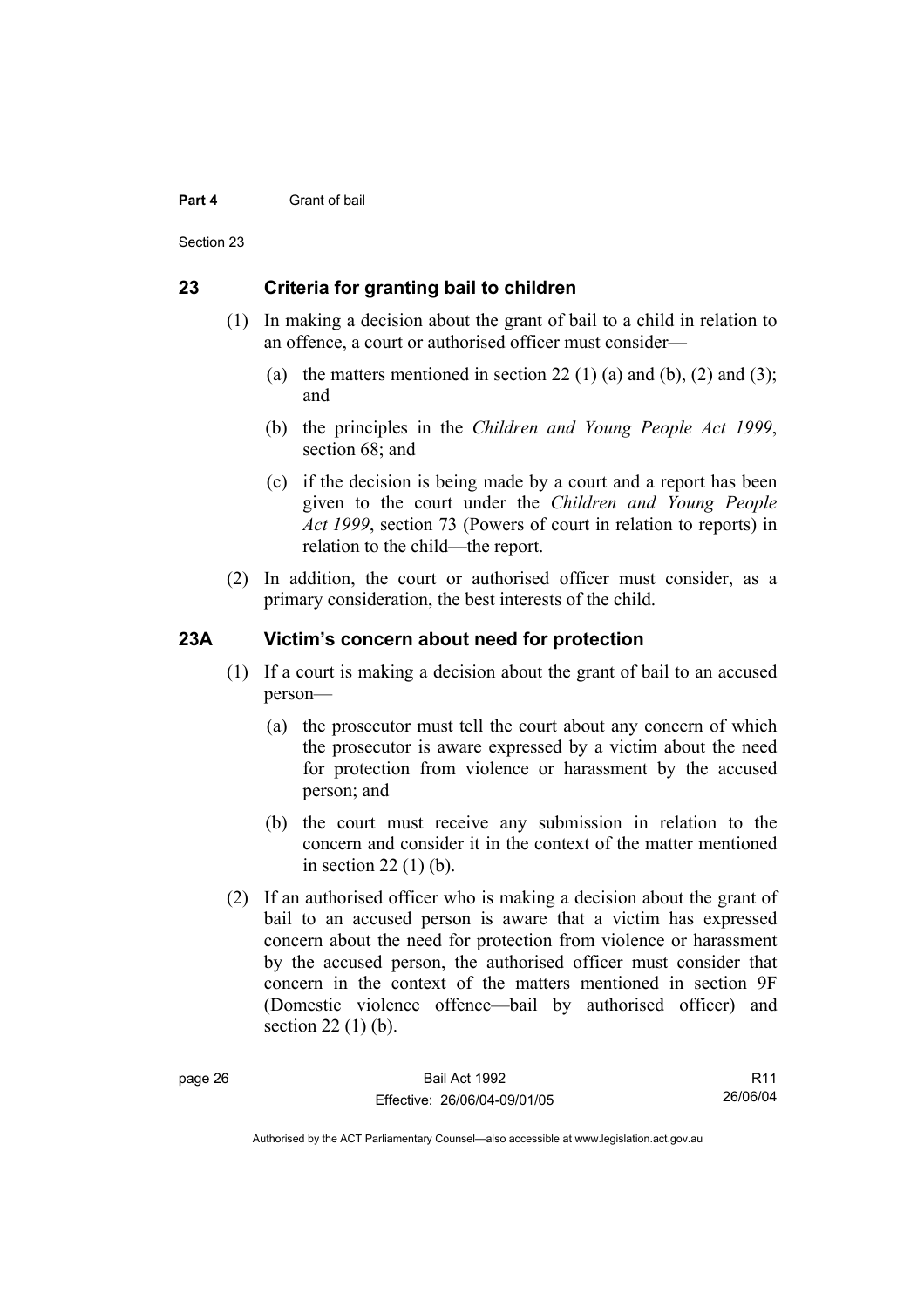## **Part 5 Bail conditions and undertakings to appear**

### **24 Conditions of bail**

A court or an authorised officer may grant bail without imposing conditions or subject to bail conditions imposed—

- (a) for a court—by order; or
- (b) for an authorised officer—in writing.

### **25 Conditions on which bail may be granted to adults**

- (1) The following conditions may be imposed on a grant of bail to an adult:
	- (a) conditions about the person's conduct while released on bail;
	- (b) a condition that the person, an acceptable person or each of a number of acceptable people—
		- (i) pays to the Territory a stated amount if the person fails to appear in court in accordance with his or her undertaking; or
		- (ii) gives acceptable security for the payment to the Territory of a stated amount if the person fails to appear in court in accordance with his or her undertaking;
		- *Note* For acceptable people and acceptable security, see s 32 (Acceptable people and security for bail).
	- (c) a condition that the person, an acceptable person or each of a number of acceptable people—
		- (i) deposits a stated amount with a court or authorised officer; and

Authorised by the ACT Parliamentary Counsel—also accessible at www.legislation.act.gov.au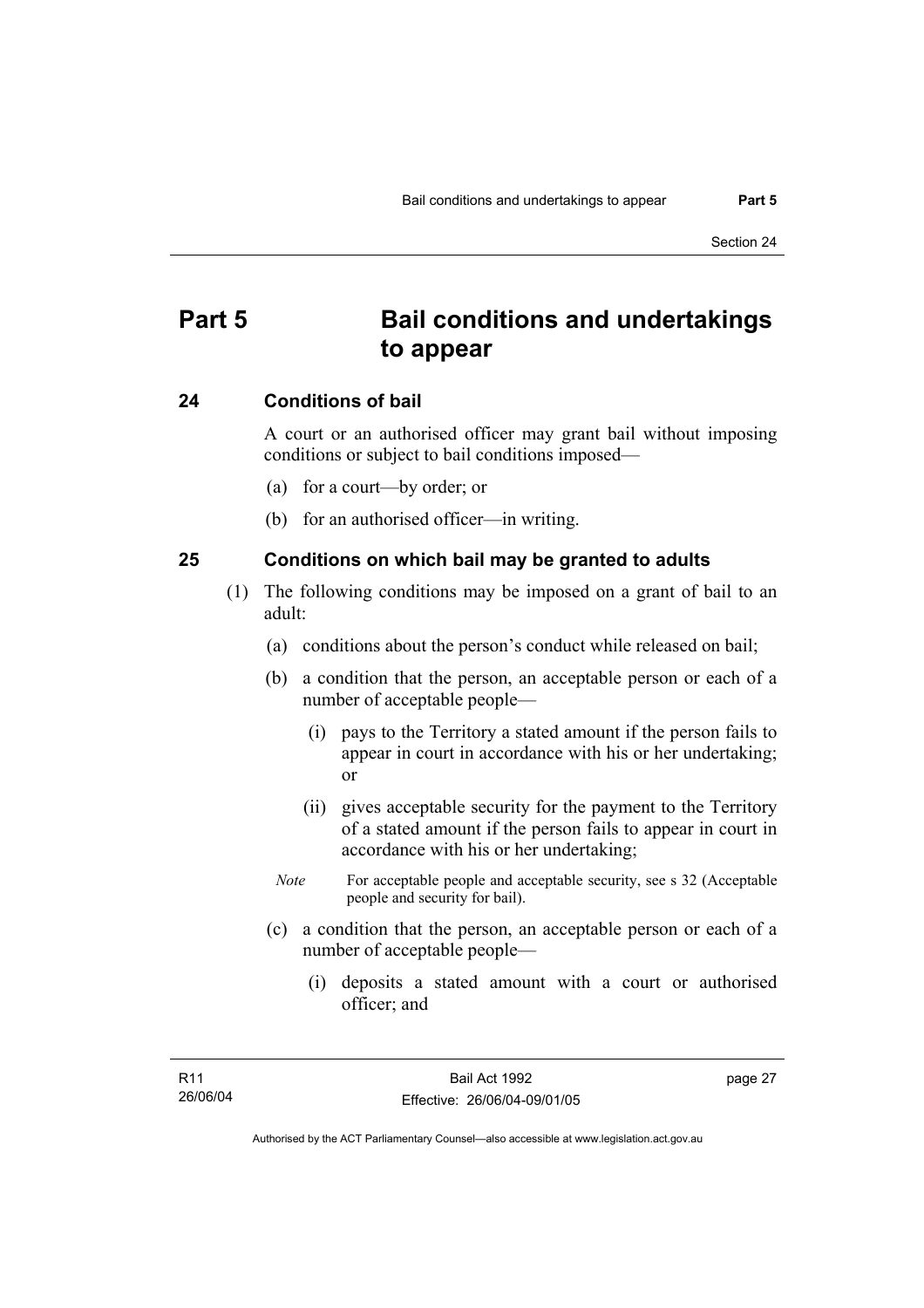- (ii) forfeits the amount if the person fails to appear in court in accordance with his or her undertaking.
- (2) With the consent of a person who makes a deposit or gives security under subsection  $(1)$  (b)  $(ii)$  or  $(c)$ , it may be a condition of bail that the deposit or security continues to apply if bail is continued.
- (3) It must not be a condition of bail that a person gives consent under subsection (2).
- (4) Without limiting subsection (1) (a), the requirements that an accused person may be required to observe relating to his or her conduct while released on bail include—
	- (a) a requirement that the accused person report periodically, or at specified times, at a stated place; and
	- (b) a requirement that the accused person reside at a stated place; and
	- (c) a requirement that the person undergo psychiatric treatment or other medical treatment; and
	- (d) a requirement that the accused person participate in a program of personal development, training or rehabilitation; and
	- (e) a requirement that the person—
		- (i) accept supervision by the director of corrective services; and
		- (ii) comply with any reasonable direction of the director; and

#### **Examples of directions**

- 1 a direction to attend a program
- 2 a direction to comply with a mental health assessment or treatment order made by the mental health tribunal
- 3 a direction to attend drug or alcohol counselling
- *Note* An example is part of the Act, is not exhaustive and may extend, but does not limit, the meaning of the provision in which it appears (see Legislation Act, s 126 and s 132).

page 28 Bail Act 1992 Effective: 26/06/04-09/01/05

R11 26/06/04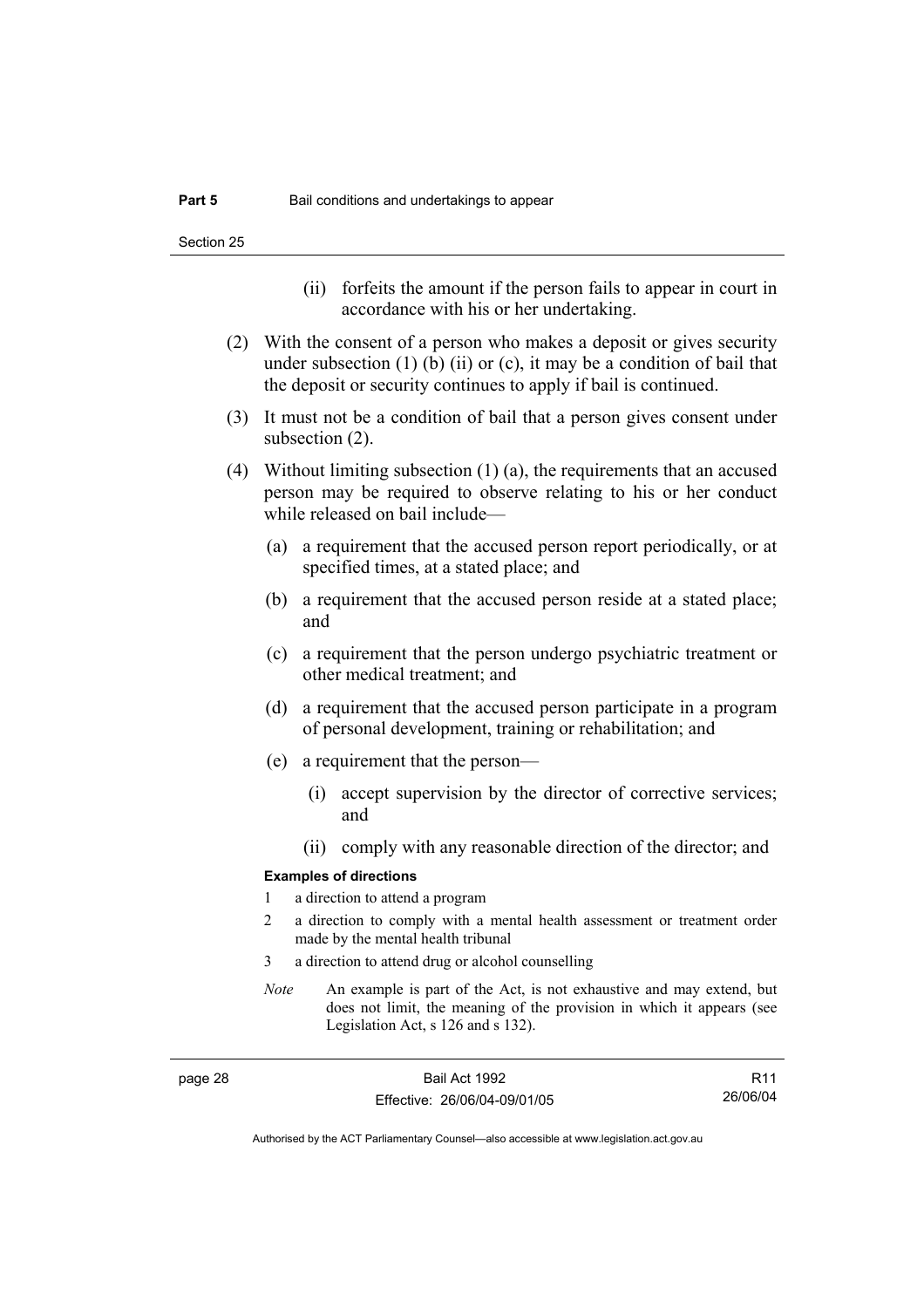- (f) for a person (the *accused person*) charged with a domestic violence offence—
	- (i) a requirement that the accused person not contact, harass, threaten or intimidate, or cause someone else to contact, harass, threaten or intimidate, a stated person; or
	- (ii) a requirement that the accused person not be on premises where a stated person lives or works; or
	- (iii) a requirement that the accused person not be on or near premises where a stated person is likely to be; or
	- (iv) a requirement that the accused person not be in a stated place; or
	- (v) a requirement that the accused person not be within a stated distance of a stated person; or
	- (vi) if the accused person lives with someone—a requirement that the accused person not enter or remain at the home if the accused person is under the influence of alcohol or another drug.
- (5) A court or an authorised officer shall, in considering conditions for the release on bail of an accused person who is an adult, consider the conditions for the release of that person in the sequence in which they appear in subsection (1).
- (6) A court or an authorised officer, in granting bail to an accused person who is an adult—
	- (a) shall not impose a condition mentioned in subsection (1) unless the court or authorised officer is of the opinion that the imposition of the condition is necessary to secure 1 or more of the following purposes:
		- (i) the attendance of the person before a court from time to time as required in relation to the offence in relation to which bail is being granted;

Authorised by the ACT Parliamentary Counsel—also accessible at www.legislation.act.gov.au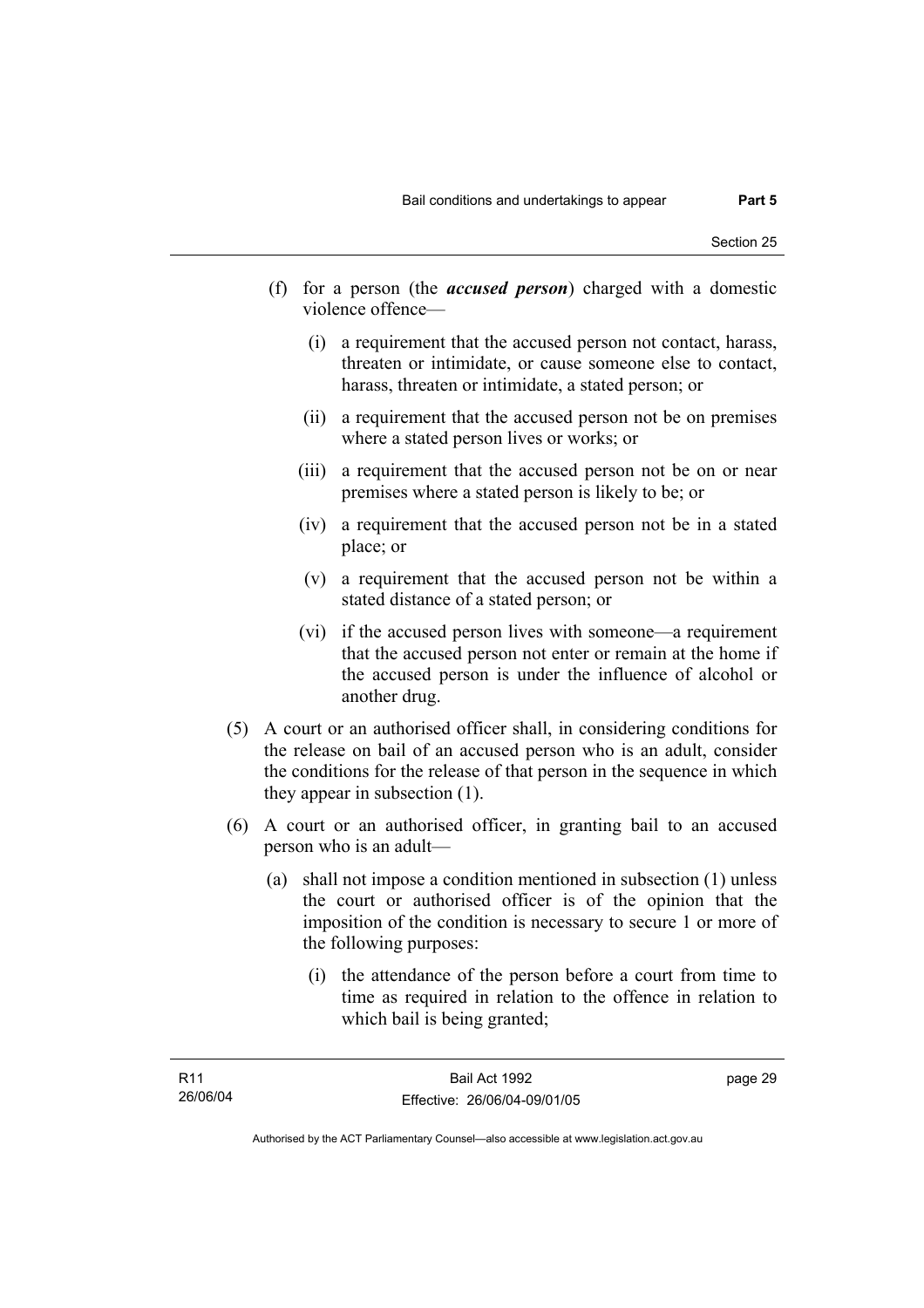- (ii) the protection from harm of the accused person or any other person;
- (iii) the prevention of the accused person from committing an offence while at liberty on bail;
- (iv) the prevention of the accused person from interfering with evidence, intimidating witnesses or otherwise obstructing the course of justice whether in relation to himself or herself or anyone else; and
- (b) shall not, except at the request of the accused person, impose a condition, or a combination of conditions, that impose obligations that are more onerous than necessary to secure the purposes referred to in paragraph (a) for which the condition or combination of conditions is imposed.
- (7) A court or an authorised officer, in granting bail to an accused person on a condition referred to in subsection (1) (b) or (c) shall not require the accused person to give an acceptable security for a stated sum, or to deposit a stated sum with the court or authorised officer, if the court or authorised officer has reasonable grounds for believing that the accused person does not have the means to provide such a security or make the deposit, as the case may be.
- (8) If a court or an authorised officer grants bail to an accused person on a condition mentioned in subsection (1) and the accused person satisfies the court or authorised officer that the person is unable to comply with that condition, the court or authorised officer shall—
	- (a) refuse bail; or
	- (b) grant the accused person bail subject to such other condition mentioned in subsection (1) as the authorised officer or the court believes the accused person will be able to comply with and will secure the purposes mentioned in subsection (6) (a).

R11 26/06/04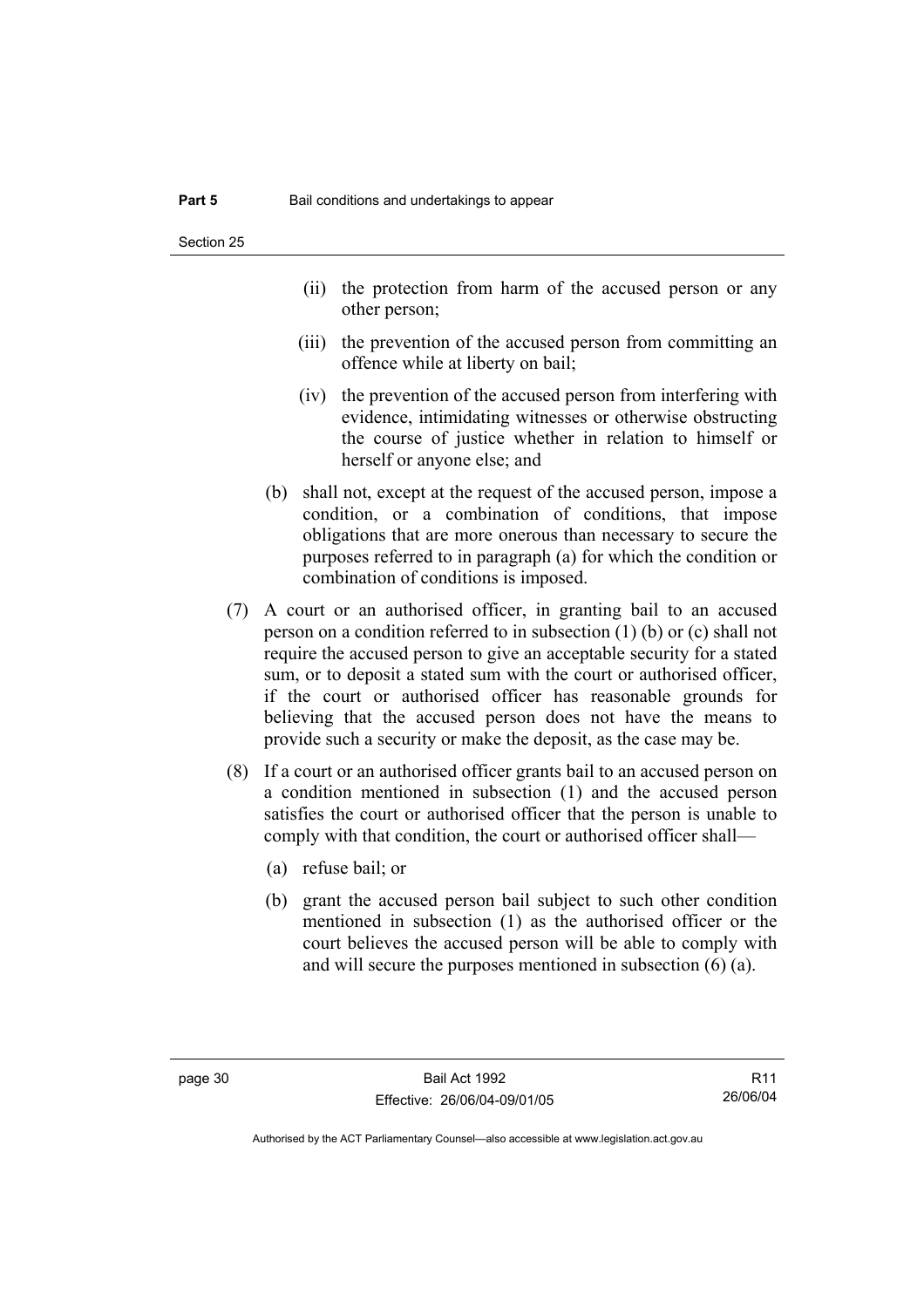(9) In this section:

*premises* includes—

- (a) any land; and
- (b) any structure, building, vehicle, vessel or place (whether built on or not); and
- (c) any part of such a structure, building, vehicle, vessel or place.

## **26 Conditions on which bail may be granted to children**

- (1) The following conditions may be imposed on the grant of bail to a child—
	- (a) the conditions mentioned in section 25 (1) (other than a requirement mentioned in section 25 (4) (e); and
	- (b) any other conditions that the court or authorised officer considers appropriate—
		- (i) having regard to the principles in the *Children and Young People Act 1999*, section 68; and
		- (ii) considering, as a primary consideration, the best interests of the child.
- (2) Without limiting section 25 (1), the requirements that a child may be required to comply with about his or her conduct while released on bail include a requirement that the child—
	- (a) accept supervision by the chief executive under the *Children and Young People Act 1999,* chapter 6 (Young offenders); and
	- (b) comply with any reasonable direction of the chief executive.

## **Examples of directions**

- 1 a direction to attend a program
- 2 a direction to comply with an order for assessment or a treatment order made by the mental health tribunal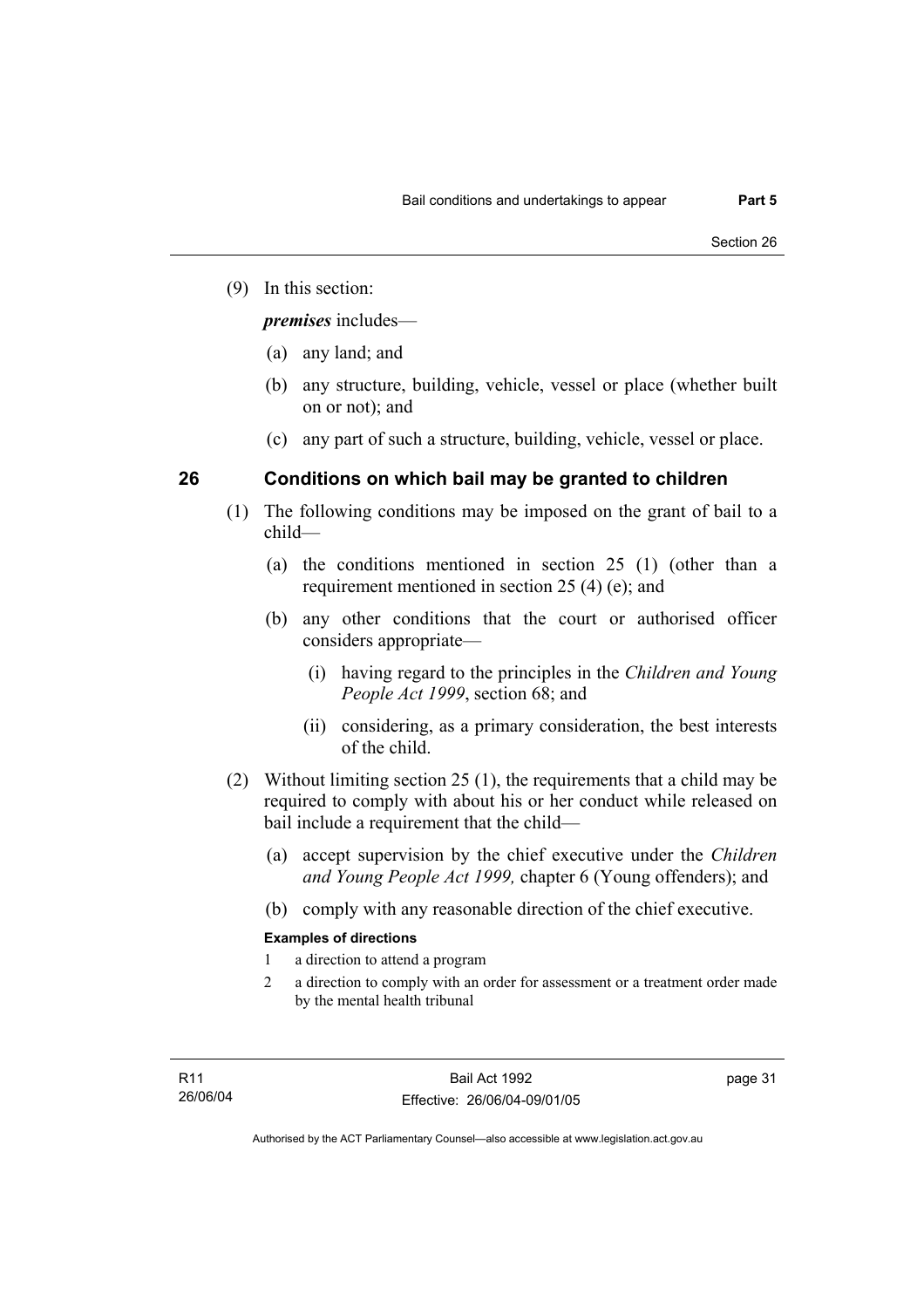- 3 a direction to attend drug or alcohol counselling.
- *Note* An example is part of the Act, is not exhaustive and may extend, but does not limit, the meaning of the provision in which it appears (see Legislation Act, s 126 and s 132).
- (3) A court or an authorised officer shall, in considering the release on bail of an accused person who is a child, consider the conditions for the release of the person that are mentioned in section 25 (1) in the sequence in which they are mentioned in that subsection.
- (4) A court or an authorised officer, in granting bail to an accused person who is a child—
	- (a) may not impose a condition referred to in section 25 (1) unless the court or the authorised officer is of the opinion that the imposition of the condition is—
		- (i) necessary to secure 1 or more of the purposes mentioned in section 25 (6) (a) (i), (ii), (iii) and (iv) (the *relevant purposes*); or
		- (ii) in accordance with the principles under the *Children and Young People Act 1999*, section 68 (the *relevant principles*); and
	- (b) may not, except at the request of the accused person, impose a condition, or a combination of conditions, that puts a greater obligation on the accused than is—
		- (i) necessary to secure the relevant purposes; or
		- (ii) in accordance with the relevant principles.
- (5) Section 25 (7) applies in relation to a grant of bail under this section.
- (6) If a court or an authorised officer grants bail to an accused person who is a child on a condition referred to in section 25 (1) and the accused person satisfies the court or authorised officer that the person is unable to comply with that condition, the court or authorised officer shall—

R11 26/06/04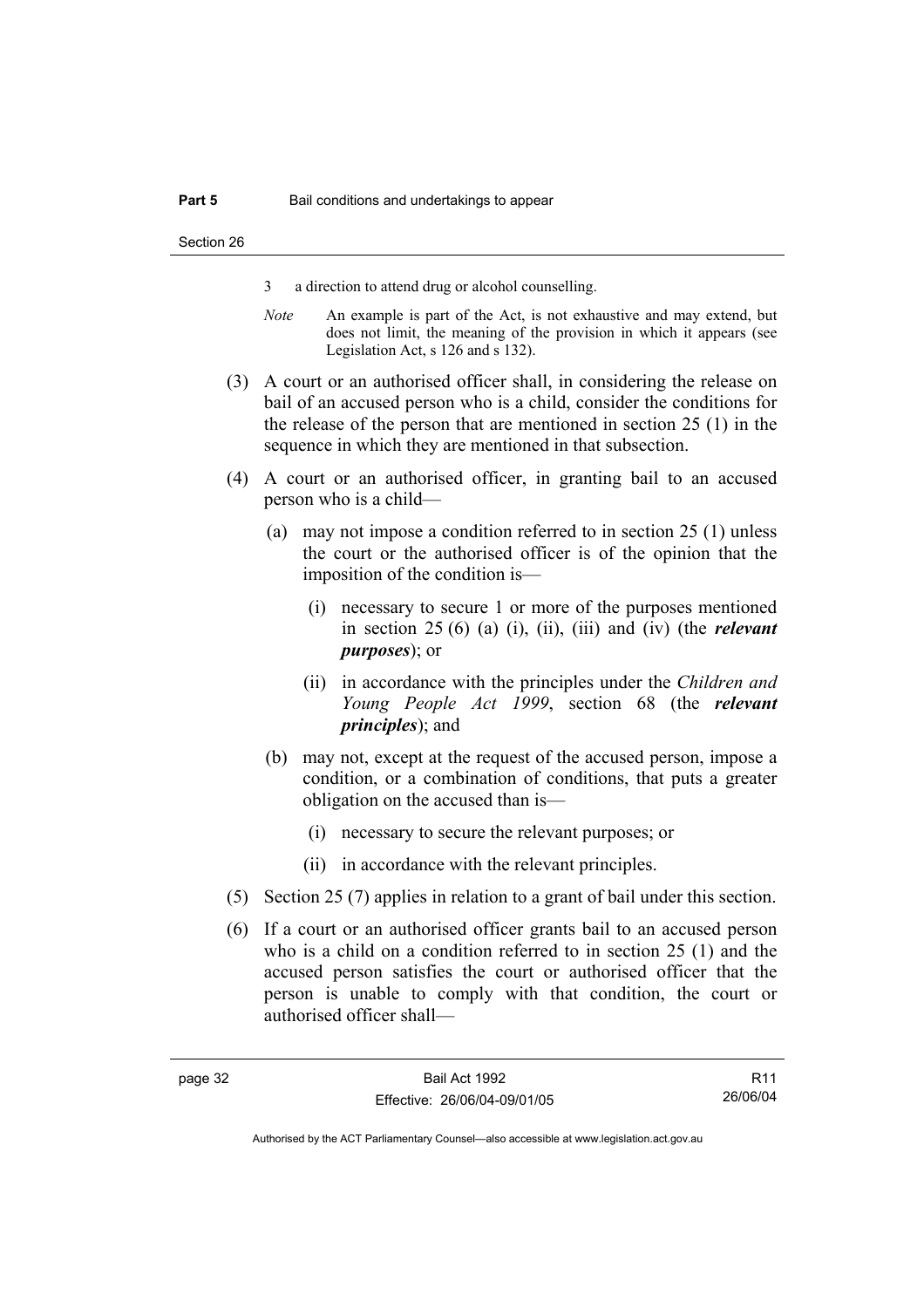- (a) refuse bail; or
- (b) grant the accused person bail subject to the other conditions referred to in subsection (1) that the court or authorised officer believes the accused person will be able to comply with and will secure the purposes mentioned in subsection (4) (a) (i) and (ii).

## **27 Recording of certain bail decisions**

- $(1)$  If—
	- (a) a judge or magistrate hears an application by an accused person for bail, or release from custody without bail; or
	- (b) an authorised officer is required to consider whether to grant bail to an accused person, or to release an accused person from custody without bail;

he or she shall record, or cause to be recorded, his or her reasons for the decision.

- (2) If a judge, a magistrate or an authorised officer decides to grant bail to an accused person subject to a condition mentioned in section 25 (1) otherwise than in accordance with a request of an accused person that bail be granted on that condition, or on conditions that include that condition, the judge, magistrate or authorised officer shall record, or cause to be recorded, his or her reasons for deciding—
	- (a) that the imposition of a condition mentioned in that subsection was necessary to secure the purposes of whichever of section 25 (6) (a) and section 26 (4) (a) applies to the accused person; and
	- (b) if the condition is a condition referred to in section 25 (1) (other than a condition mentioned in section  $25(1)(a)$ )—that the imposition of a condition under the earlier paragraph or paragraphs of that subsection would be unlikely to secure the

page 33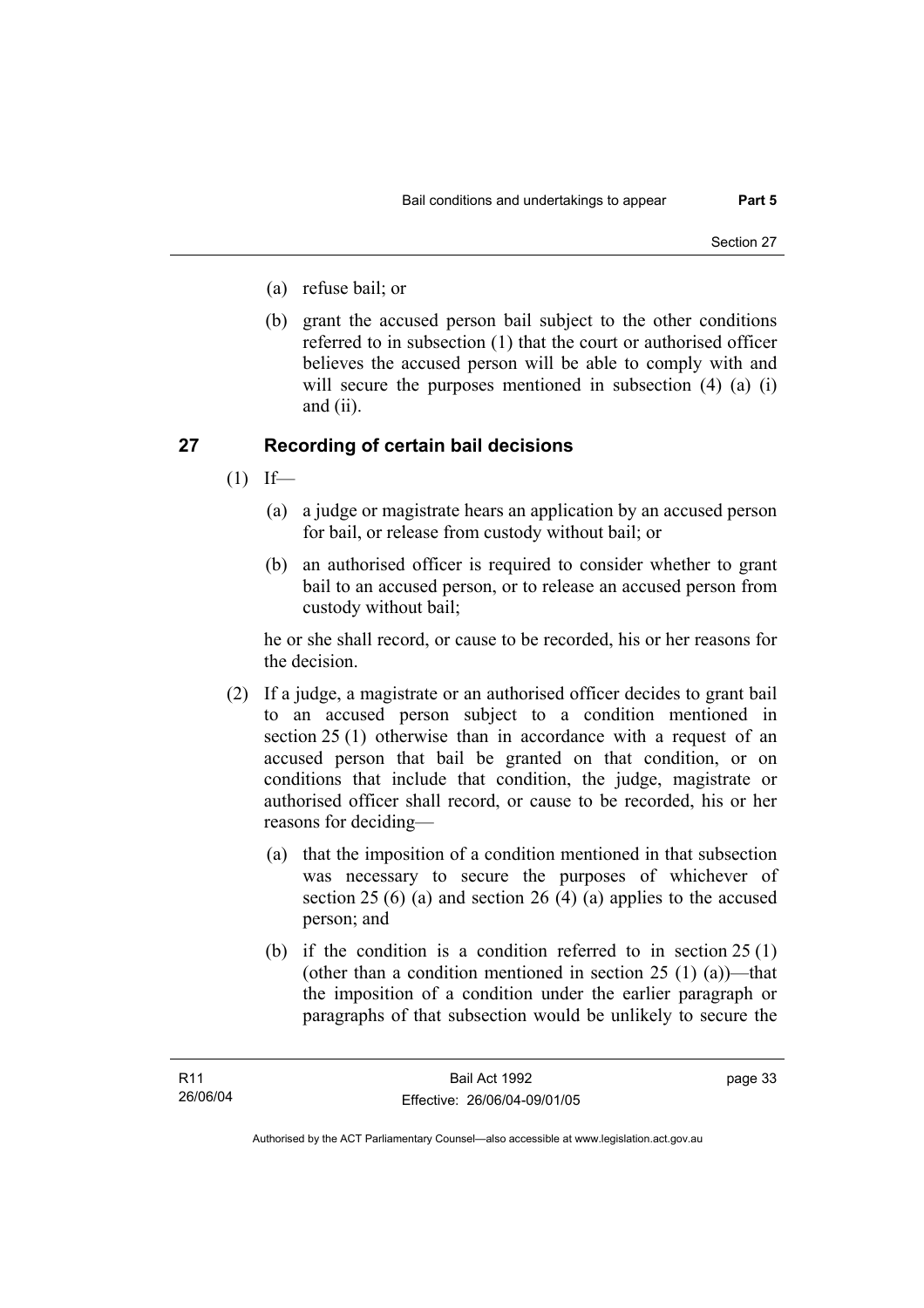Section 28

purposes of whichever of section 25 (6) (a) and section 26 (4) (a) applies to the accused person.

## **28 Undertakings to appear**

- (1) A person may be released on bail only if the person gives a written undertaking—
	- (a) to appear before a stated court at the place, date and time—
		- (i) stated in the undertaking; or
		- (ii) notified to the person by a police officer; and
	- (b) to comply with the bail conditions (if any).
	- *Note* If a form is approved under s 58 for an undertaking, the form must be used.
- (2) For a continuation of bail, the person may undertake to appear at any time when, and at any place where, proceedings in relation to the offence with which the person has been charged may be continued.
- (3) An undertaking may be given in relation to more than 1 offence.
- (4) A court must accept an undertaking given under this section as proof of the matters stated in it if there is no evidence to the contrary.
- (5) Subsection (1) (a) does not apply to a person in relation to a breach of the peace or apprehended breach of the peace if no further appearance is required.

## **30 Accused person may be excused from attendance before court**

 (1) If a person has given an undertaking to appear before a court under section 28 (1), the court may, on application made by or on behalf of that person, by order excuse the person from attendance before the court to answer the charge in relation to which bail has been granted or for any other purpose in relation to the proceedings relating to the charge.

R11 26/06/04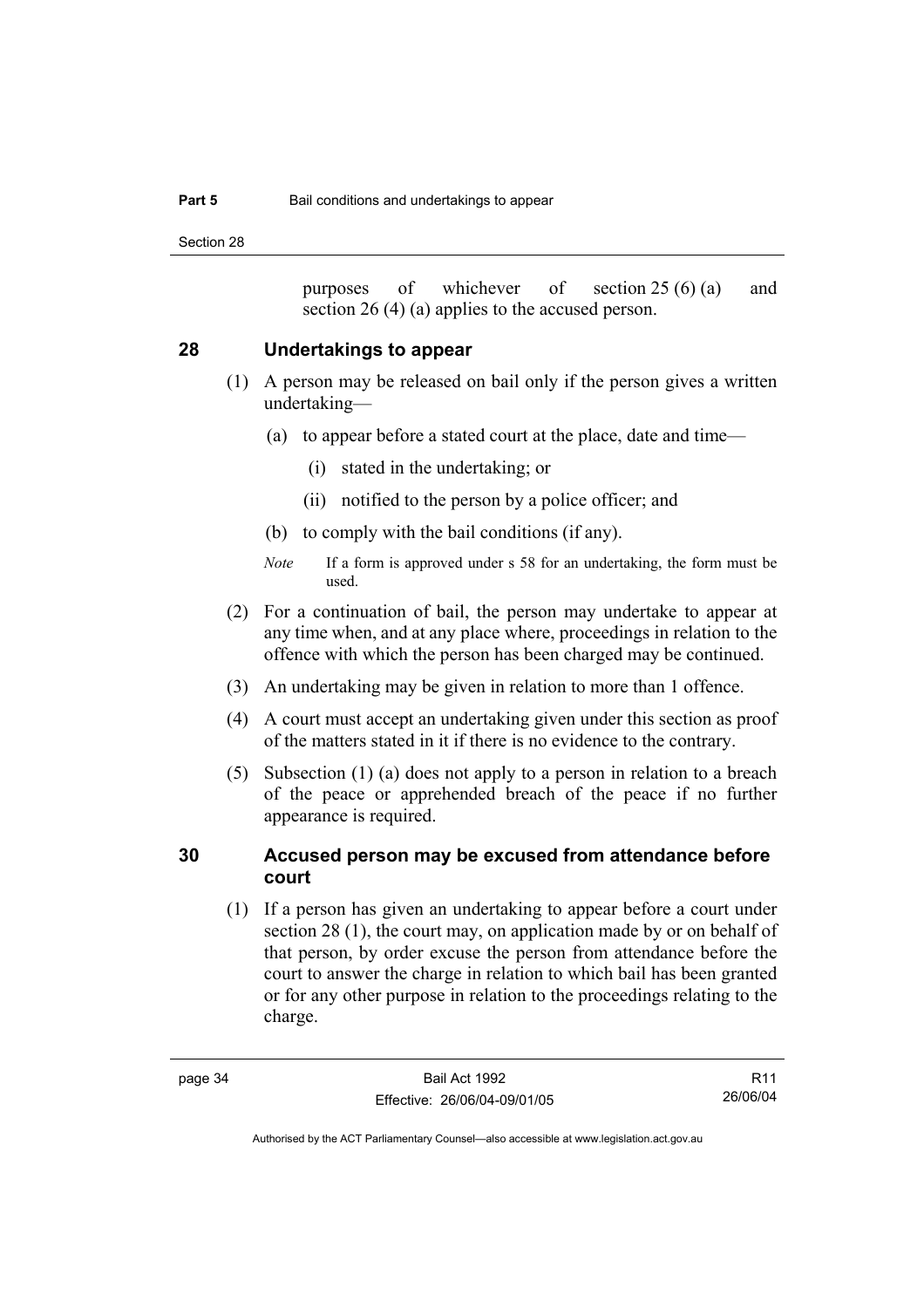- (2) An order under subsection (1) may be made—
	- (a) whether or not any evidence has been given in the proceedings; and
	- (b) whether or not the applicant for the order is before the court or has attended before the court in relation to the proceedings.
- (3) A court shall not make an order under subsection (1) unless it has been informed, by or on behalf of the applicant, that the applicant is represented by a lawyer for the purposes of the proceedings.
- (4) A court may, at any time during proceedings in relation to which an order has been made in relation to a person under subsection (1), direct the informant or the registrar of the court to serve the person in relation to whom the order has been made with a written notice requiring him or her to attend before the court, for the purposes of those proceedings, on a day and at a time and place stated by the court.

*Note 1* For how documents may be served, see Legislation Act, pt 19.5.

*Note 2* If a form is approved under s 58 for a notice, the form must be used.

- (5) If a person on whom a notice under subsection (4) has been served does not attend before the court in accordance with the requirements of the notice, the court may issue a warrant for the arrest of the person and for bringing the person before the court at the time and place specified in the warrant.
- $(6)$  If—
	- (a) a person has been discharged from custody on bail; and
	- (b) an order is made under subsection (1) excusing the person from attendance before the court in accordance with his or her undertaking to appear; and
	- (c) the person does not appear before the court at the place, date and time required under that undertaking;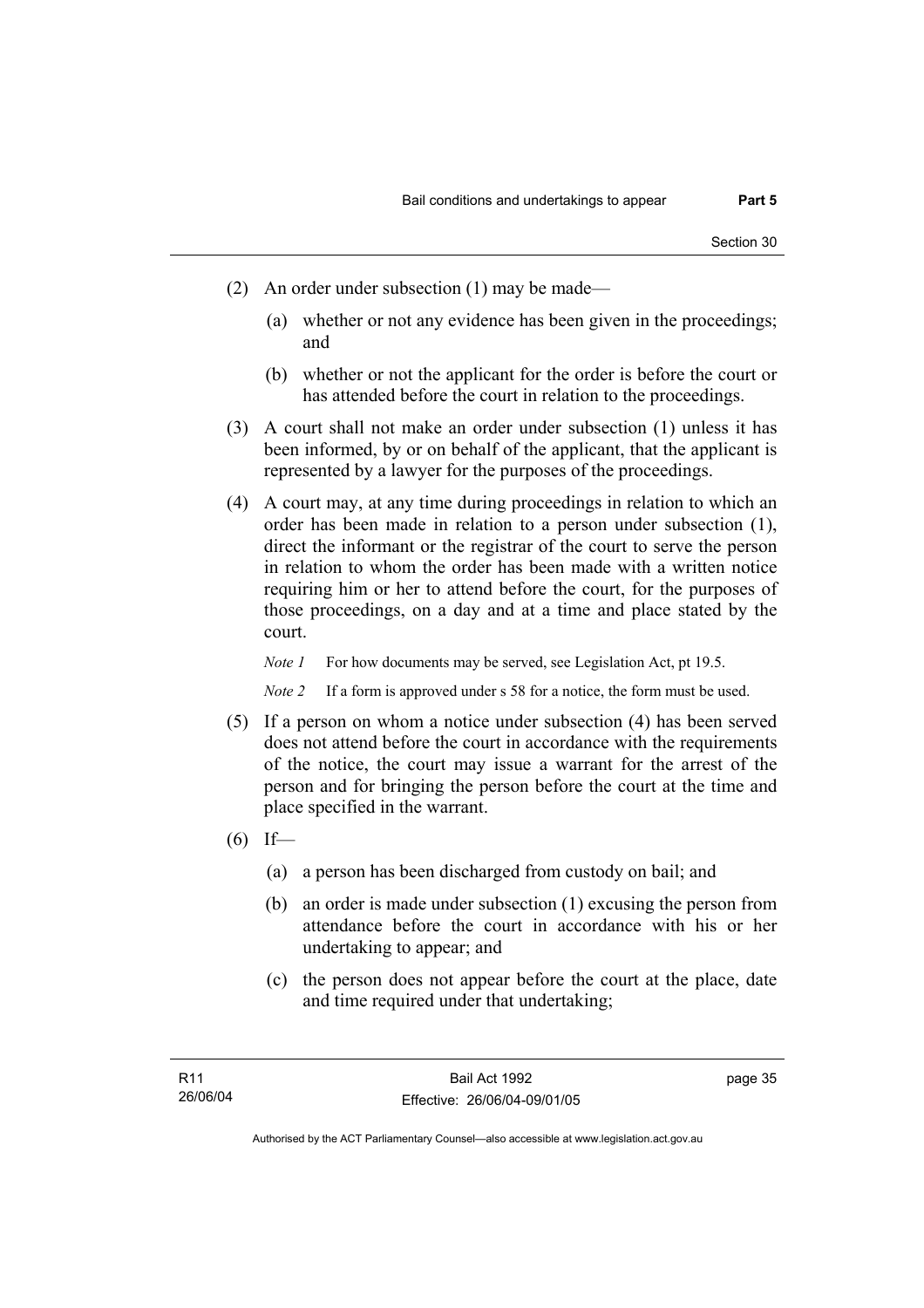### **Part 5 Bail conditions and undertakings to appear**

Section 31

the person shall not be taken to have failed to comply with a condition of his or her bail only because the person did not so attend before the court and bail continues subject to any condition other than a condition requiring the person to attend before the court.

## **31 Bail requirements**

- (1) An undertaking to appear may be given to—
	- (a) a court; or
	- (b) a registrar or deputy registrar; or
	- (c) an authorised officer; or
	- (d) for an accused person who is in a remand centre or prison—the person in charge of the remand centre or prison.
- (2) An amount may be deposited, or security given, in accordance with a bail condition, to—
	- (a) a court; or
	- (b) registrar or deputy registrar; or
	- (c) an authorised officer.
- (3) In this section:

*deposit* includes a payment by cash or electronic funds transaction.

*security* includes security given by way of bond or bank guarantee.

## **32 Acceptable people and security for bail**

- (1) A court or authorised officer imposing a condition on bail may decide—
	- (a) the person, people or class of people who are acceptable people for a condition mentioned in section 25 (1) (b) or (c); and
	- (b) the number of people required for the condition; and

R11 26/06/04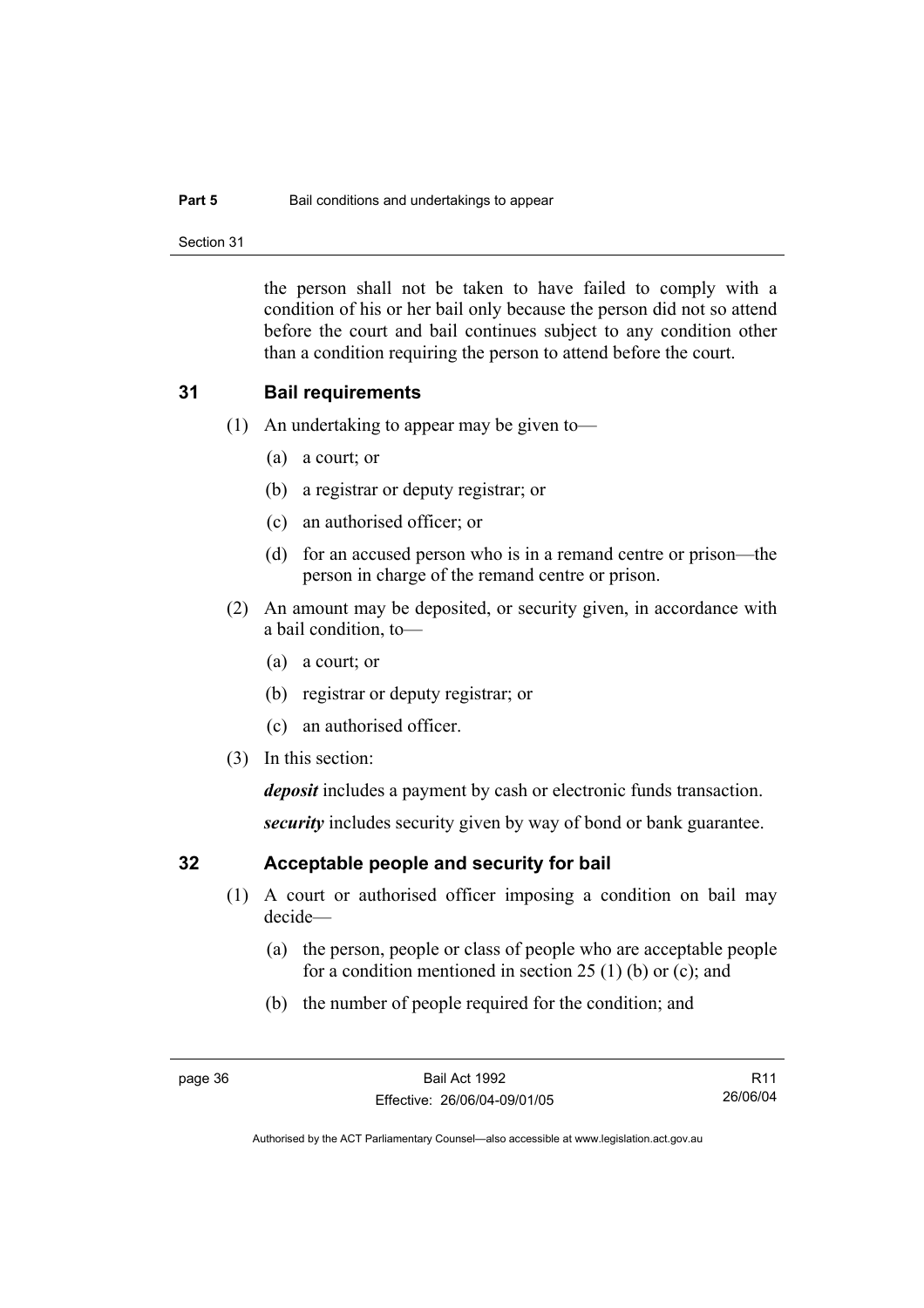- (c) the security acceptable for a condition mentioned in section 25 (1) (b) (ii).
- (2) If a decision has not been made when the undertaking to appear is given, the court or person to whom the undertaking to appear is given may decide.
- (3) Without limiting subsections (1) and (2), an acceptable person for a condition includes an entity prescribed under the regulations for this subsection.

## **33 Continuation of bail and undertakings**

- (1) If an accused person has given an undertaking to appear at a place, date and time at which proceedings in relation to the offence may be continued, whether on any adjournment, postponement or other deferment of the proceedings, or by way of committal, a court may continue the bail already granted in relation to the offence, whether or not the accused person is present in court.
- (2) If bail is continued under subsection (1), the undertaking to appear and the bail conditions continue to apply, except to the extent that the undertaking or condition otherwise provides or the court otherwise orders.
	- *Note* A court continuing bail must give notice of the continuation, bail conditions and place, date and time to which the proceedings are adjourned, postponed or deferred (see s 34 (4)).
- (3) If no direction is made by the court in relation to bail, whether or not the accused person appears in accordance with the undertaking—
	- (a) the court is taken to have continued bail; and
	- (b) the undertaking to appear and any bail conditions continue to apply.
- (4) If the hearing of a charge against an accused person is adjourned or postponed, the court may—
	- (a) continue the person's bail; or

| R <sub>11</sub> | Bail Act 1992                | page 37 |
|-----------------|------------------------------|---------|
| 26/06/04        | Effective: 26/06/04-09/01/05 |         |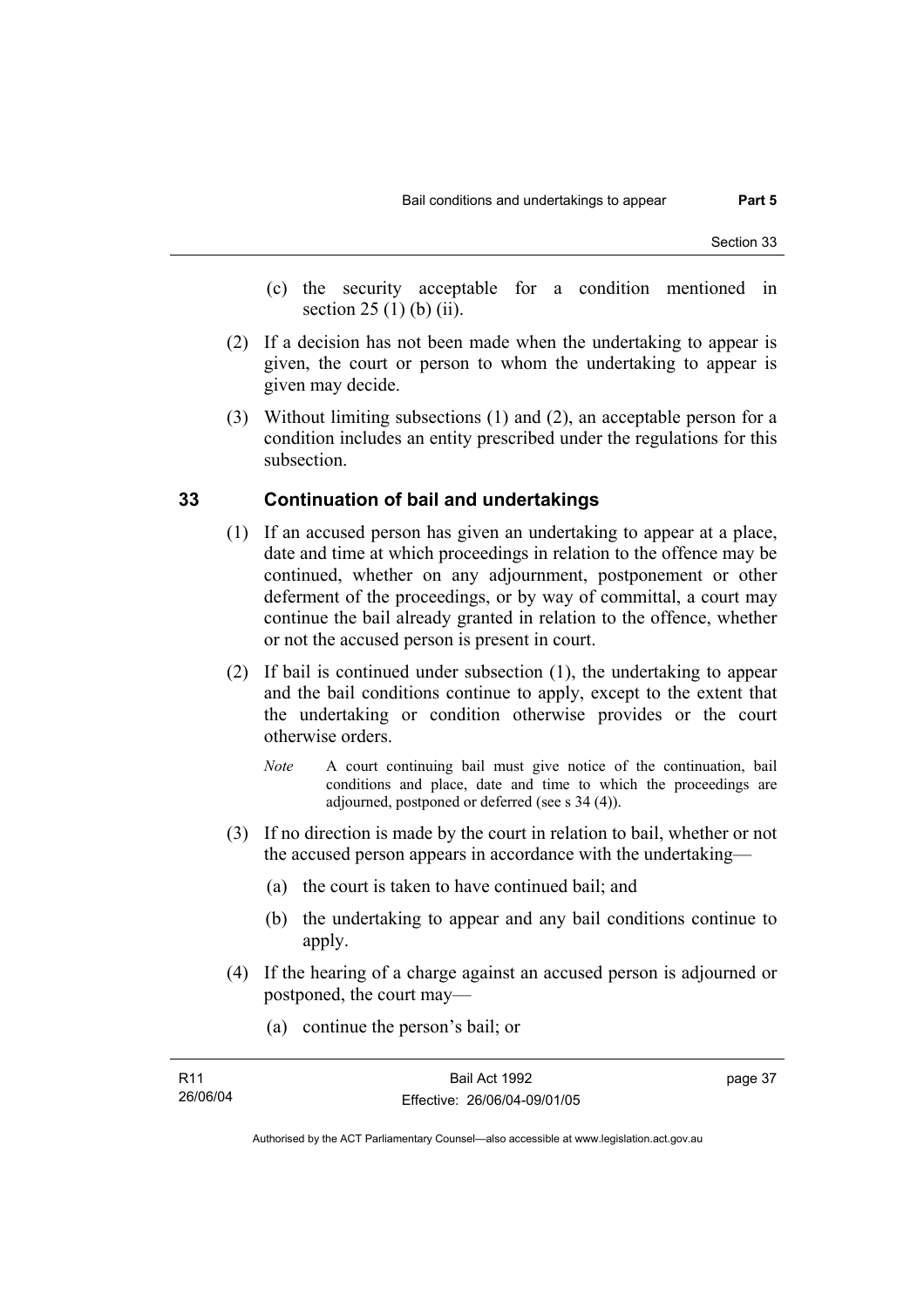Section 33

(b) make another order about bail.

- (5) However, if a deposit has been made, or security given, by a surety in accordance with a bail condition, the court must not continue bail without the surety's consent unless it is a condition of bail that the deposit or security continues to apply if bail is continued.
- (6) If bail is continued—
	- (a) the undertaking to appear is taken to be an undertaking to appear an any time when, and at any place where, proceedings in relation to the offence with which the person has been charged may be continued; and
	- (b) any bail conditions continue to apply.
- (7) If an accused person has been released on bail and the court is satisfied that the accused person is because of illness or accident or other sufficient cause unable to appear personally before the court on the day when the person is required to appear, the court may, in the absence of the accused person, order the person to be further remanded to the place, date and time that the court considers appropriate and may order that the undertaking to appear given by the accused person and any agreement entered into under a condition of the grant of bail be continued so as to require the appearance of the accused person at every place, date and time to which the accused person is remanded or the hearing adjourned, postponed or otherwise deferred.

page 38 Bail Act 1992 Effective: 26/06/04-09/01/05

R11 26/06/04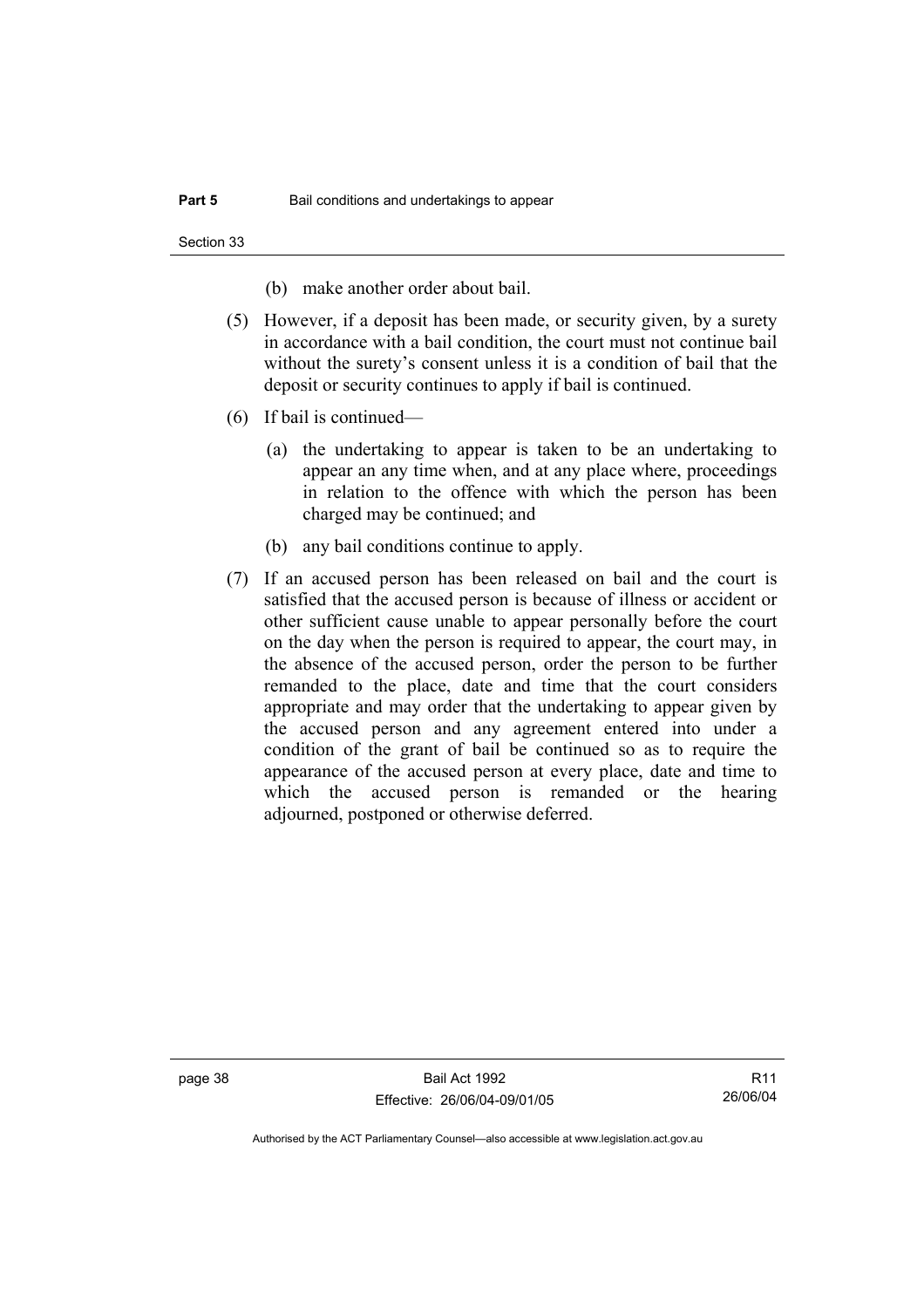## **34 Written notice of conditions of bail**

- (1) A court or authorised officer granting bail to an accused person shall give, or cause to be given, to the accused person a written notice setting out the obligations of the accused person about the conditions of his or her bail and the consequences of any failure by the person to comply with those conditions and shall be satisfied before releasing the accused person, or causing the accused person to be released, that the person will comply with the conditions.
	- *Note* If a form is approved under s 58 (Approved forms) for a notice under this section, the form must be used.
- (2) A court or an authorised officer granting bail to an accused person with a surety or sureties for his or her appearance to answer the charges against the person shall give, or cause to be given, to the surety or each of the sureties, as the case may be, written notice of the obligations of the accused person about the conditions of his or her bail and the consequences of any failure by the person to comply with those conditions and shall be satisfied before releasing the accused person, or causing the accused person to be released, that the surety or each of the sureties, as the case may be, understands the nature and extent of the obligations of the accused person under the conditions of his or her bail and the consequences of any failure by the person to comply with them.
- (3) If a bail condition is imposed or varied on a review under part 6 of a decision made in relation to bail, the court or authorised officer imposing or varying the condition shall—
	- (a) give, or cause to be given, to the accused person a written notice setting out the obligations of the accused person about the condition and the consequences of any failure by the person to comply with the condition and shall be satisfied that the accused person will comply with the condition; and
	- (b) give, or cause to be given, to each surety (if any) for the appearance of the accused person to answer the charges against the person a written notice of the obligations of the accused

| R11      | Bail Act 1992                | page 39 |
|----------|------------------------------|---------|
| 26/06/04 | Effective: 26/06/04-09/01/05 |         |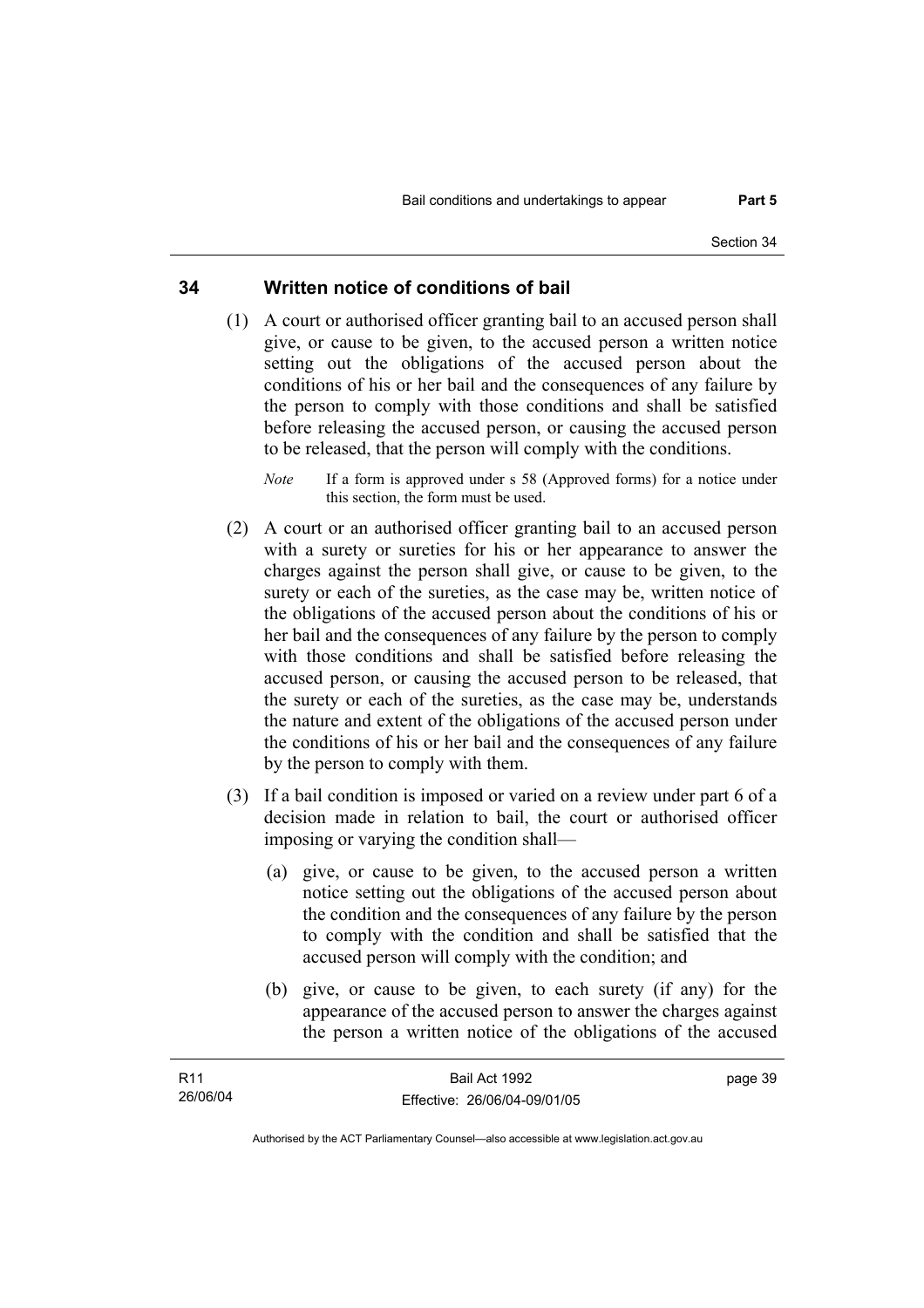person about the condition and the consequences of any failure by the person to comply with it and shall be satisfied that each surety understands the nature and extent of the obligations of the accused person under the condition and the consequences of any failure by the person to comply with it.

- (4) A court continuing bail on an adjournment or a postponement of proceedings shall forthwith give, or cause to be given, to the accused person a written notice that—
	- (a) states that bail is continued until the hearing is resumed or stated; and
	- (b) states the conditions on which bail is presently allowed; and
	- (c) states the place, date and time to which the proceedings are adjourned or postponed or states that the proceedings are adjourned or postponed to a place, date and time that are from time to time stated in a notice given or sent to the accused person as prescribed by the regulations.

## **36 Discharge of surety**

- (1) A surety may, at any time apply to be discharged from his or her liability under a bail condition—
	- (a) if bail has been granted by a court—
		- (i) to the court that granted bail; or
		- (ii) to the court of appearance; or
	- (b) if bail has been granted by an authorised officer—to the court of appearance.
- (2) However, an application may not be made if the person granted bail has failed to comply with a bail condition or undertaking to appear.
- (3) If the person granted bail is not in custody or before the court when the application is made, the court must—

R11 26/06/04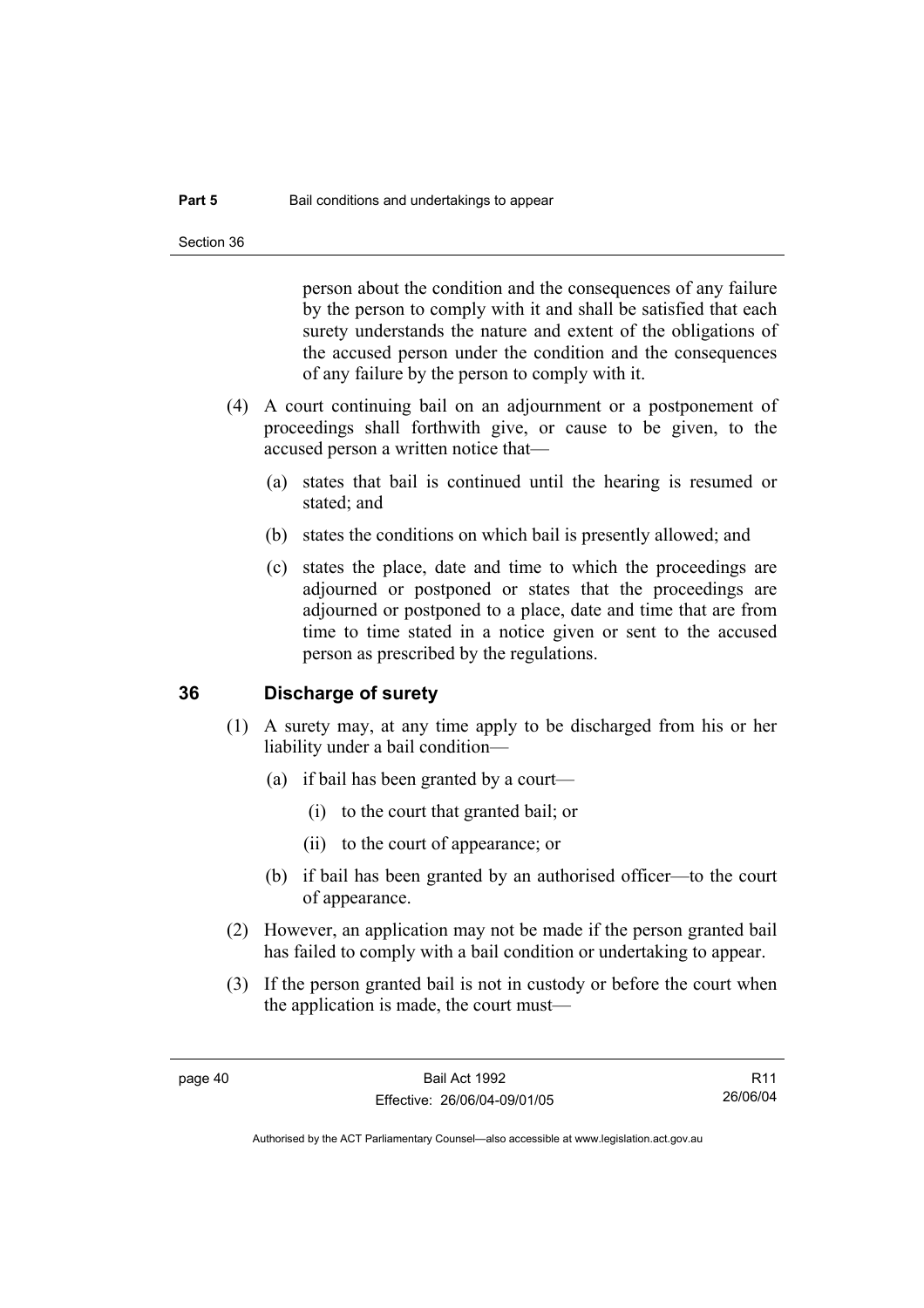- (a) issue a warrant to apprehend the person and bring the person before the court; or
- (b) issue a summons for the person's appearance before the court.
- (4) On the person's appearance before the court, the court must, unless the court considers it would be unjust to do so—
	- (a) direct that the applicant be discharged from his or her liability; and
	- (b) release the security or deposit.
- (5) If the court discharges the applicant from liability, the court may—
	- (a) impose further bail conditions; and
	- (b) remand the person granted bail into custody until the further conditions are satisfied.
- (6) In this section:

*court of appearance* means the court before which the accused person is required to appear in accordance with his or her undertaking to appear.

## **37 Payment of amounts to Territory**

- (1) This section applies if—
	- (a) a person granted bail fails to appear in court in accordance with his or her undertaking; and
	- (b) a bail condition mentioned in section 25 (1) (b) or (c) requires the person or someone else (the *person required to pay*) to pay, or forfeit, an amount to the Territory if the person fails to appear.
- (2) If the amount has been deposited in accordance with a condition mentioned in section 25 (1) (c), the amount is forfeited to the Territory.

page 41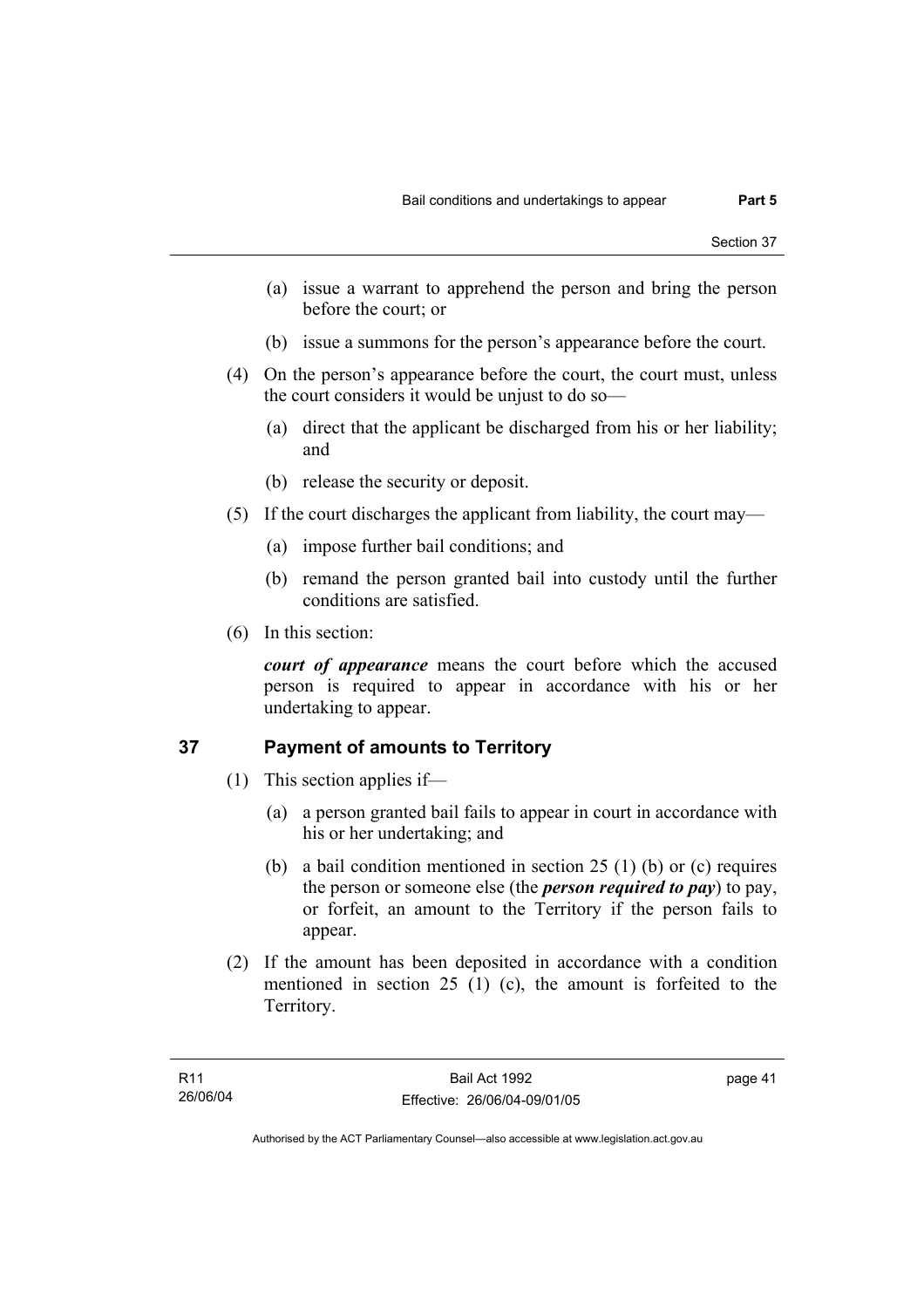Section 37

- (3) If the amount has not been deposited, the court may order the person required to pay to pay the amount to the Territory.
- (4) Notice of the order must be given to the person required to pay as soon as practicable.

*Note* For how documents may be served, see Legislation Act, pt 19.5.

- (5) If, after the end of 28 days after the day the notice is given, the amount has not been paid the amount may be recovered under the *Magistrates Court Act 1930*, division 9.2 (Enforcement of fines) as if it were a fine within the meaning of that division.
- (6) Subsection (4) applies to an amount even if the amount exceeds \$50 000.

page 42 Bail Act 1992 Effective: 26/06/04-09/01/05

R11 26/06/04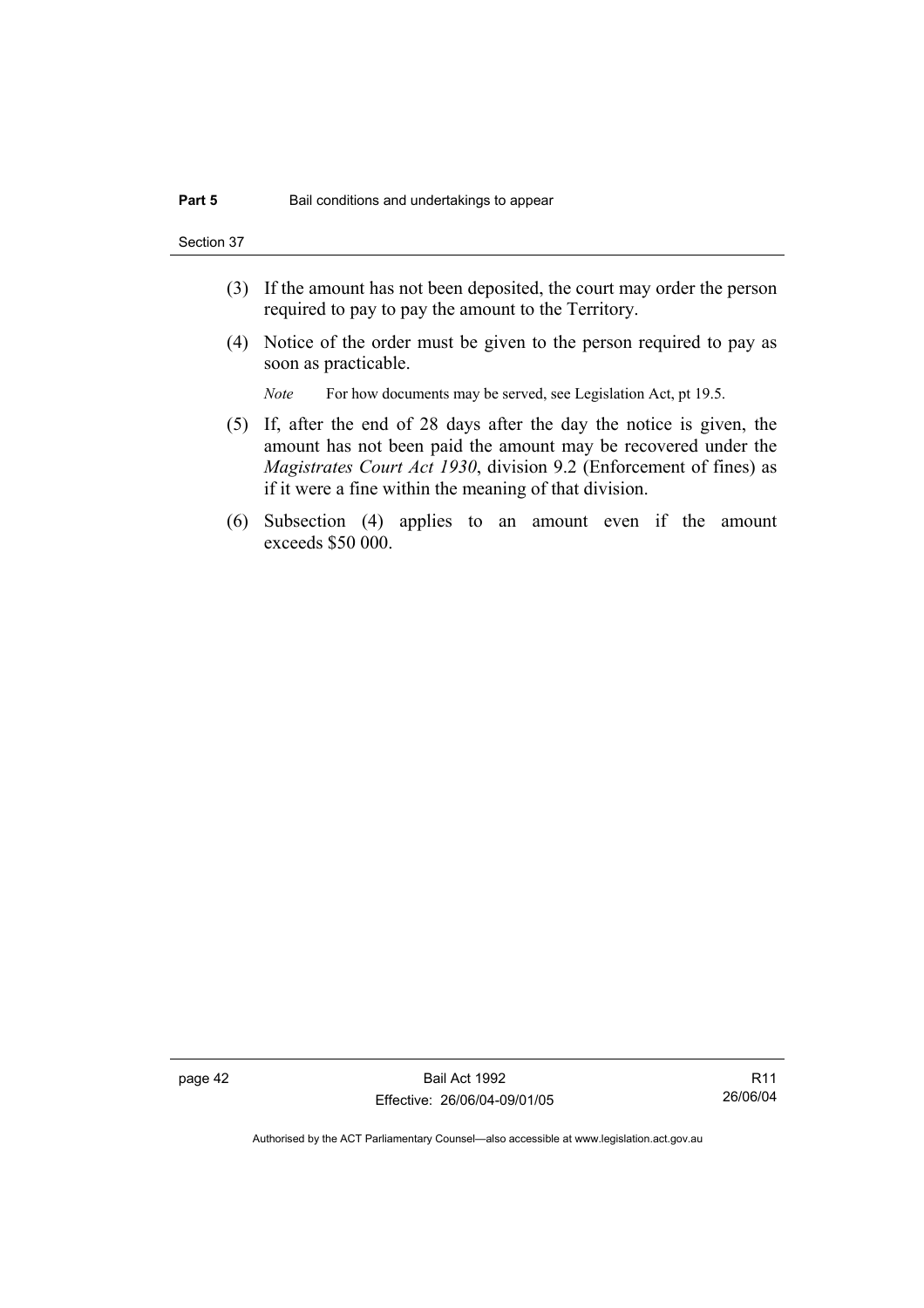## **Part 6 Review of bail decisions**

## **Division 6.1 Review of decisions by authorised officers**

## **38 Review by authorised officers**

- (1) If an authorised officer makes a decision under part 4 in relation to bail for an accused person that is—
	- (a) a decision to refuse to grant bail to the accused person; or
	- (b) a decision to grant bail to the accused person subject to 1 or more bail conditions;

the accused person may request a review of that decision by the authorised officer who made the decision or any other authorised officer.

 (2) If an application for a review of a bail decision is made to an authorised officer under subsection (1), the authorised officer shall as soon as possible conduct a review of the decision.

## **39 Exercise of power to review**

- (1) The power to review a decision under this division includes a power to confirm or vary a decision or to substitute another decision.
- (2) A decision as varied or substituted must be in conformity with this Act.
- (3) If, on a review of a decision under this division, the authorised officer varies the decision or substitutes another decision, section 27 applies in relation to the decision as varied or substituted as if the decision had been made by the authorised officer under part 4.

page 43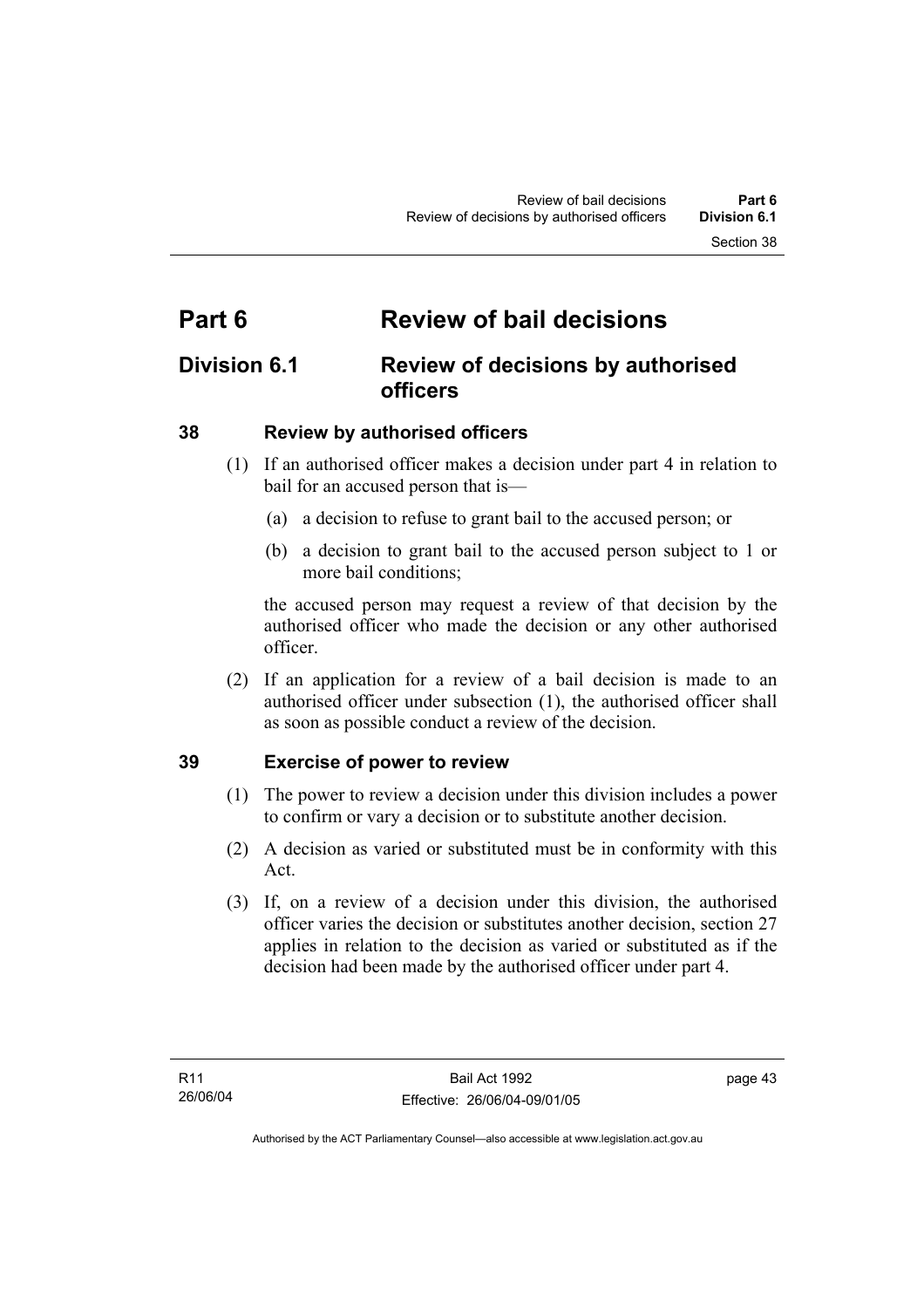| Part 6              | Review of bail decisions      |
|---------------------|-------------------------------|
| <b>Division 6.2</b> | Review of decisions by courts |
| Section 40          |                               |

- (4) An authorised officer may refuse to entertain a request to review a decision under this division if the authorised officer is satisfied that the request is frivolous or vexatious.
- (5) The regulations may—
	- (a) prescribe the way of making a request for the review of a decision under this division; and
	- (b) prescribe procedures for the conduct of a review under this division; and
	- (c) limit the time within which, and the circumstances in which, an accused person may apply for a review of a decision under this division; and
	- (d) limit the number of applications that may be made for the review of a bail decision under this division.

## **40 Limitation on power of authorised officer to review**

An authorised officer may not, under this division—

- (a) review a decision in circumstances where, had the decision not been made, the authorised officer would be prohibited from making a decision in relation to the grant of bail; or
- (b) review a decision that has been reviewed by a court.

## **Division 6.2 Review of decisions by courts**

## **41 Right of review of bail decisions**

An accused person or the informant may apply under this division for review of any decision by a court or an authorised officer in relation to bail.

R11 26/06/04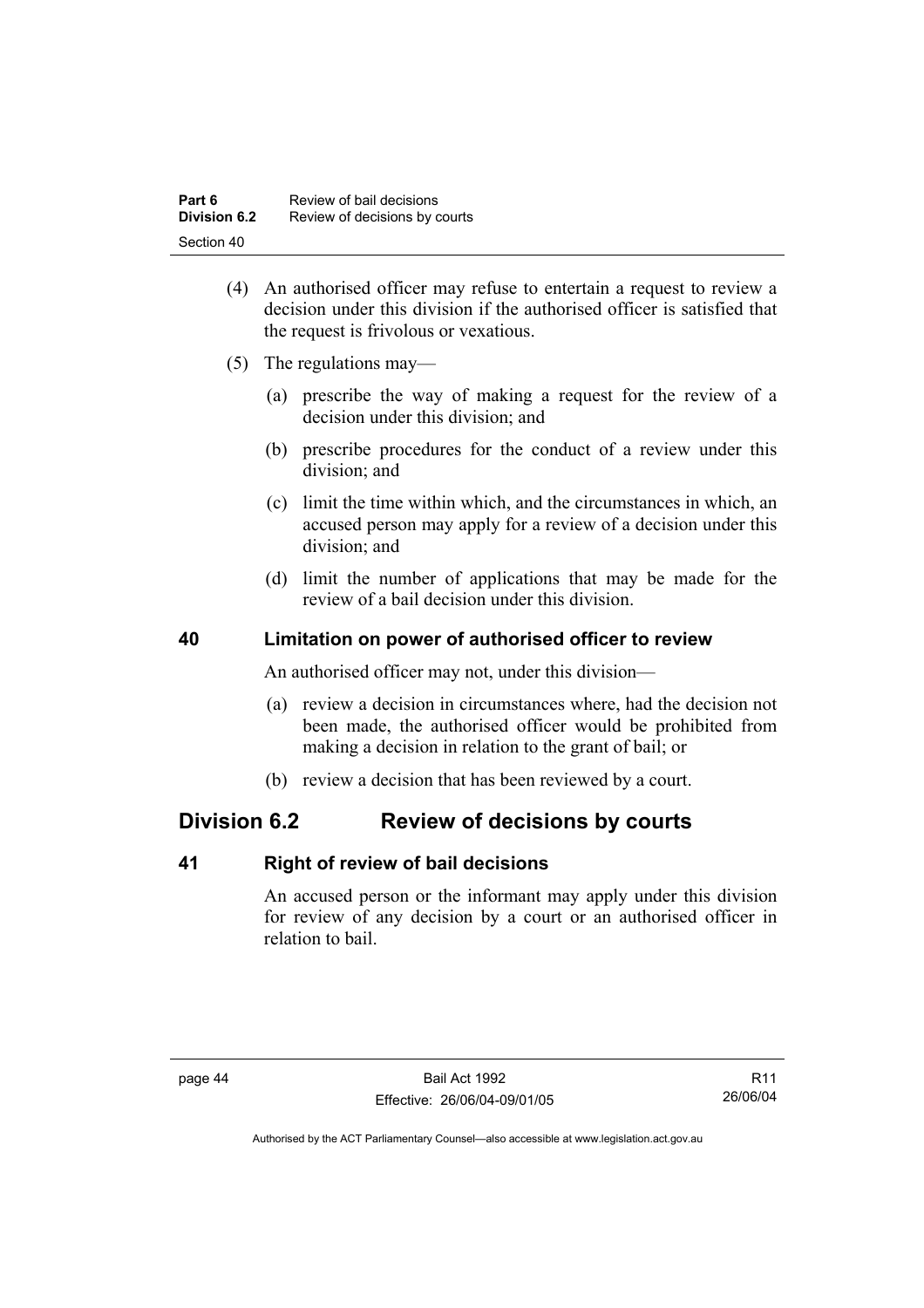## **41A Court may review on its own initiative**

- (1) A court that has made a decision in relation to bail may review the decision on its own initiative if the court considers it is in the interests of justice to do so.
- (2) The court may issue a warrant for the arrest of the person and for bringing the person before the court at the time and place stated in the warrant.

## **42 Power of magistrate to review**

- (1) A magistrate may, on application under this division, review any decision made by an authorised officer or a magistrate (including his or her own decision) in relation to bail.
- (2) However, a magistrate may review the decision only if the application for review is based on—
	- (a) a significant change in circumstances relevant to the granting of bail; or
	- (b) the availability of fresh evidence or information of material significance to the granting of bail to the person that was unavailable on the most recent application to the magistrate.

## **43 Power of Supreme Court to review**

- (1) The Supreme Court may, on application under this division, review any decision of an authorised officer, the Magistrates Court or the Supreme Court (however constituted) in relation to bail.
- (2) However, the court may review the decision only if the application for review is based on—
	- (a) a significant change in circumstances relevant to the granting of bail; or

page 45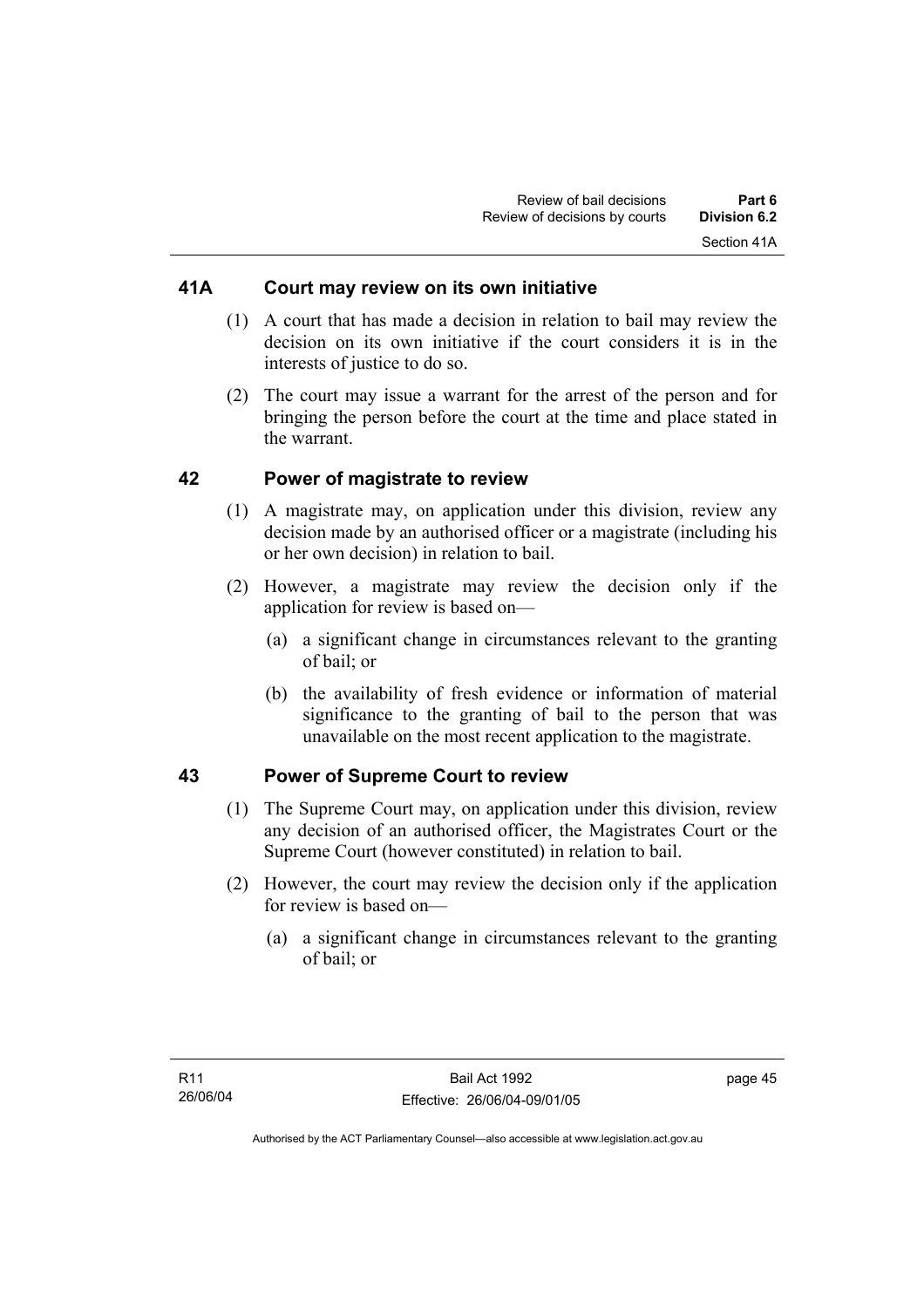| Part 6       | Review of bail decisions      |
|--------------|-------------------------------|
| Division 6.2 | Review of decisions by courts |
| Section 45   |                               |

- (b) the availability of fresh evidence or information of material significance to the granting of bail to the person that was unavailable on the most recent application to the judge.
- (3) The power of the Supreme Court to review a decision under this section may be exercised whether or not any power to review the decision under section 38 or section 42 has been exercised or has been sought to be exercised.

## **45 Exercise of power to review**

- (1) The power to review a decision under this division includes a power to confirm or vary the decision or to substitute another decision.
- (2) A decision as varied or substituted shall be in conformity with this Act.
- (3) The review of a decision shall be by way of rehearing and evidence or information in addition to, or in substitution for, the evidence or information given or obtained on the making of the decision may be given or obtained on the review.
- (4) If, on a review of a decision under this division the court varies the decision or substitutes another decision, section 27 applies in relation to the decision as varied or substituted as if that decision had been given by the court in relation to an application for bail.
- (5) If, on a review of a decision under this division, bail for an accused person is revoked, the court may, by warrant, commit the person into custody.
- (6) If, on a review of a decision under this division—
	- (a) bail is granted without any condition being imposed but the accused person has not given an undertaking to appear; or
	- (b) bail is granted subject to a condition;

the court may by warrant commit the person into custody until the person gives the undertaking to appear or satisfies the condition.

R11 26/06/04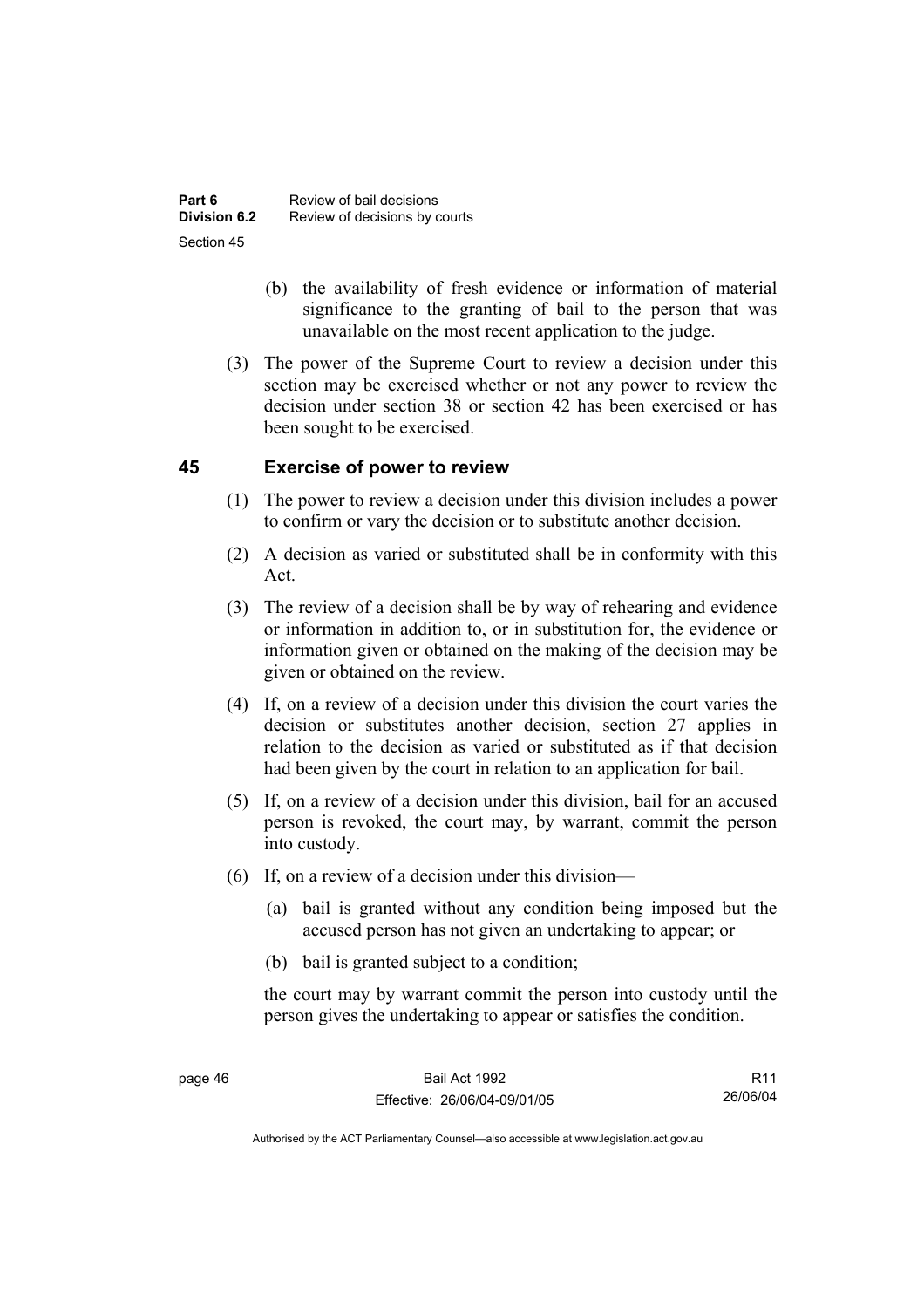- (7) A court may refuse to entertain a request to review a decision under this division if the court is satisfied that the request is frivolous or vexatious.
- (8) The regulations may make provision in relation to—
	- (a) the way of making a request for the review of a decision under this division; and
	- (b) the giving or sending to persons of notices relating to the proposed exercise of power to review a decision under this division.

## **46 Review limited to bail conditions**

- (1) If an accused person has remained in custody after being granted bail by a court because any condition of the bail has not been complied with, the decision in relation to bail may be reviewed by the court that granted bail—
	- (a) at the request of the accused person; or
	- (b) at the request of a police officer; or
	- (c) on the court's own initiative.
- (2) A review under this section of a decision in relation to bail is limited to a review of the conditions on which bail has been granted.
- (3) A review requested under this section by a police officer shall not be conducted unless the court is satisfied that the request was made—
	- (a) for the purpose of benefiting the accused person; and
	- (b) with the consent of the accused person.
- (4) On a review of a bail decision under this section, a court may—
	- (a) confirm the decision about the conditions of bail; or
	- (b) vary the decision by removing or imposing bail conditions; or
	- (c) grant bail without imposing any bail condition.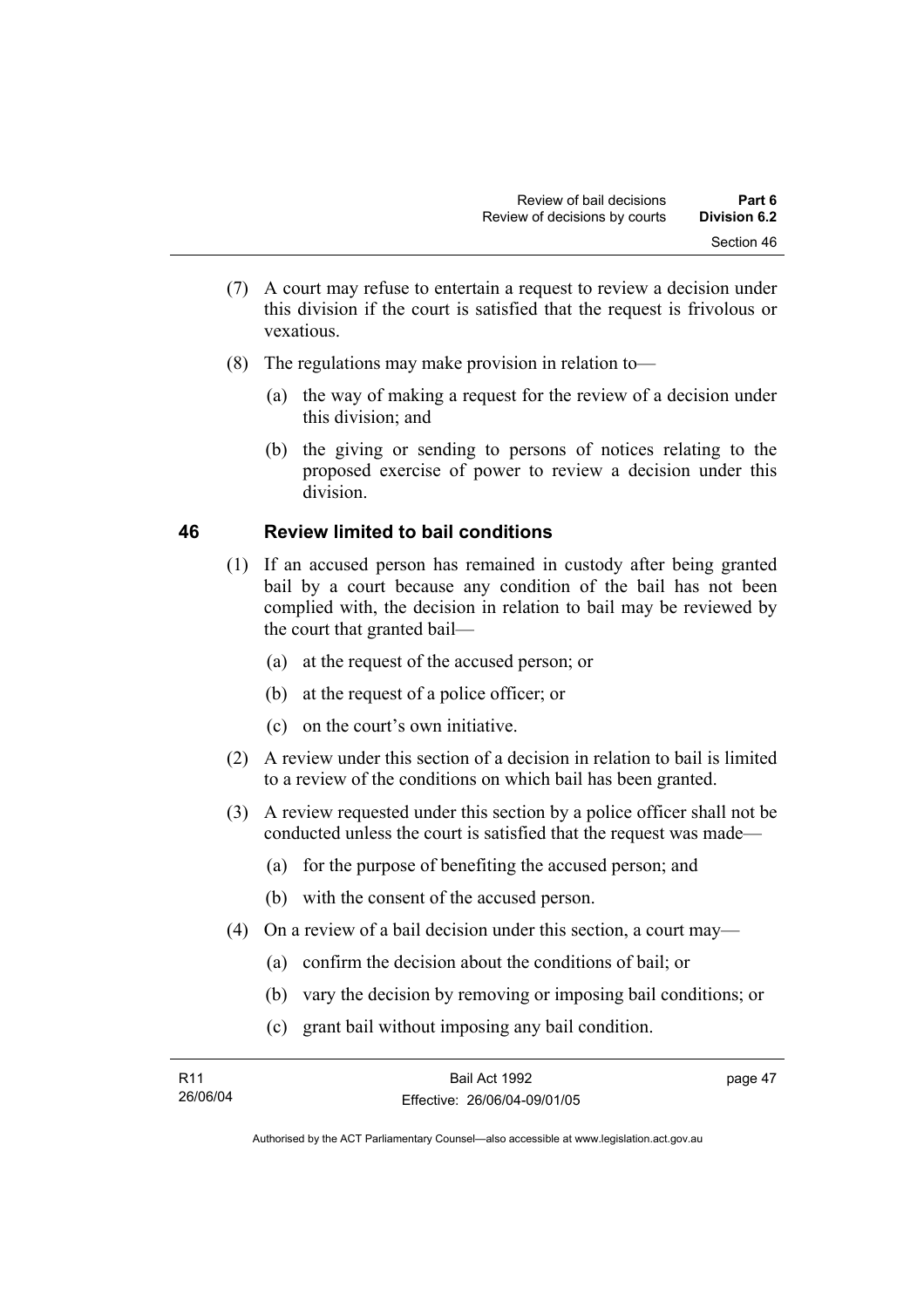| Part 6       | Review of bail decisions      |
|--------------|-------------------------------|
| Division 6.2 | Review of decisions by courts |
| Section 46   |                               |

 (5) Notwithstanding section 43, the Supreme Court is empowered to conduct a review of a bail decision under this section only in relation to bail granted by the Supreme Court (however constituted).

page 48 Bail Act 1992 Effective: 26/06/04-09/01/05

R11 26/06/04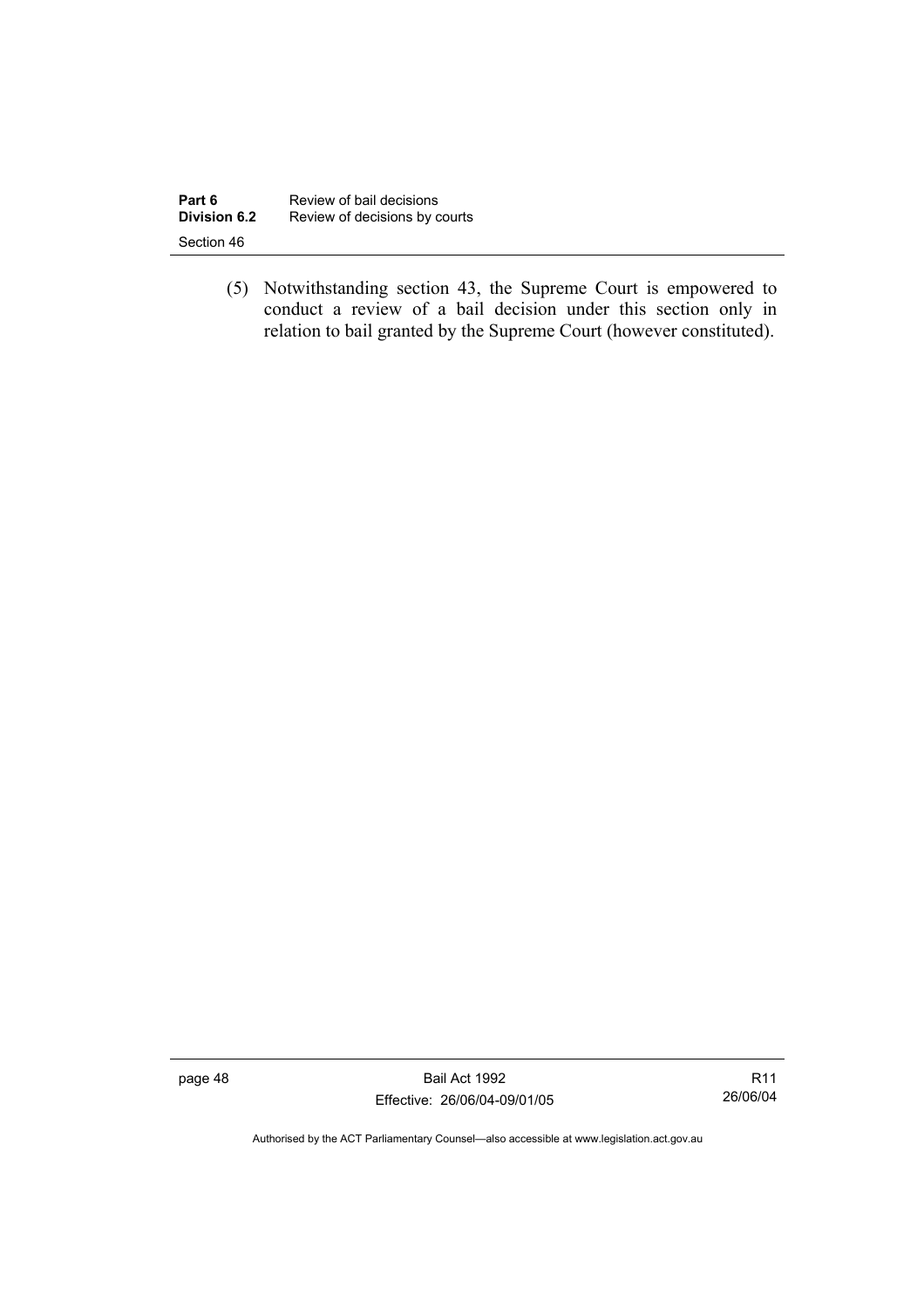## **Part 7 Miscellaneous**

## **47 Giving information relating to bail**

 (1) If a person is charged by a police officer with an offence and the person charged is being held in custody in relation to the offence, the police officer shall, as soon as is reasonably practicable after the person is charged, give to the person, by written notice, information relating to his or her entitlement to, or eligibility for, bail and to his or her entitlement to the review of decisions under this Act.

 (2) If an accused person is being held in custody in relation to an offence at the time of his or her first appearance in court in relation to that offence, the court shall, during that appearance, or as soon as is reasonably practicable, give to the person, by written notice, information relating to his or her entitlement to, or eligibility for, bail.

## **47A Notice to victim of bail decisions**

- (1) This section applies if—
	- (a) a court or authorised officer makes a decision about a grant of bail, or reviews a bail decision, in relation to a person; and
	- (b) the informant is aware that a victim has expressed concern about the need for protection from violence or harassment by the person.
- (2) The informant must tell a police officer assigned to liaise with victims of crime (a *victim liaison officer*) that the victim has expressed the concern.
- (3) If a victim liaison officer is told about a victim's concern, the victim liaison officer must take all reasonable steps to tell the victim (or, if

| R11      | Bail Act 1992                | page 49 |
|----------|------------------------------|---------|
| 26/06/04 | Effective: 26/06/04-09/01/05 |         |

*Note* If a form is approved under s 58 (Approved forms) for a notice under this section, the form must be used.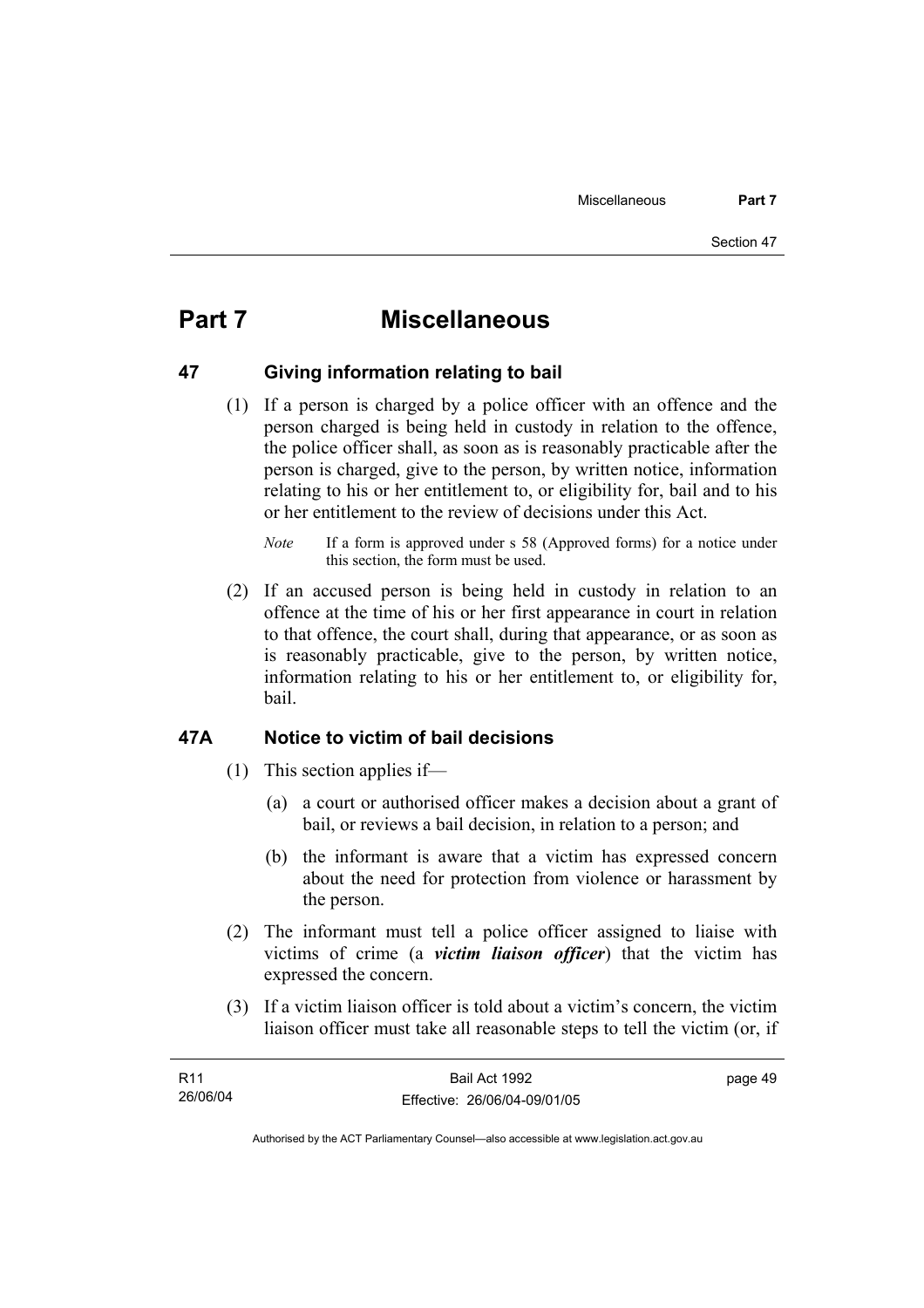### **Part 7 Miscellaneous**

Section 48

the victim is a child, a person who has care and control of the child) about the bail decision as soon as practicable.

## **48 Notification to court that bail condition not satisfied**

- (1) This section applies to a person who has been granted bail by a court but who has remained in custody since bail was granted because a condition of the bail has not been complied with.
- (2) The keeper, superintendent or officer in charge of a gaol, remand centre or police station if a person to whom this section applies is in custody shall, within 7 days after the person is received into custody, give or cause to be given, to the court that granted bail to the person written notice that the person is still in custody because of a failure to meet a bail condition.
	- *Note* If a form is approved under s 58 (Approved forms) for a notice, the form must be used.
- (3) A court to which a notice is given under subsection (2) may, on its own initiative, conduct a review under section 46 of the condition on which bail was granted.
- (4) A notice under this section is required to be given only once in relation to any particular grant of bail.
- (5) The regulations may prescribe information that is to be forwarded to a court with a notice under this section.

## **49 Failure to answer bail**

 (1) If a person who has given an undertaking to appear before a court fails to carry out the undertaking, that court may issue a warrant to arrest the person and to bring the person before the court (or a court with the same jurisdiction).

R11 26/06/04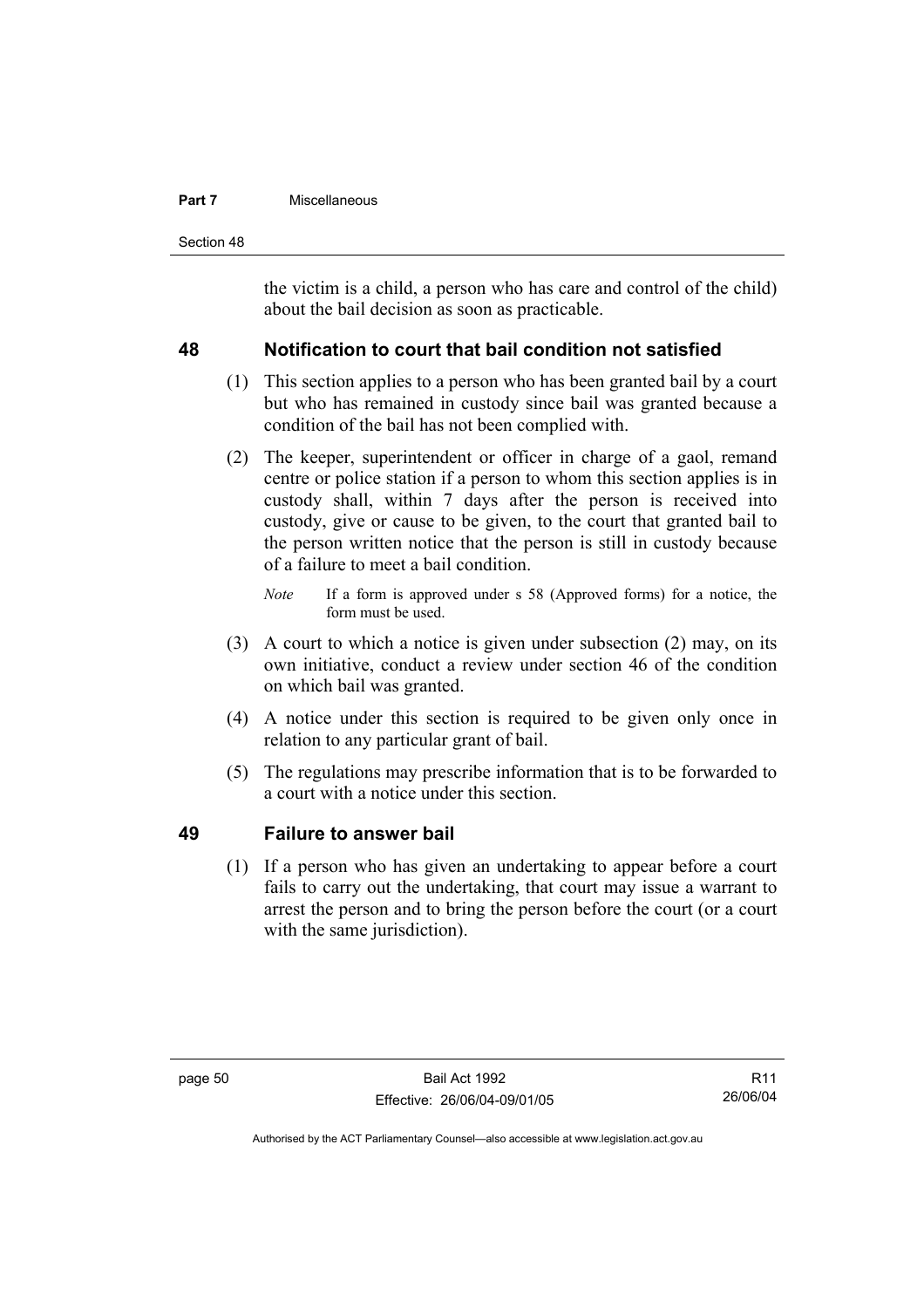(2) A person who has given an undertaking to appear before a court must not, without reasonable excuse, fail to carry out the undertaking.

Maximum penalty: 200 penalty units, imprisonment for 2 years or both.

## **51 Indemnification of sureties**

 (1) If a person indemnifies another person, or agrees with another person to indemnify that other person, against a liability that the other person may incur as a surety to secure the appearance in answer to bail of a person accused of an offence, he or she and that other person each commit of an offence.

Maximum penalty: 200 penalty units, imprisonment for 2 years or both.

 (2) An offence is committed against subsection (1) whether the agreement is made before or after the person to be indemnified becomes a surety and whether or not the person becomes a surety and whether the agreement contemplates compensation in money or money's worth.

## **52 Contravention of Act by police officers**

- (1) If a police officer contravenes a provision of this Act that is applicable to him or her as a police officer or as an authorised officer, the contravention is not punishable as an offence unless a penalty is expressly provided by this Act in relation to the contravention.
- (2) Subsection (1) does not apply to prevent a contravention of a provision of this Act by a police officer from—
	- (a) being dealt with under the *Complaints (Australian Federal Police) Act 1981* (Cwlth); or
	- (b) constituting grounds for the institution of civil proceedings.

page 51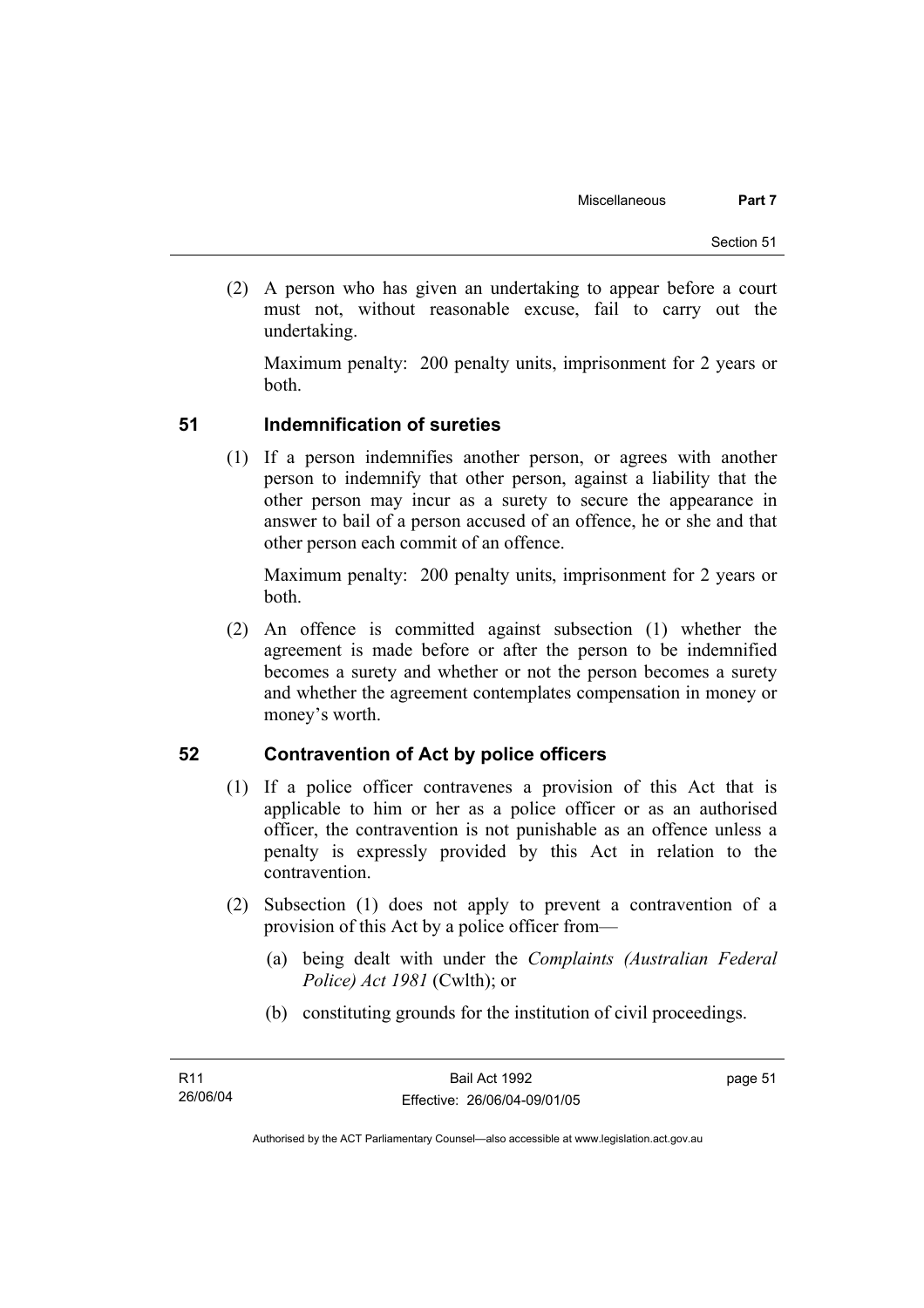#### **Part 7 Miscellaneous**

Section 55

## **55 Civil standard of proof to apply for certain purposes**

If a court or an authorised officer, in making a decision in relation to bail (other than a decision in proceedings for an offence committed in relation to bail), is to be, or may be, satisfied as to any matter, it is sufficient if the court or authorised officer is satisfied on the balance of probabilities.

## **56 No right of surety to arrest**

A surety for an accused person does not have the right to arrest the accused person because the surety is a surety for the accused person.

## **56A Arrest without warrant of person on bail**

- (1) This section applies if a person has been granted bail in the ACT, a State or another Territory.
- (2) A police officer may arrest the person without warrant if the officer believes on reasonable grounds that the person—
	- (a) has failed to comply with a bail condition; or
	- (b) will not comply with a bail condition.
- (3) The police officer must bring the person before a court as soon as practicable.
- (4) The court may—
	- (a) for a person granted bail in the ACT—exercise the same powers in relation to bail as it has in relation to any other accused person in custody; or
	- (b) for a person granted bail in a State or another Territory—
		- (i) release the person unconditionally; or
		- (ii) grant the person bail subject to the conditions that the court considers appropriate; or

R11 26/06/04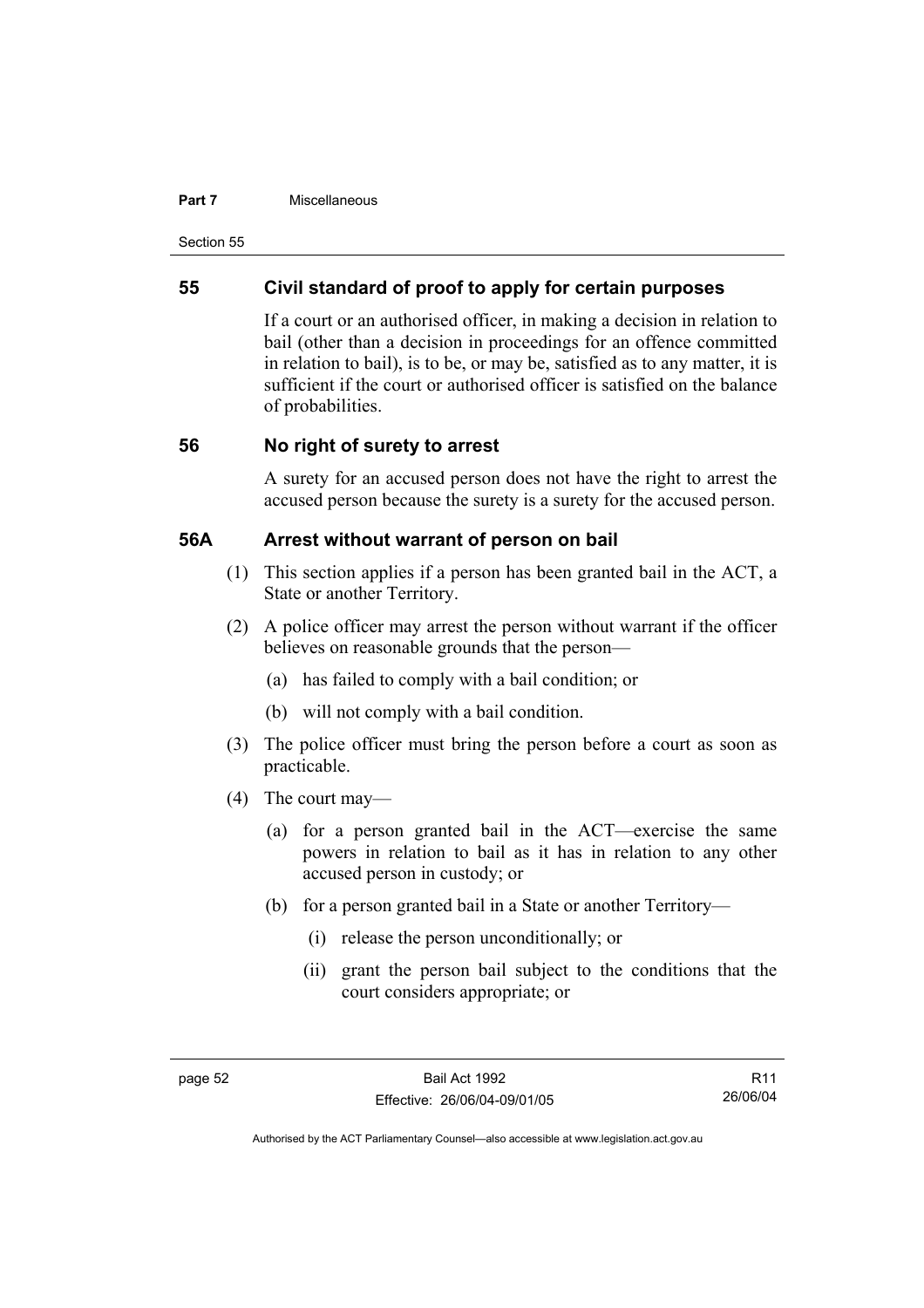- (iii) remand the person in custody for a reasonable time while a warrant for the person's arrest is obtained from the State or other Territory.
- (5) A release mentioned in subsection (4) (b) (i) does not affect the grant of bail in the State or other Territory.

## **56B Arrest for breach of condition by person outside ACT**

- (1) This section applies if a police officer reasonably believes that—
	- (a) a person who has been granted bail in the ACT has failed to comply with a bail condition; and
	- (b) the person is in a State or another Territory.
- (2) An issuing officer may, on the information of a police officer—
	- (a) issue a warrant to arrest the person in the State or other Territory and bring the person before a court; or
	- (b) issue a summons for the person's appearance before a court.
- (3) In this section

*issuing officer*, for a warrant, means—

- (a) a judge, the registrar or a deputy registrar of the Supreme Court; or
- (b) a magistrate; or
- (c) if authorised by the Chief Magistrate to issue a warrant—the registrar or deputy registrar of the Magistrates Court.

## **57 Act to prevail**

 (1) Except if otherwise expressly provided by this Act, this Act applies in relation to the grant of bail to accused people to the exclusion of any other law in force immediately before the commencement of this Act so far as any other such law makes provision for or in relation to bail for accused persons.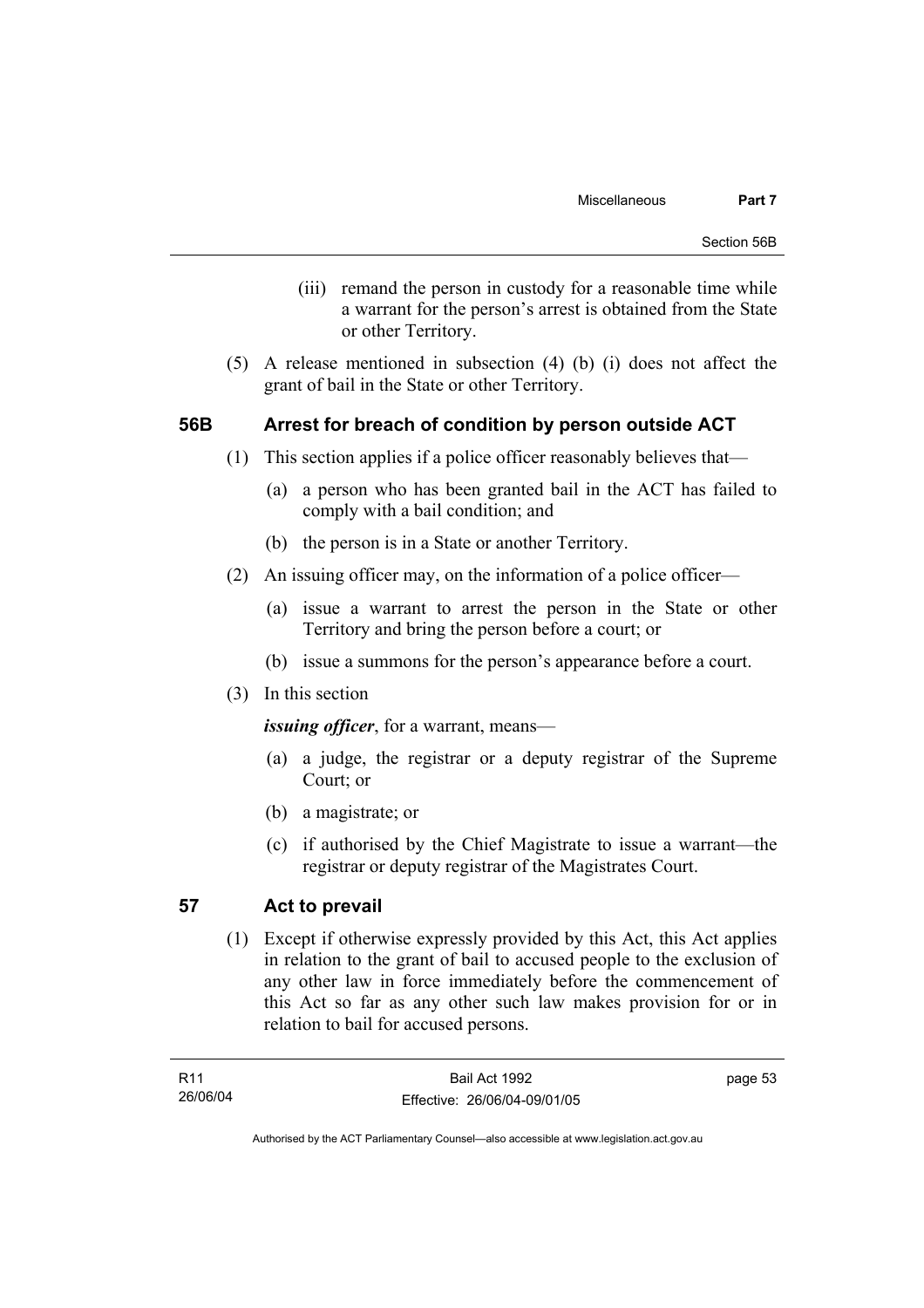### **Part 7 Miscellaneous**

Section 57AA

 (2) This Act does not affect the *Bill of Rights 1688* 1 Will and Mary sess 2 c 2.

## **57AA Abolition of inherent power of bail**

Any inherent power of the Supreme Court to grant bail is abolished.

## **58 Approved forms**

- (1) The Minister may, in writing, approve forms for this Act.
- (2) If the Minister approves a form for a particular purpose, the approved form must be used for that purpose.
- (3) A form approved for section 28 (1), 30 (4), 34, 47 or 48 (2) is a disallowable instrument.
	- *Note* A disallowable instrument must be notified, and presented to the Legislative Assembly, under the *Legislation Act 2001*.
- (4) Any other approved form is a notifiable instrument.

*Note* A notifiable instrument must be notified under the *Legislation Act 2001*.

 (5) If there is no approved form for an instrument under this Act, the instrument must be in a form acceptable to the registrar.

## **59 Regulation-making power**

- (1) The Executive may make regulations for this Act.
	- *Note* Regulations must be notified, and presented to the Legislative Assembly, under the *Legislation Act 2001*.
- (2) Without limiting subsection (1), the regulations may make provision in relation to the management (including the investment) of an amount deposited in accordance with a condition mentioned in section  $25(1)(c)$ .

R11 26/06/04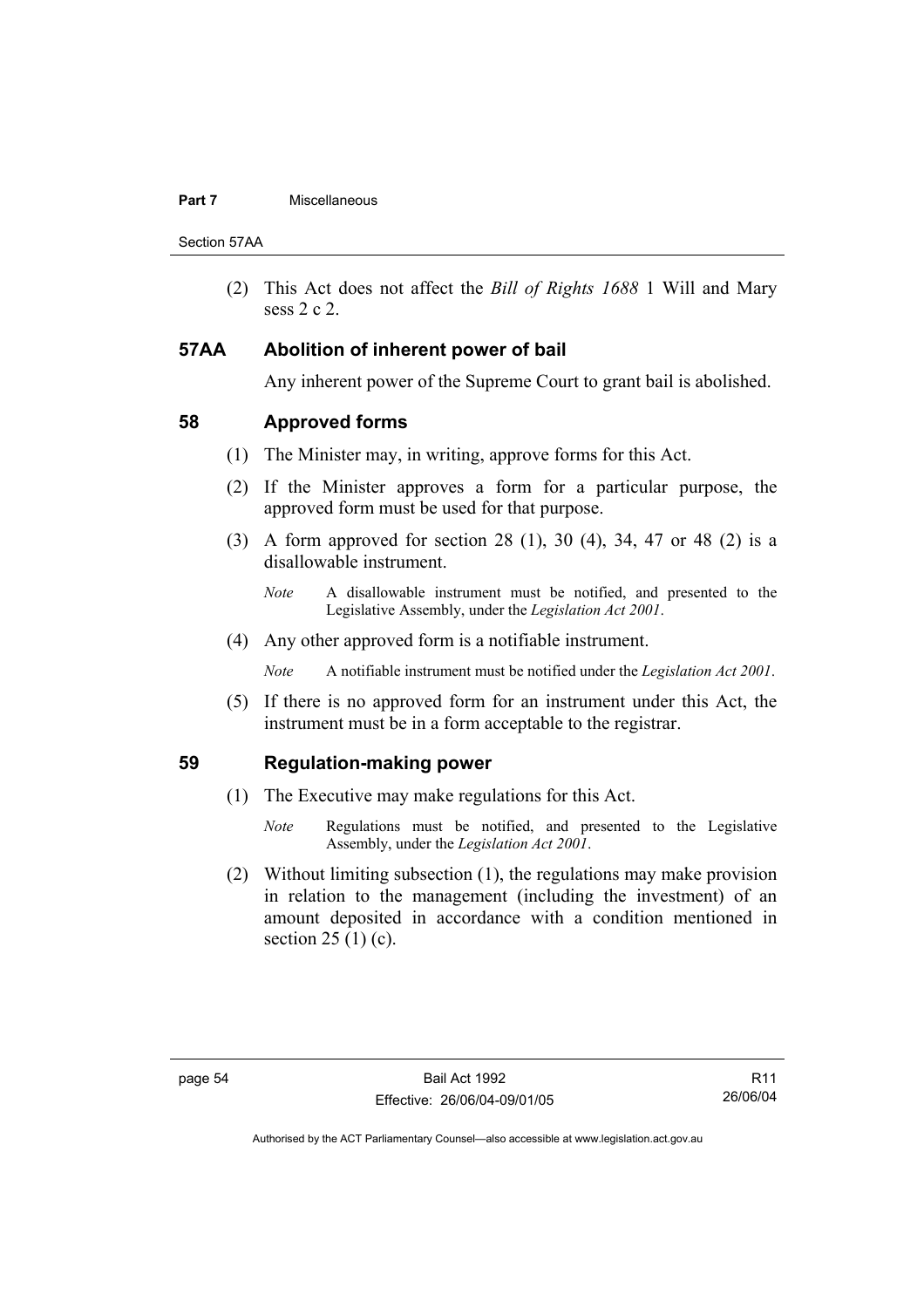# **Schedule 1 Offences to which presumption of bail does not apply**

(see s  $9B$  (a) and (b))

## **Part 1.1 Offences against Crimes Act 1900**

| column 1 | column 2  | column 3                                                   |
|----------|-----------|------------------------------------------------------------|
| item     | provision | description of offence                                     |
|          | 15        | manslaughter                                               |
| 2        | 19        | intentionally inflicting grievous bodily harm              |
| 3        | 49C       | industrial manslaughter (employer offence)                 |
| 4        | 49D       | industrial manslaughter (senior officer offence)           |
| 5        | 51        | sexual assault in the first degree                         |
| 6        | 52        | sexual assault in the second degree                        |
| 7        | 54        | sexual intercourse without consent                         |
| 8        | 55 $(1)$  | sexual intercourse with young person under<br>10 years old |

# **Part 1.2 Offences against Criminal Code**

| column 1<br>item | column 2<br>provision | column 3<br>description of offence |  |
|------------------|-----------------------|------------------------------------|--|
|                  |                       |                                    |  |
|                  | 310                   | aggravated robbery                 |  |
|                  | 312                   | aggravated burglary                |  |

page 55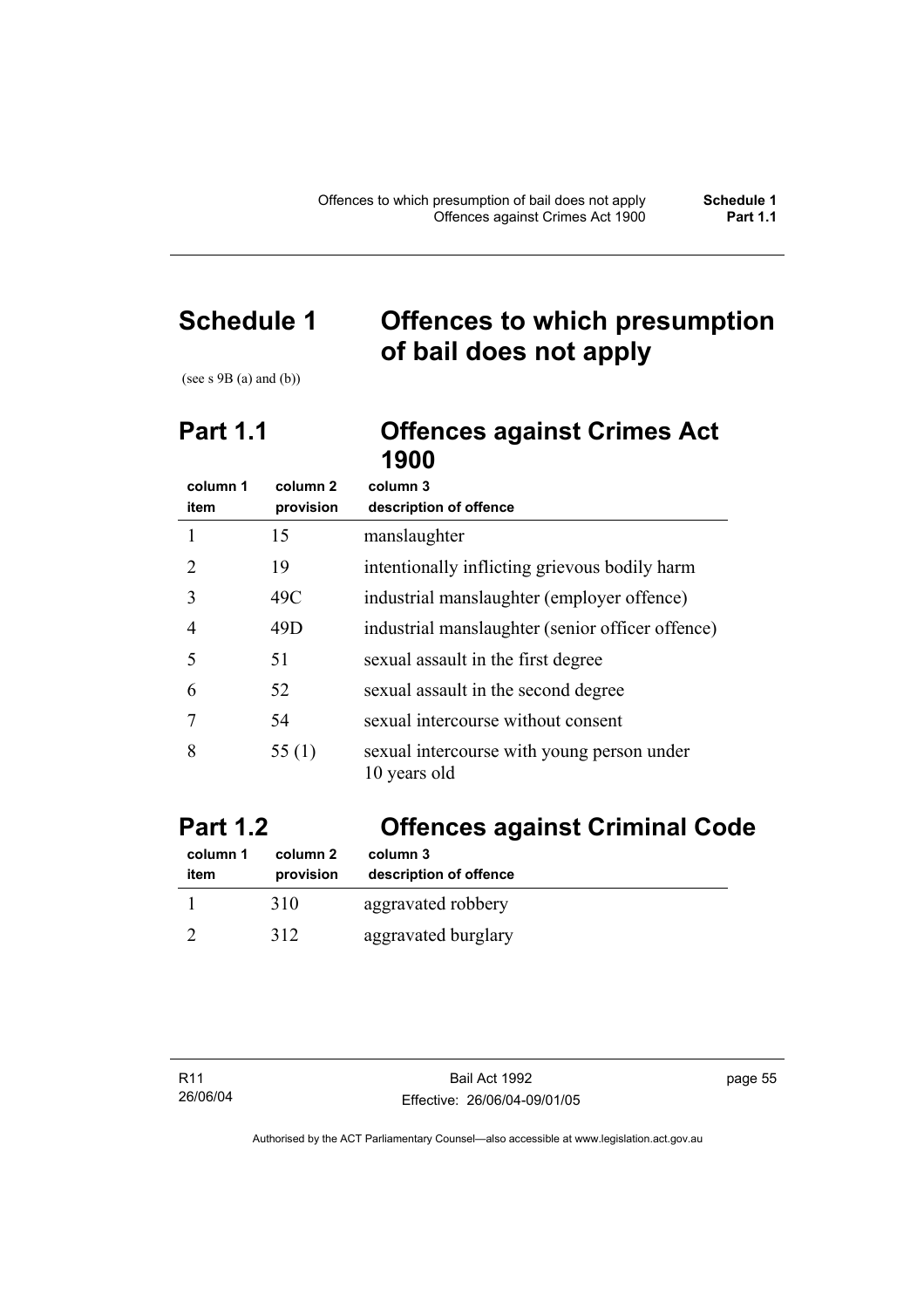### **Schedule 1** Offences to which presumption of bail does not apply **Part 1.3 C** Offences against Drugs of Dependence Act 1989

## **Part 1.3 Offences against Drugs of Dependence Act 1989**

| column 1<br>item | column 2<br>provision | column 3<br>description of offence                                                       |
|------------------|-----------------------|------------------------------------------------------------------------------------------|
|                  | 161                   | manufacture of drug of dependence or<br>prohibited substance                             |
|                  | 162(3)                | cultivation, or participation in cultivation of,<br>prohibited plants for sale or supply |
|                  | 163                   | wholesale selling of prohibited substance or<br>drug of dependence                       |
|                  | 164                   | sale, supply etc of prohibited substance or<br>drug of dependence                        |

## **Part 1.4 Offences against Customs Act 1901 (Cwlth)**

| column 1<br>item | column 2<br>provision | column 3<br>description of offence                               |
|------------------|-----------------------|------------------------------------------------------------------|
|                  | 231(1)                | assembly for unlawful purposes                                   |
|                  | 233AC                 | master allowing use of ship for smuggling etc.<br>narcotic goods |
|                  | 233B                  | special provisions about narcotic goods                          |

page 56 Bail Act 1992 Effective: 26/06/04-09/01/05

R11 26/06/04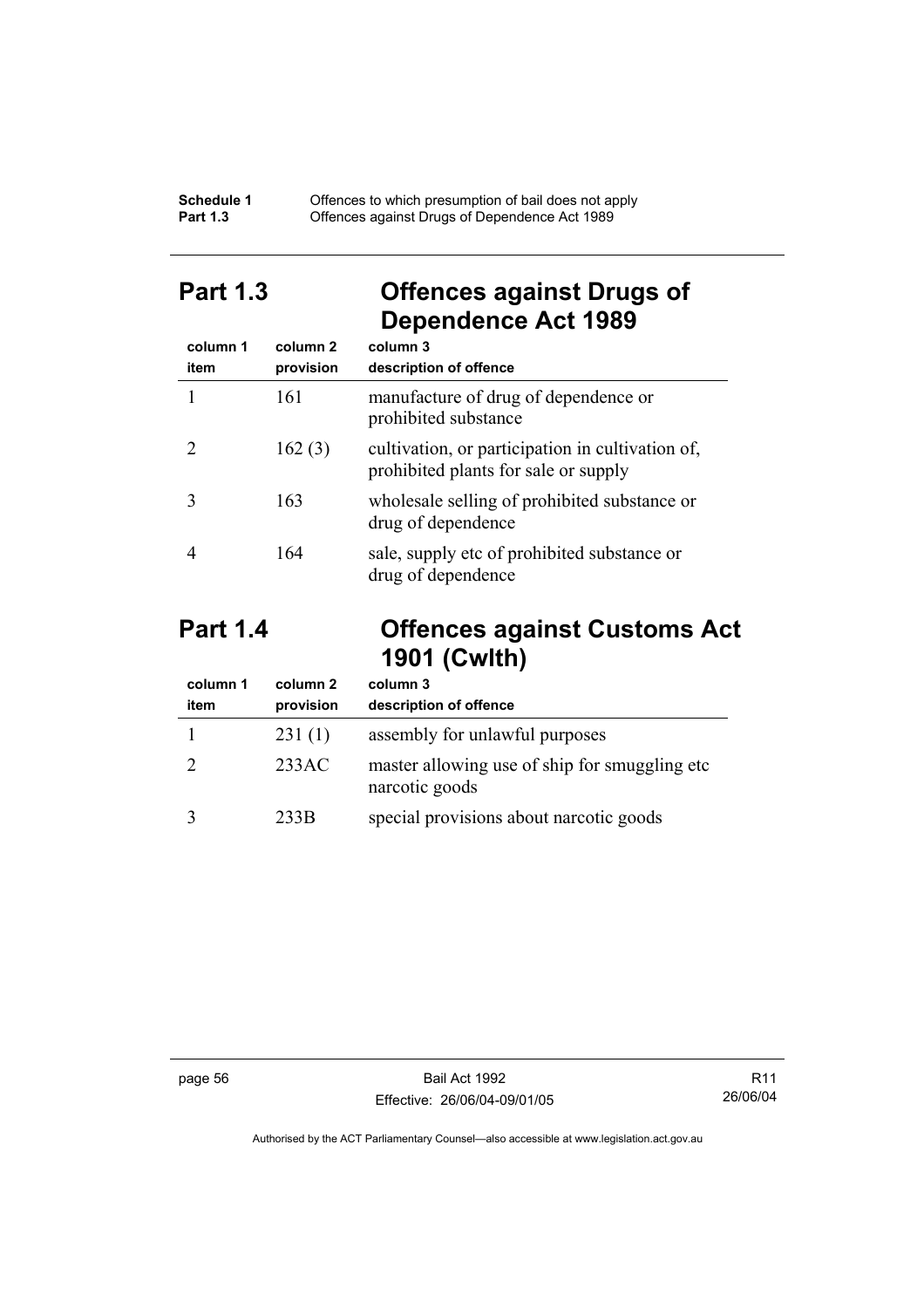# **Dictionary**

(see s 3)

*Note 1* The Legislation Act contains definitions and other provisions relevant to this Act.

*Note 2* For example, the Legislation Act, dict, pt 1, defines the following terms:

- Act (see s  $7$ )
- adult
- child
- Chief Magistrate
- chief police officer
- director of corrective services
- domestic partner (see s  $169(1)$ )
- indictable offence (see s  $190(1)$ )
- judge
- magistrate
- Magistrates Court
- mental health tribunal
- penalty unit (see s 133)
- police officer
- public trustee
- **State**
- Supreme Court
- the Territory.

### *accused person* includes—

- (a) a person charged with, convicted of, or found guilty of, an offence; and
- (b) a person mentioned in section  $8(1)(c)$ , (d) or (e); and
- (c) a person whose conviction for an offence is stayed; and
- (d) a person discharged under the *Crimes Act 1900*, section 402 (Conditional release of offenders without proceeding to conviction) on giving security under that section; and

| R11      | Bail Act 1992                | page 57 |
|----------|------------------------------|---------|
| 26/06/04 | Effective: 26/06/04-09/01/05 |         |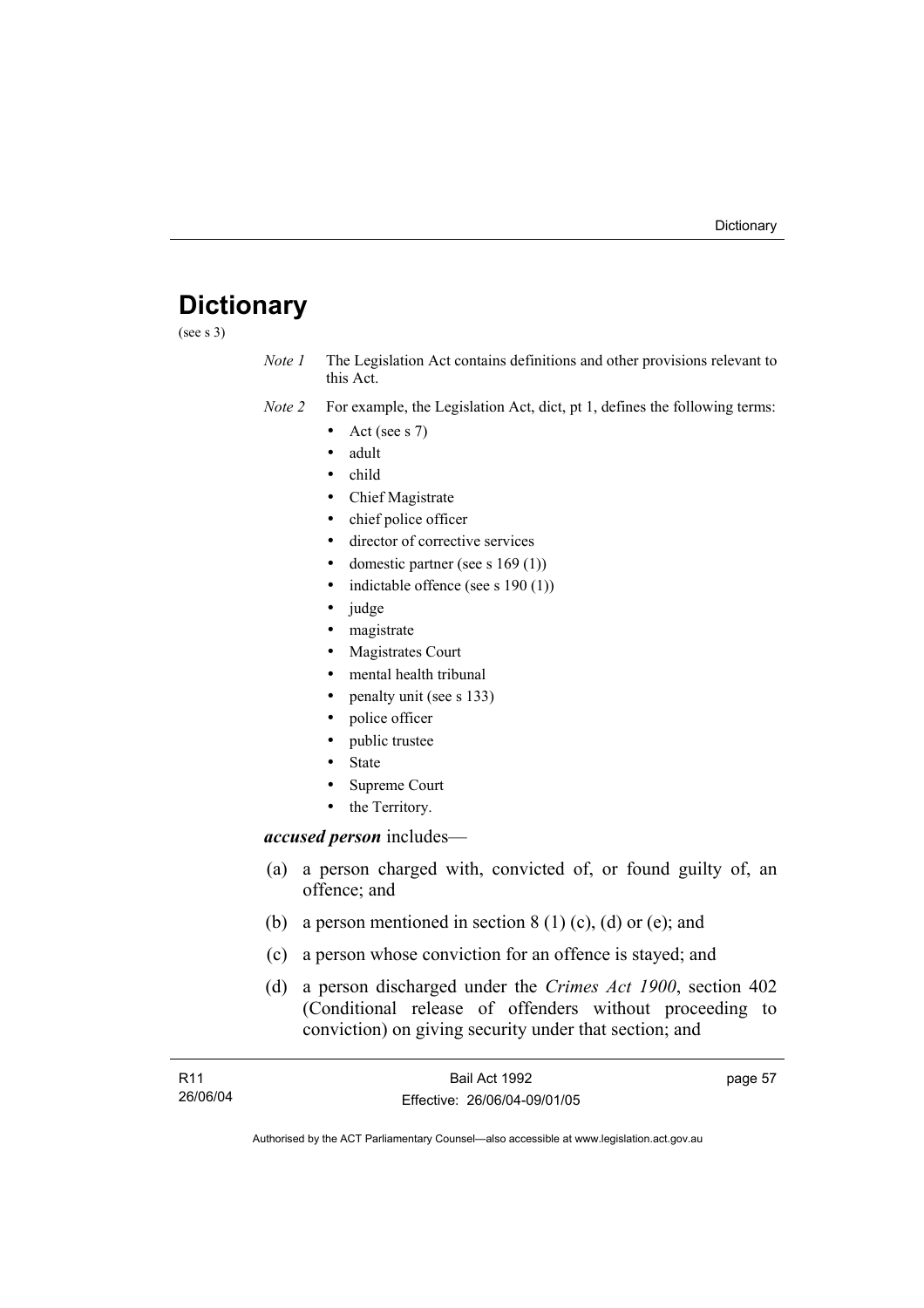- (e) a person in relation to whom an appeal relating to an offence is pending; and
- (f) a person in relation to whom a new trial has been ordered to be held for an offence.

*appeal* includes an application for leave to appeal and an appeal proceeding.

*applicable bail criteria*, for a decision about bail, means criteria under any of the following provisions applying to the decision:

- (a) section 9D (Bail for serious offence committed while charge for another is pending or outstanding);
- (b) section 9F (Domestic violence offence—bail by authorised officer);
- (c) section 22 (Criteria for granting bail to adults);
- (d) section 23 (Criteria for granting bail to children).

*authorised officer* means—

- (a) the chief police officer; or
- (b) a police officer exercising the functions of a superintendent or sergeant; or
- (c) another police officer authorised in writing by the chief police officer.

*bail* means an authorisation granted to a person under this Act to be at liberty.

*bail condition* means a condition on which bail is granted.

*child*, of a person, includes a child—

- (a) who normally or regularly lives with the person; or
- (b) of whom the person is a guardian.

*court* means the Supreme Court or Magistrates Court.

R11 26/06/04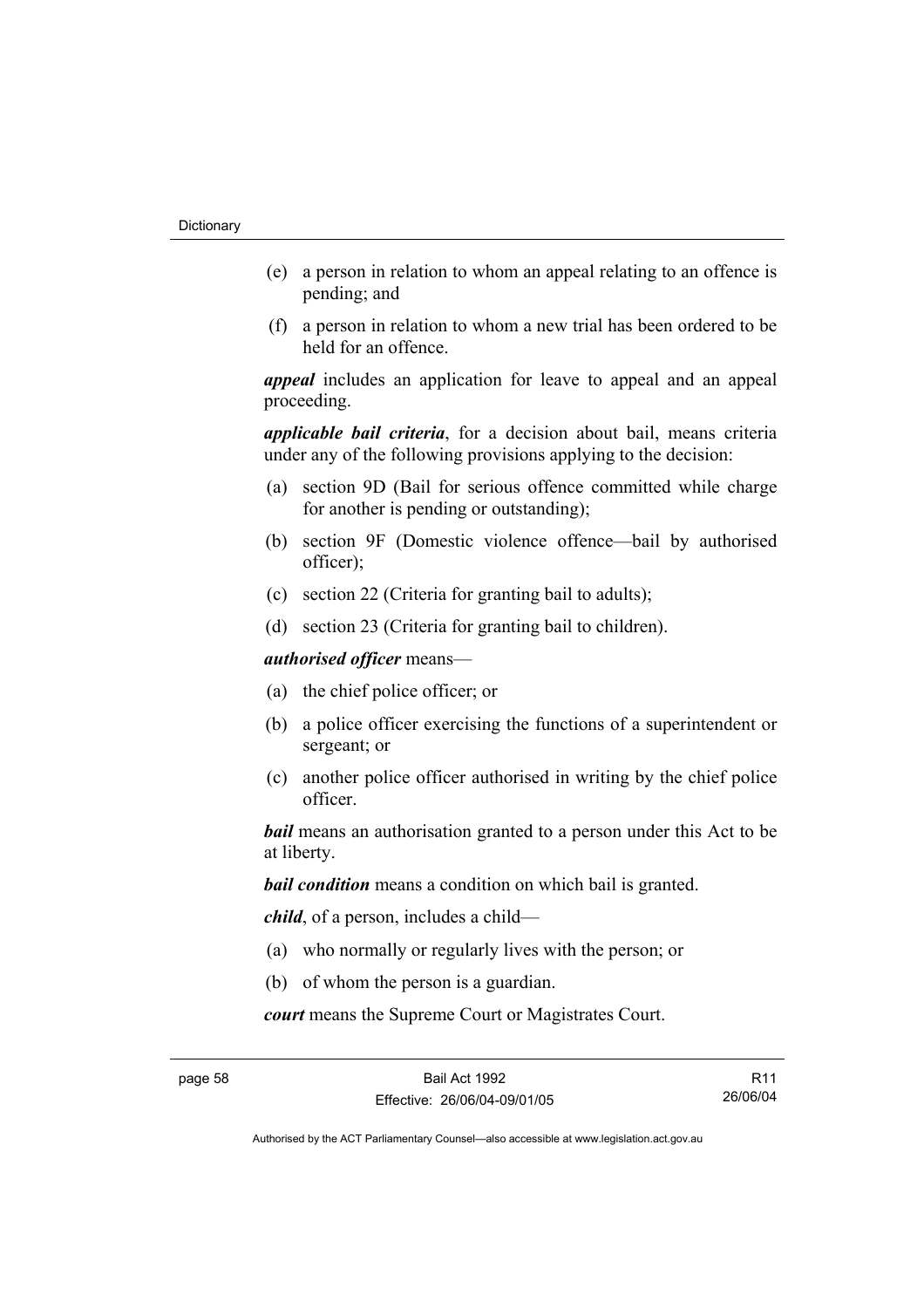*domestic violence offence*—see the *Crimes Act 1900*, dictionary.

*grant*, in relation to bail (other than in section 22 (Criteria for granting bail to adults) or section 23 (Criteria for granting bail to children)), includes continue.

*offence* includes—

- (a) an alleged offence; and
- (b) except for section  $8(1)(a)$  and section  $9(1)$ 
	- (i) a breach of the peace or an apprehended breach of the peace; and
	- (ii) breach of a recognisance or an order mentioned in section 8A (1).

*relevant person—*see the *Crimes Act 1900*, dictionary.

*surety*, in relation to an accused person, means a person other than the accused person who is subject to a liability under a bail condition mentioned in section 25 (1).

*undertaking to appear* means an undertaking given under section 28 (1).

*victim* in relation to an accused person, means—

- (a) a person (the *primary victim*) who suffers harm—
	- (i) in the course of, or because of, the commission of an offence of which the accused person is accused; or
	- (ii) in the course of assisting a police officer in the exercise of the officer's power to arrest the accused person or to take action to prevent the commission of an offence of which the accused person is accused; or
- (b) if a primary victim dies because of the commission of an offence of which the accused person is accused—anyone who was financially or psychologically dependent on the primary victim immediately before his or her death.

page 59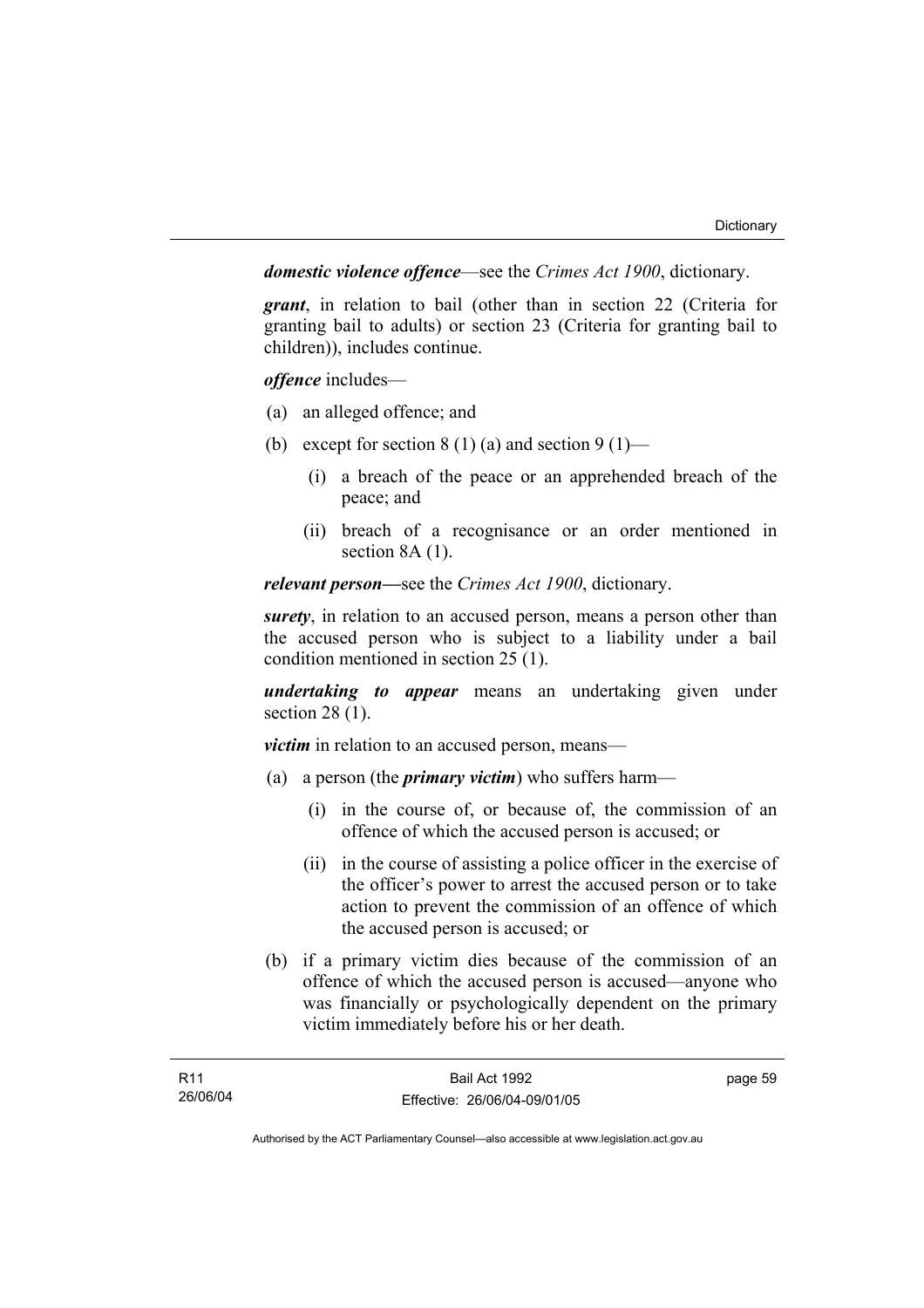1 About the endnotes

## **Endnotes**

## **1 About the endnotes**

Amending and modifying laws are annotated in the legislation history and the amendment history. Current modifications are not included in the republished law but are set out in the endnotes.

Not all editorial amendments made under the *Legislation Act 2001*, part 11.3 are annotated in the amendment history. Full details of any amendments can be obtained from the Parliamentary Counsel's Office.

Uncommenced amending laws and expiries are listed in the legislation history and the amendment history. These details are underlined. Uncommenced provisions and amendments are not included in the republished law but are set out in the last endnote.

If all the provisions of the law have been renumbered, a table of renumbered provisions gives details of previous and current numbering.

The endnotes also include a table of earlier republications.

| $am = amended$<br>$amdt = amendment$<br>$ch = chapter$<br>$cl = clause$<br>$def = definition$<br>$dict = dictionary$<br>disallowed = disallowed by the Legislative<br>Assembly<br>$div = division$<br>$exp = expires/expired$<br>$Gaz = Gazette$<br>$hda =$ heading<br>IA = Interpretation Act 1967<br>$ins = inserted/added$<br>$LA =$ Legislation Act 2001<br>$LR =$ legislation register<br>LRA = Legislation (Republication) Act 1996<br>$mod = modified/modification$<br>$o = order$ | $ord = ordinance$<br>orig = original<br>par = paragraph/subparagraph<br>$pres = present$<br>$prev = previous$<br>$(\text{prev})$ = previously<br>$pt = part$<br>$r = rule/subrule$<br>reg = regulation/subregulation<br>$renum = renumbered$<br>$reloc = relocated$<br>$R[X]$ = Republication No<br>$RI = reissue$<br>s = section/subsection<br>$sch = schedule$<br>$sdiv = subdivision$<br>$sub =$ substituted<br>SL = Subordinate Law<br>underlining = whole or part not commenced |
|-------------------------------------------------------------------------------------------------------------------------------------------------------------------------------------------------------------------------------------------------------------------------------------------------------------------------------------------------------------------------------------------------------------------------------------------------------------------------------------------|--------------------------------------------------------------------------------------------------------------------------------------------------------------------------------------------------------------------------------------------------------------------------------------------------------------------------------------------------------------------------------------------------------------------------------------------------------------------------------------|
| om = omitted/repealed                                                                                                                                                                                                                                                                                                                                                                                                                                                                     | or to be expired                                                                                                                                                                                                                                                                                                                                                                                                                                                                     |
|                                                                                                                                                                                                                                                                                                                                                                                                                                                                                           |                                                                                                                                                                                                                                                                                                                                                                                                                                                                                      |

## **2 Abbreviation key**

page 60 Bail Act 1992 Effective: 26/06/04-09/01/05

R11 26/06/04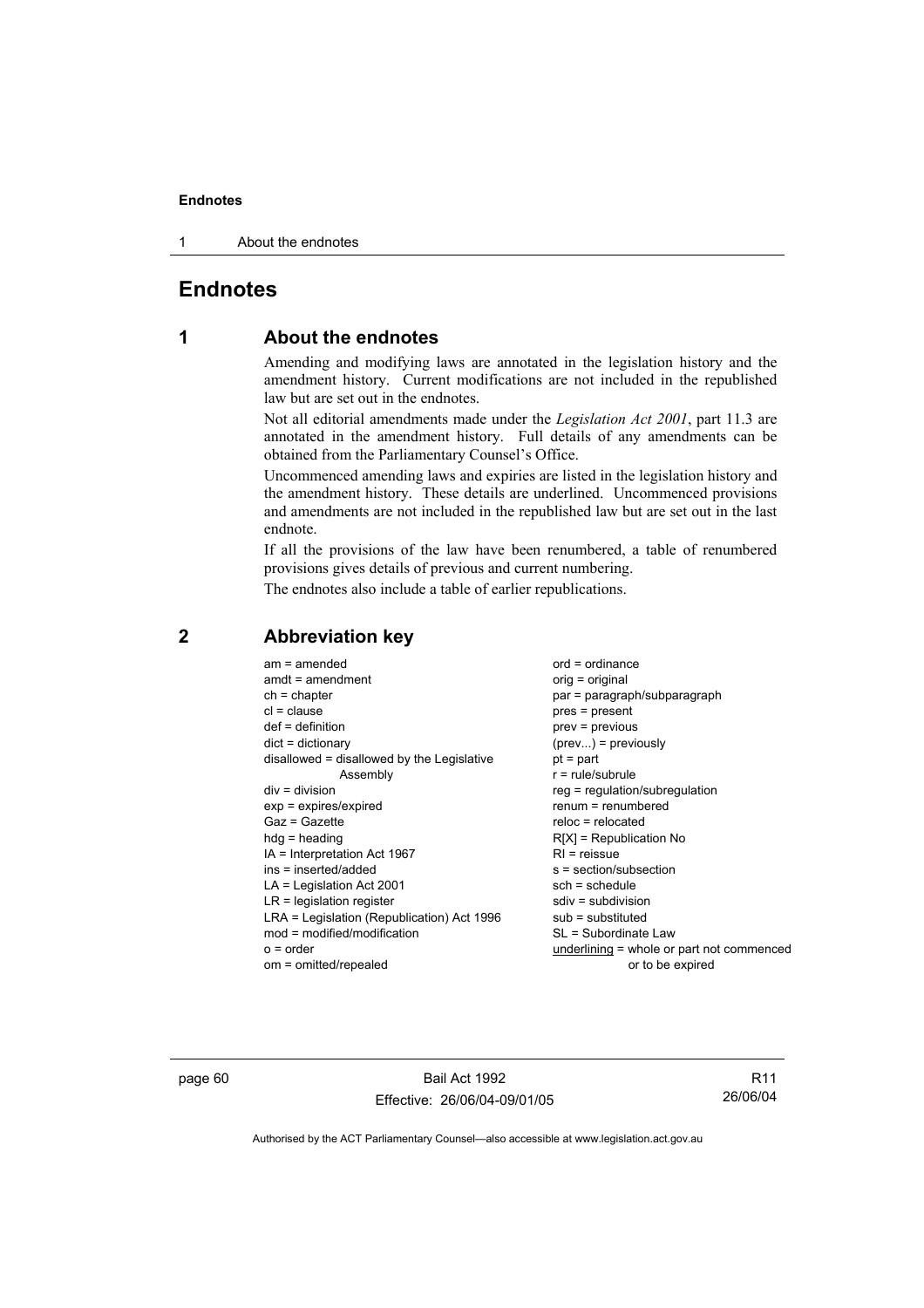### **3 Legislation history**

### **Bail Act 1992 No 8**

notified 28 May 1992 (Gaz 1992 No S59) s 1, s 2 commenced 28 May 1992 (s 2 (1)) remainder commenced 28 November 1992 (s 2(3))

as amended by

### **Bail (Amendment) Act 1992 No 75**

notified 18 December 1992 (Gaz 1992 No S233) commenced 18 December 1992 (s 2)

### **Bail (Amendment) Act 1994 No 73**

notified 1 November 1994 (Gaz 1994 No S229) ss 1-3 commenced 1 November 1994 (s 2 (1)) remainder commenced 1 May 1995 (s 2 (3))

### **Crimes (Amendment) Act (No 2) 1994 No 75 sch 3**

notified 23 November 1994 (Gaz 1994 No S247) ss 1-3 commenced 23 November 1994 (s 2 (1)) sch 3 commenced 1 December 1994 (Gaz 1994 No S270)

### **Statute Law Revision (Penalties) Act 1994 No 81 sch**

notified 29 November 1994 (Gaz 1994 No S253) s 1, s 2 commenced 29 November 1994 (s 2 (1)) sch commenced 29 November 1994 (Gaz 1994 No S269)

### **Acts Revision (Victims of Crime) Act 1994 No 84 pt 2**

notified 15 December 1994 (Gaz 1994 No S280) s 1, s 2 commenced 15 December 1994 (s 2 (1)) pt 2 commenced 15 June 1995 (s 2 (3))

### **Remand Centres (Amendment) Act 1996 (No 2) No 81 s 7**

notified 20 December 1996 (Gaz 1996 No S328) ss 1-3 commenced 20 December 1996 (s 2 (1)) s 7 commenced 1 January 1997 (s 2 (2) and Gaz 1996 No S353)

R11 26/06/04

Bail Act 1992 Effective: 26/06/04-09/01/05 page 61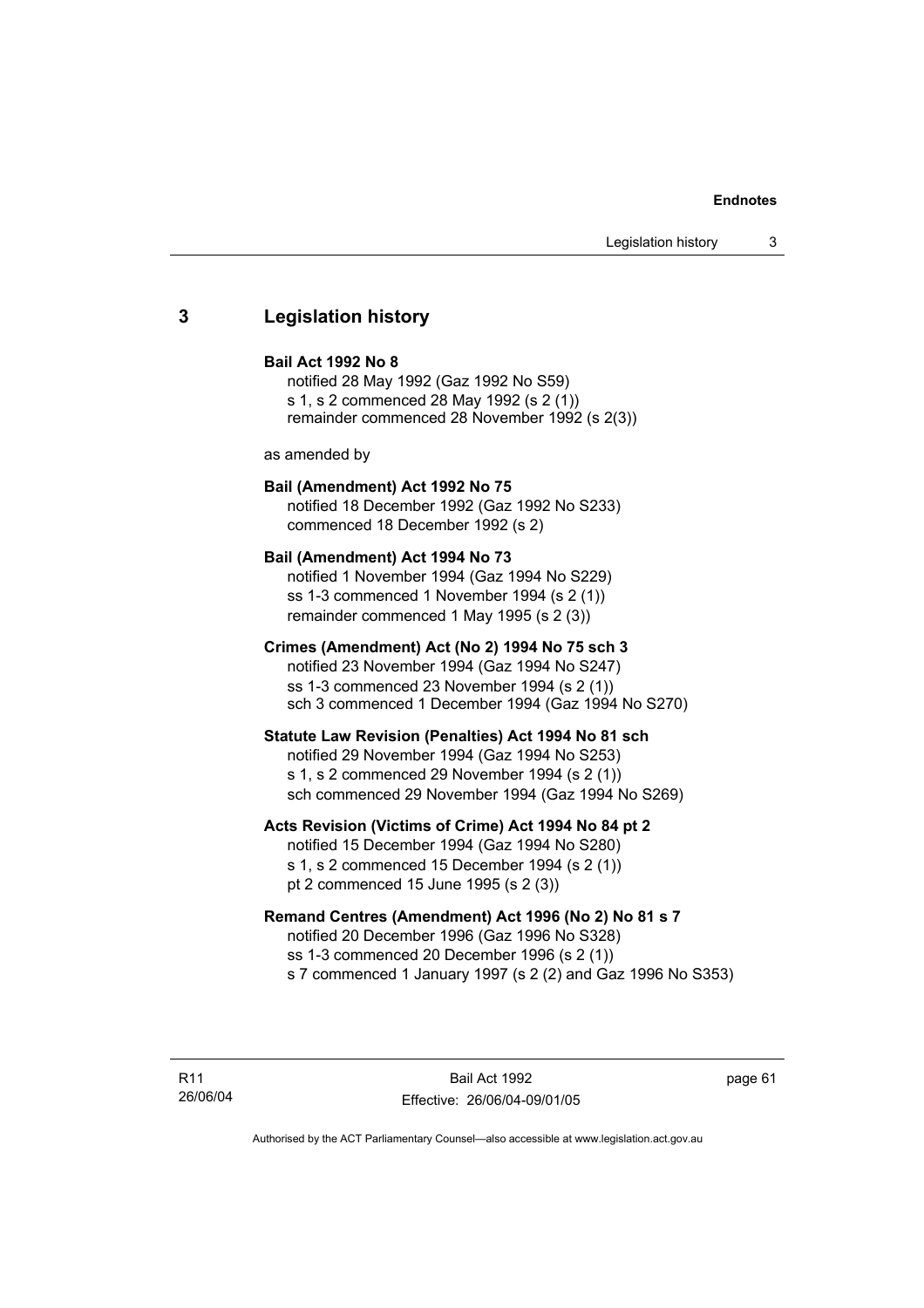3 Legislation history

### **Bail (Amendment) Act 1997 No 22**

notified 29 May 1997 (Gaz 1997 No S136) ss 1-3 commenced 29 May 1997 (s 2 (1)) remainder commenced 30 May 1997 (s 2 (2) and Gaz 1997 No S149)

### **Legal Practitioners (Consequential Amendments) Act 1997 No 96 sch 1**

notified 1 December 1997 (Gaz 1997 No S380) s 1, s 2 commenced 1 December 1997 (s 2 (1)) sch 1 commenced 1 June 1998 (s 2 (2))

### **Bail (Amendment) Act 1998 No 39**

notified 14 October 1998 (Gaz 1998 No 41) ss 1-3 commenced 14 October 1998 (s 2 (1)) remainder commenced 19 October 1998 (Gaz 1998 No 41)

### **Children and Young People (Consequential Amendments) Act 1999 No 64 sch 2**

notified 10 November 1999 (Gaz 1999 No 45) s 1, s 2 commenced 10 November 1999 (s 2 (1)) remainder commenced 10 May 2000 (s 2 (2))

### **Road Transport Legislation Amendment Act 1999 No 79**

notified 1 March 2000 (Gaz 1999 No S65) commenced 1 March 2000 (s 2 and Gaz 2000 No S5)

### **Bail Amendment Act 2001 No 25 pt 2**

notified 24 May 2001 (Gaz 2001 No 21) commenced 24 May 2001 (s 2)

### **Legislation (Consequential Amendments) Act 2001 No 44 pt 30**

notified 26 July 2001 (Gaz 2001 No 30) s 1, s 2 commenced 26 July 2001 (IA s 10B) pt 30 commenced 12 September 2001 (s 2 and see Gaz 2001 No S65)

## **Supreme Court Amendment Act 2001 (No 2) No 54 sch 2 pt 2.2**

notified 15 August 2001 (Gaz 2001 No S57) commenced 15 August 2001 (s 2 (1))

page 62 Bail Act 1992 Effective: 26/06/04-09/01/05

R11 26/06/04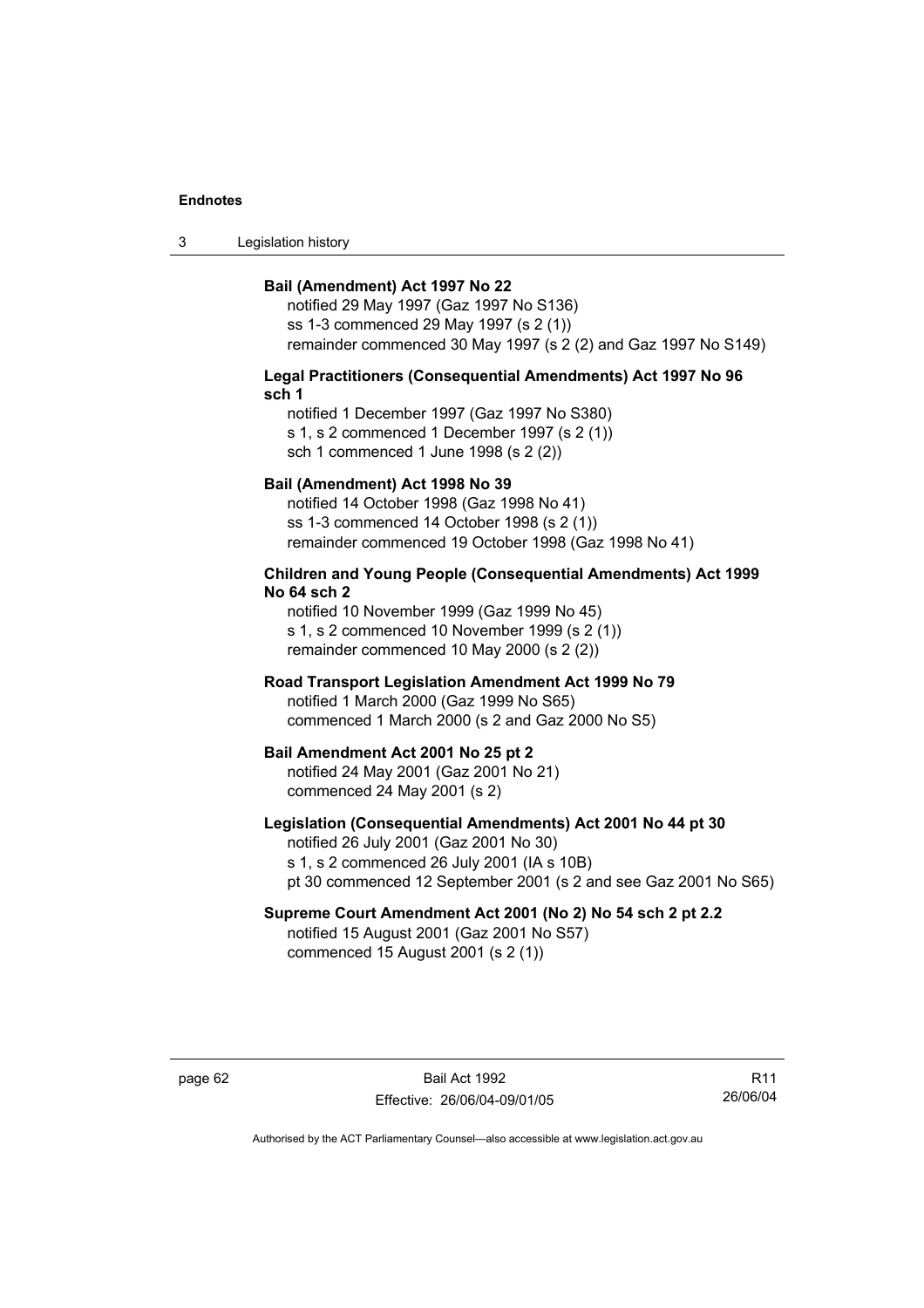### **Bail Amendment Act 2001 (No 2) No 60**

notified 10 September 2001 (Gaz 2001 No S66) s 1, s 2 commenced 10 September 2001 (IA s 10B) remainder commenced 24 September 2001 (s 2)

### **Protection Orders (Consequential Amendments) Act 2001 No 90 sch 1 pt 1**

notified LR 27 September 2001

s 1, s 2 commenced 27 September 2001 (LA s 75)

sch 1 pt 1 commenced 27 March 2002 (s 2 and see the Protection Orders Act 2001, s 3 and LA s 79)

### **Legislation Amendment Act 2002 No 11 amdt 2.5, amdt 2.6**

notified LR 27 May 2002 s 1, s 2 commenced 27 May 2002 (LA s 75) amdt 2.5, amdt 2.6 commenced 28 May 2002 (s 2 (2))

### **Criminal Code 2002 No 51 pt 1.1**

notified LR 20 December 2002 s 1, s 2 commenced 20 December 2002 (LA s 75) pt 1.1 commenced 1 January 2003 (s 2 (1))

### **Legislation (Gay, Lesbian and Transgender) Amendment Act 2003 A2003-14 sch 1 pt 1.2**

notified LR 27 March 2003 s 1, s 2 commenced 27 March 2003 (LA s 75) sch 1 pt 1.1 commenced 28 March 2003 (s 2)

### **Bail Amendment Act 2004 A2004-14**

notified LR 26 March 2004 s 1, s 2 commenced 26 March 2004 (LA s 75 (1)) s 44 commenced 26 June 2004 (s 2 (2) (a)) remainder commenced 26 June 2004 (s 2 (1))

### **Criminal Code (Theft, Fraud, Bribery and Related Offences) Amendment Act 2004 A2004-15 sch 3 pt 3.1**

notified LR 26 March 2004 s 1, s 2 commenced 26 March 2004 (LA s 75 (1)) sch 3 pt 3.1 commenced 26 June 2004 (s 2 (2) and see Bail Amendment Act 2004 A2004-14 s 2)

R11 26/06/04 page 63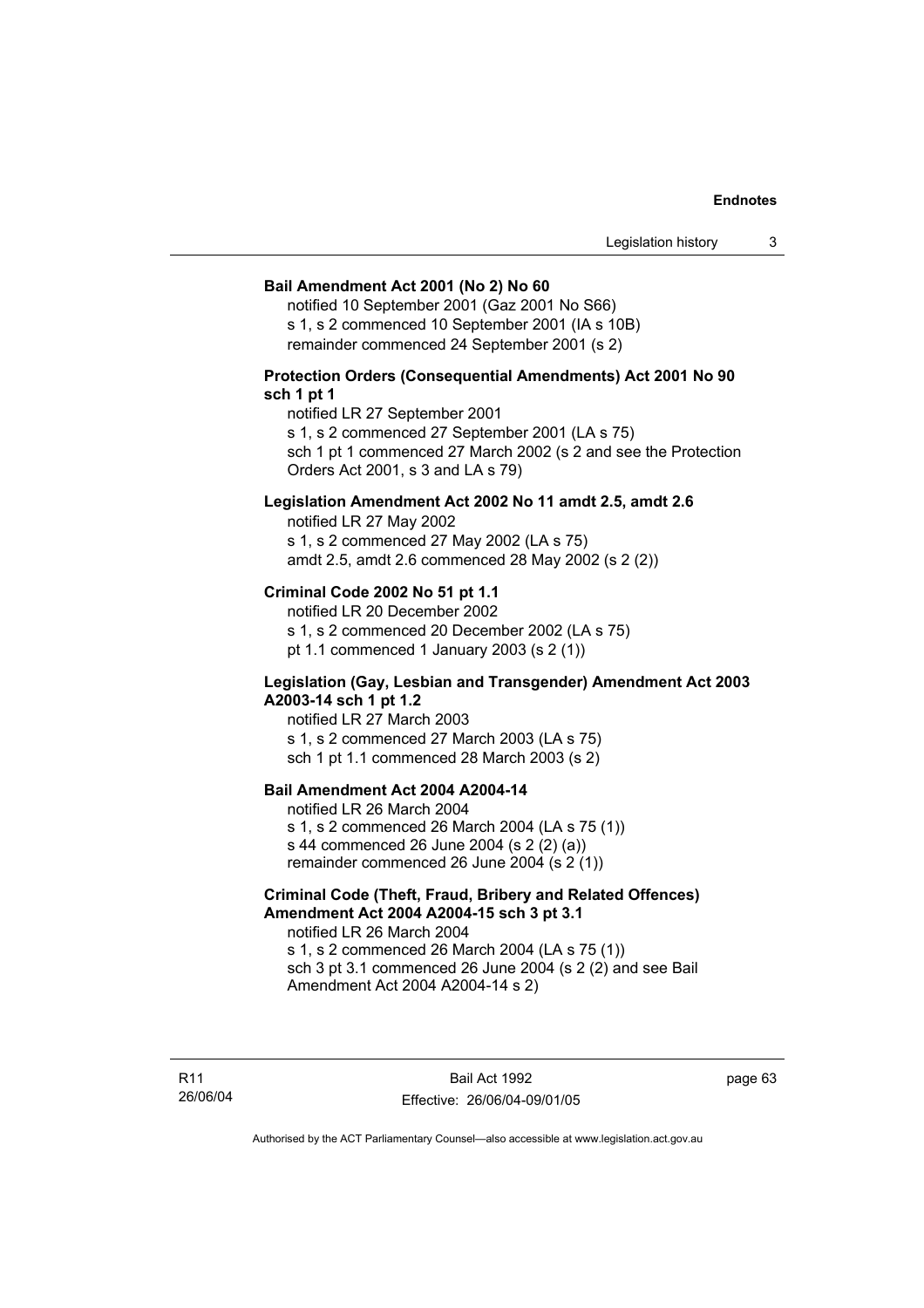| 4 | Amendment history |
|---|-------------------|
|---|-------------------|

## **4 Amendment history**

| <b>Name of Act</b><br>s 1           | sub A2004-14 amdt 1.1                                                                                                                                                                                                                                                                                                                                                                                                                                                                                                                                                                                                                                                                                                                                                                                                                                                                                                                                                                                                                                                                                                                                                                                                                                                                                                        |
|-------------------------------------|------------------------------------------------------------------------------------------------------------------------------------------------------------------------------------------------------------------------------------------------------------------------------------------------------------------------------------------------------------------------------------------------------------------------------------------------------------------------------------------------------------------------------------------------------------------------------------------------------------------------------------------------------------------------------------------------------------------------------------------------------------------------------------------------------------------------------------------------------------------------------------------------------------------------------------------------------------------------------------------------------------------------------------------------------------------------------------------------------------------------------------------------------------------------------------------------------------------------------------------------------------------------------------------------------------------------------|
| <b>Dictionary</b><br>s <sub>2</sub> | om 2001 No 44 amdt 1.316<br>ins A2004-14 amdt 1.1                                                                                                                                                                                                                                                                                                                                                                                                                                                                                                                                                                                                                                                                                                                                                                                                                                                                                                                                                                                                                                                                                                                                                                                                                                                                            |
| <b>Notes</b><br>s 3                 | (prev s 3) am 1994 No 73 s 4; s (2) pars renum R6 LA;<br>A2004-14 s 4<br>def appeal om A2004-14 amdt 1.1<br>def applicable bail criteria ins 2001 No 25 s 4<br>am 2001 No 60 s 4<br>om A2004-14 amdt 1.1<br>def <i>authorised officer</i> sub 2001 No 25 s 5<br>om A2004-14 amdt 1.1<br>def bail om A2004-14 amdt 1.1<br>def bail condition om A2004-14 amdt 1.1<br>def bail undertaking om 1994 No 73 s 4<br>def <i>child</i> sub 1997 No 22 s 4<br>om A2004-14 amdt 1.1<br>def <i>clerk</i> om A2004-14 amdt 1.1<br>def <i>court</i> om A2004-14 amdt 1.1<br>def <i>Crimes Act</i> om R3 LRA<br>def de facto spouse ins 1997 No 22 s 4<br>om A2003-14 amdt 1.4<br>def domestic violence offence sub 1997 No 22 s 4; 1998<br>No 39 s 4<br>am 1999 No 79 sch 3<br>sub 2001 No 90 amdt 1.1<br>par (e) exp 27 March 2002 (see s 60)<br>am 2002 No 11 amdt 2.5; pars renum R7 LA (see 2002<br>No 11 amdt 2.6); 2002 No 51 amdt 1.1<br>om A2004-14 amdt 1.1<br>def <i>harm</i> ins 1994 No 84 s 4<br>om A2004-14 amdt 1.1<br>def <i>household member</i> ins 1997 No 22 s 4<br>om 2001 No 90 amdt 1.2<br>def judge om A2004-14 amdt 1.1<br>def <i>offence</i> sub 1994 No 73 s 4<br>om A2004-14 amdt 1.1<br>def outstanding ins 2001 No 60 s 5<br>om A2004-14 amdt 1.1<br>def pending ins 2001 No 60 s 5<br>om A2004-14 amdt 1.1 |

page 64 Bail Act 1992 Effective: 26/06/04-09/01/05

R11 26/06/04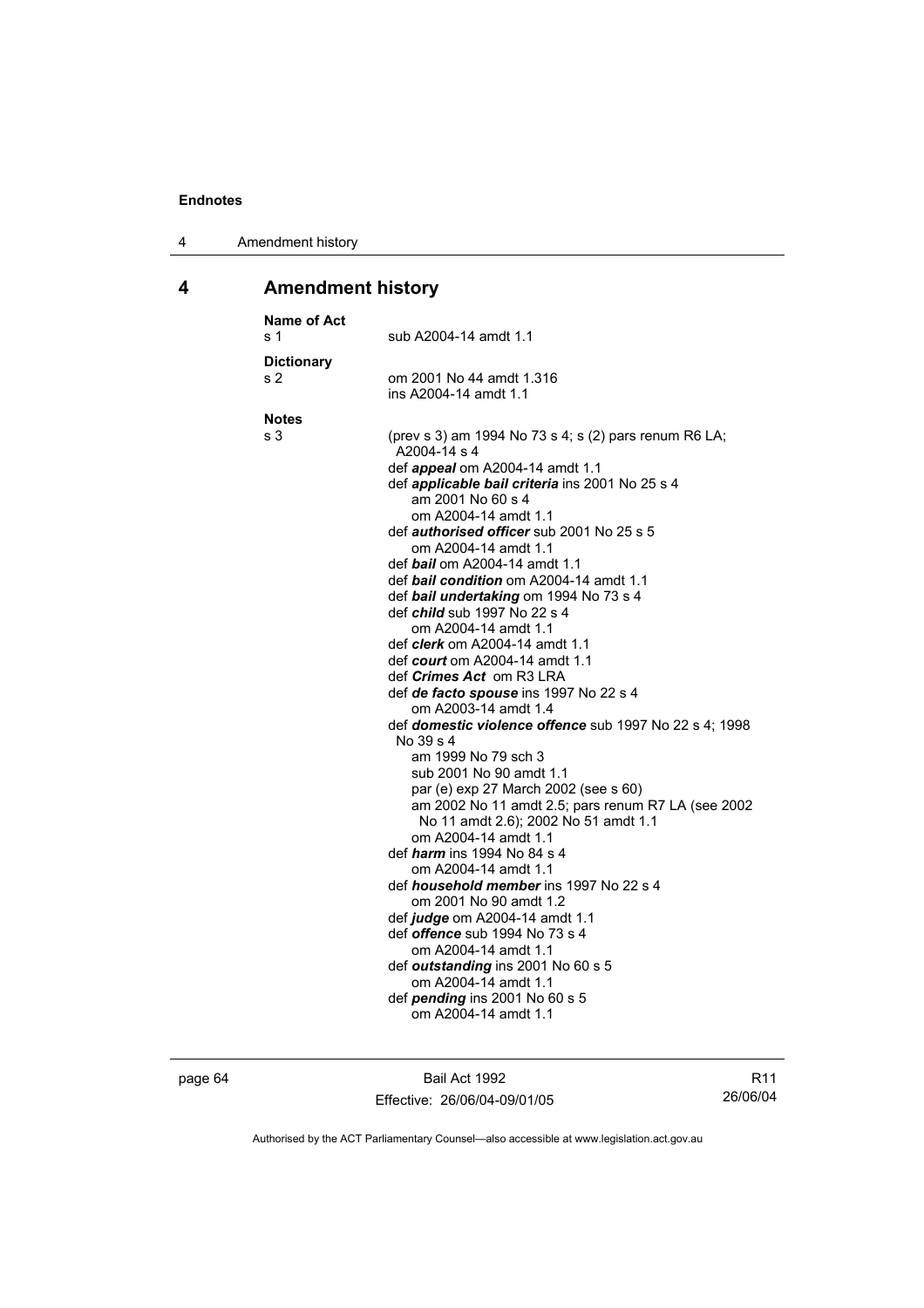def *relative* ins 1997 No 22 s 4 sub 2001 No 90 amdt 1.3 am A2003-14 amdt 1.5 om A2004-14 amdt 1.1 def *relevant person* ins 2001 No 90 amdt 1.4 am A2003-14 amdt 1.6, amdt 1.7 om A2004-14 amdt 1.1 def *remand centre* om A2004-14 amdt 1.1 def *serious offence* ins 2001 No 25 s 6 sub 2001 No 60 s 6 om A2004-14 amdt 1.1 def *spouse* ins 1997 No 22 s 4 (b) om A2003-14 amdt 1.8 def *undertaking to appear* om A2004-14 amdt 1.1 def *victim* ins 1994 No 84 s 4 om A2004-14 amdt 1.1 pres s 3 sub A2004-14 amdt 1.1 **Act applies to children**  s 4 am R3 LRA sub A2004-14 amdt 1.2 **Availability of bail**  pt 2 hdg sub A2004-14 s 5 **When bail may be granted and rights following**   $div 2.1$  hdg  $ins A2004-14 s 5$ **When may bail be granted?**  s 5 am 2001 No 25 s 7 sub A2004-14 s 5 **Rights following grant of bail**  s 6 5 sub A2004-14 s 5 **Presumption for bail**  div 2.2 hdg ins A2004-14 s 5 **Div 2.2 subject to div 2.3 and div 2.4** s 7 am 1992 No 75 s 4; 1994 No 73 s 5; 1997 No 22 s 5; 1998 No 39 s 5; 2001 No 90 amdt 1.5 sub A2004-14 s 5 **Bail following arrest for breach of peace** s 7A ins 1994 No 73 s 6 sub 2001 No 90 amdt 1.6 om A2004-14 s 5

R11 26/06/04

Bail Act 1992 Effective: 26/06/04-09/01/05 page 65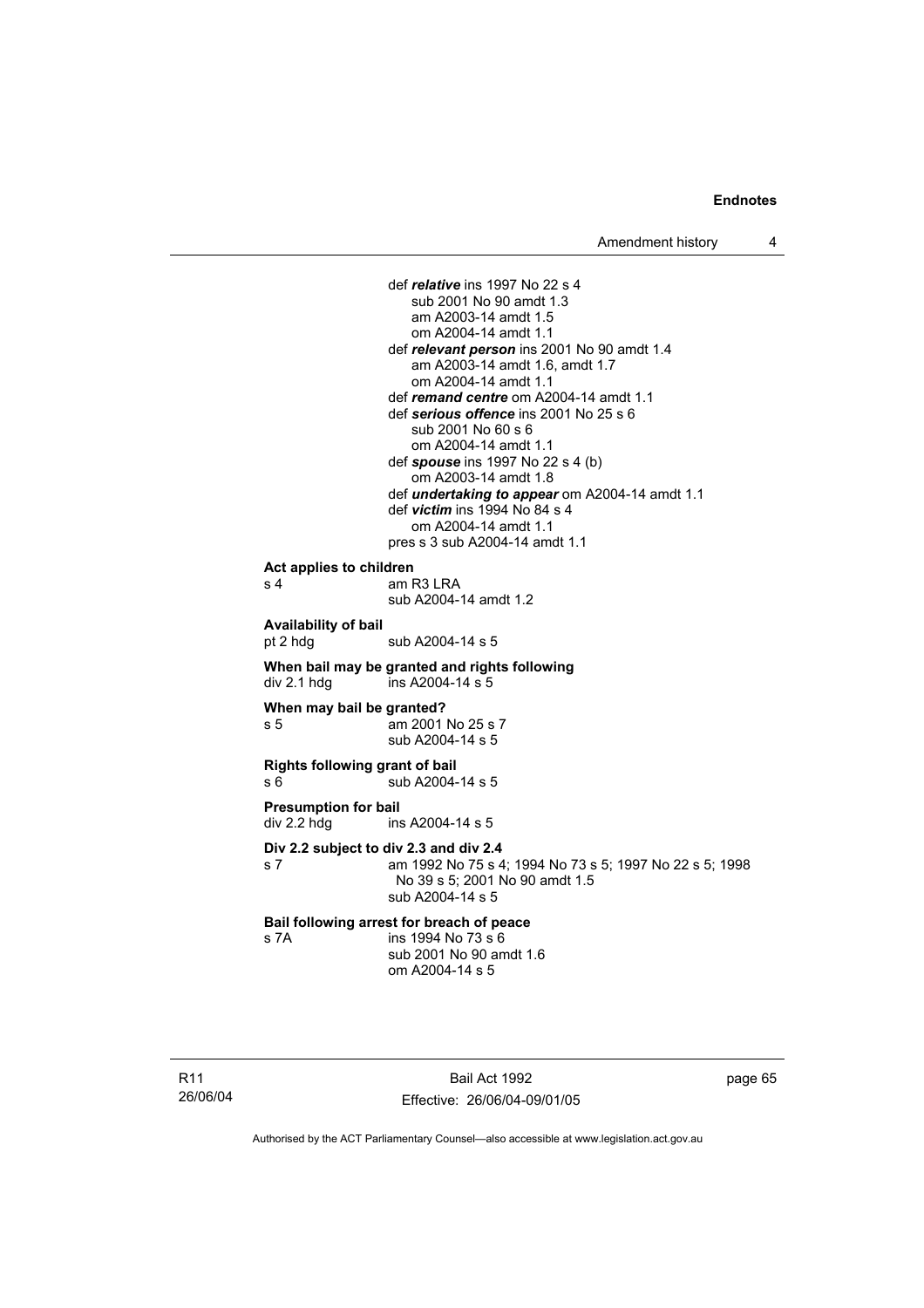4 Amendment history

**Entitlement to bail—certain minor offences etc** s 8 sub 1994 No 73 s 6 am 1997 No 22 s 6; 2001 No 25 s 8, s 9; 2001 No 60 s 7 sub 2001 No 90 amdt 1.6; A2004-14 s 5 **Entitlement to bail—breaches of certain orders** s 8A ins 1997 No 22 s 7 am 1998 No 39 s 6; 2001 No 25 s 1 sub 2001 No 90 amdt 1.6; A2004-14 s 5 **Limitations on entitlement to bail**  s 9 hdg sub 2001 No 25 s 11 s 9 sub 2001 No 54 amdt 2.2; A2004-14 s 5 **Entitlement to bail—offences other than minor offences** s 9A hdg s 8 sub 2001 No 60 s 8 s 9A ins 2001 No 25 s 12 am 2001 No 60 s 9, s 10 (7), (8) exp 24 September 2003 (s 9A (8)) sub A2004-14 s 5 **No presumption for bail**  ins A2004-14 s 5 **Div 2.2 not to apply to certain offences**  s 9B ins A2004-14 s 5 **Presumption against bail**  div 2.4 hdg ins A2004-14 s 5 **Bail for murder**  s 9C ins A2004-14 s 5 **Bail for serious offence committed while charge for another pending or outstanding**  ins A2004-14 s 5 am A2004-15 amdt 3.1 **Bail for person sentenced to imprisonment**  s 9E ins A2004-14 s 5 **Domestic violence offence—bail by authorised officer**  s 9F ins A2004-14 s 5 **Special or exceptional circumstances**   $\frac{1}{3}$  9G ins A2004-14 s 5 am A2004-15 amdt 3.2 **Dispensing with bail** s 10 am 1994 No 73 s 7; 2001 No 25 s 13; 2001 No 60 s 11; A2004-14 s 6

page 66 Bail Act 1992 Effective: 26/06/04-09/01/05

R11 26/06/04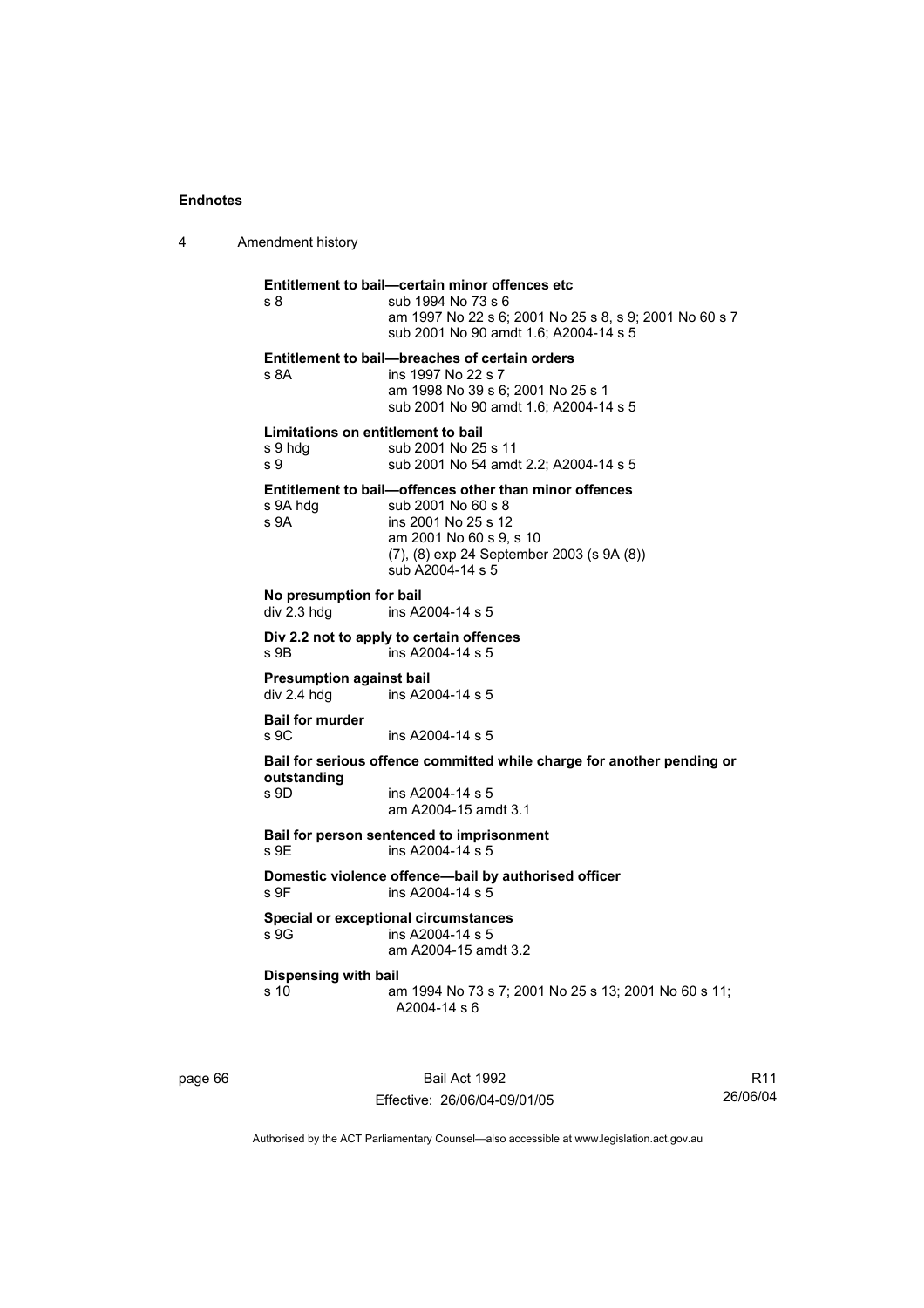| Deciding bail after charge laid<br>s 13<br>am 1994 No 73 s 8; 1997 No 22 s 8; 2001 No 25 s 14<br>Grant of bail by authorised officers<br>am A2004-14 s 7<br>s 14<br>Deciding of questions of bail by authorised officers<br>am 1997 No 22 s 9; 2001 No 25 s 15; A2004-14 s 8<br>s 15<br>Notification of decision of authorised officer<br>s 16<br>am 1994 No 73 s 9; 1997 No 22 s 10; 2001 No 90 amdt 1.7;<br>ss renum R6 LA (see also 2001 No 90 amdt 1.8)<br>General provisions relating to court bail<br>am 1997 No 22 sch 2; am 1997 No 96 sch 1; A2004-14 s 9<br>s 19<br>Limitations on power of magistrate<br>sub A2004-14 s 10<br>s 20<br>Bail in relation to several offences<br>s 21<br>am 1997 No 22 s 11 and sch 2<br>Criteria for granting bail to adults<br>am 1994 No 84 s 5; 1997 No 22 s 11<br>s 22<br>sub A2004-14 s 11<br>Criteria for granting bail to children<br>s 23<br>am 1997 No 22 s 12; 1999 No 64 sch 2<br>sub A2004-14 s 11<br>Victim's concern about need for protection<br>ins 1994 No 84 s 6<br>s 23A<br>am 1997 No 22 s 13<br>sub A2004-14 s 11<br>Bail conditions and undertakings to appear<br>sub 1994 No 73 s 10<br>pt 5 hdg<br>Conditions on which bail may be granted to adults<br>am 1994 No 73 s 11; am 1994 No 84 s 7; 2001 No 44<br>s 25<br>amdt 1.317; 2001 No 90 amdt 1.9; ss renum R6 LA;<br>A2004-14 s 12, s 13, s 15, s 16; pars renum R11 LA<br>(see A2004-14 s 14); ss renum R11 LA (see A2004-14 s 17)<br>Conditions on which bail may be granted to children<br>am 1999 No 64 sch 2; A2004-14 s 18, s 19; ss renum R11 LA<br>s 26<br>(see A2004-14 s 20)<br>Recording of certain bail decisions<br>am 1997 No 22 sch 2<br>s 27 | Amendment history | 4 |
|-----------------------------------------------------------------------------------------------------------------------------------------------------------------------------------------------------------------------------------------------------------------------------------------------------------------------------------------------------------------------------------------------------------------------------------------------------------------------------------------------------------------------------------------------------------------------------------------------------------------------------------------------------------------------------------------------------------------------------------------------------------------------------------------------------------------------------------------------------------------------------------------------------------------------------------------------------------------------------------------------------------------------------------------------------------------------------------------------------------------------------------------------------------------------------------------------------------------------------------------------------------------------------------------------------------------------------------------------------------------------------------------------------------------------------------------------------------------------------------------------------------------------------------------------------------------------------------------------------------------------------------------------------------------------------------|-------------------|---|
|                                                                                                                                                                                                                                                                                                                                                                                                                                                                                                                                                                                                                                                                                                                                                                                                                                                                                                                                                                                                                                                                                                                                                                                                                                                                                                                                                                                                                                                                                                                                                                                                                                                                                   |                   |   |
|                                                                                                                                                                                                                                                                                                                                                                                                                                                                                                                                                                                                                                                                                                                                                                                                                                                                                                                                                                                                                                                                                                                                                                                                                                                                                                                                                                                                                                                                                                                                                                                                                                                                                   |                   |   |
|                                                                                                                                                                                                                                                                                                                                                                                                                                                                                                                                                                                                                                                                                                                                                                                                                                                                                                                                                                                                                                                                                                                                                                                                                                                                                                                                                                                                                                                                                                                                                                                                                                                                                   |                   |   |
|                                                                                                                                                                                                                                                                                                                                                                                                                                                                                                                                                                                                                                                                                                                                                                                                                                                                                                                                                                                                                                                                                                                                                                                                                                                                                                                                                                                                                                                                                                                                                                                                                                                                                   |                   |   |
|                                                                                                                                                                                                                                                                                                                                                                                                                                                                                                                                                                                                                                                                                                                                                                                                                                                                                                                                                                                                                                                                                                                                                                                                                                                                                                                                                                                                                                                                                                                                                                                                                                                                                   |                   |   |
|                                                                                                                                                                                                                                                                                                                                                                                                                                                                                                                                                                                                                                                                                                                                                                                                                                                                                                                                                                                                                                                                                                                                                                                                                                                                                                                                                                                                                                                                                                                                                                                                                                                                                   |                   |   |
|                                                                                                                                                                                                                                                                                                                                                                                                                                                                                                                                                                                                                                                                                                                                                                                                                                                                                                                                                                                                                                                                                                                                                                                                                                                                                                                                                                                                                                                                                                                                                                                                                                                                                   |                   |   |
|                                                                                                                                                                                                                                                                                                                                                                                                                                                                                                                                                                                                                                                                                                                                                                                                                                                                                                                                                                                                                                                                                                                                                                                                                                                                                                                                                                                                                                                                                                                                                                                                                                                                                   |                   |   |
|                                                                                                                                                                                                                                                                                                                                                                                                                                                                                                                                                                                                                                                                                                                                                                                                                                                                                                                                                                                                                                                                                                                                                                                                                                                                                                                                                                                                                                                                                                                                                                                                                                                                                   |                   |   |
|                                                                                                                                                                                                                                                                                                                                                                                                                                                                                                                                                                                                                                                                                                                                                                                                                                                                                                                                                                                                                                                                                                                                                                                                                                                                                                                                                                                                                                                                                                                                                                                                                                                                                   |                   |   |
|                                                                                                                                                                                                                                                                                                                                                                                                                                                                                                                                                                                                                                                                                                                                                                                                                                                                                                                                                                                                                                                                                                                                                                                                                                                                                                                                                                                                                                                                                                                                                                                                                                                                                   |                   |   |
|                                                                                                                                                                                                                                                                                                                                                                                                                                                                                                                                                                                                                                                                                                                                                                                                                                                                                                                                                                                                                                                                                                                                                                                                                                                                                                                                                                                                                                                                                                                                                                                                                                                                                   |                   |   |
|                                                                                                                                                                                                                                                                                                                                                                                                                                                                                                                                                                                                                                                                                                                                                                                                                                                                                                                                                                                                                                                                                                                                                                                                                                                                                                                                                                                                                                                                                                                                                                                                                                                                                   |                   |   |
|                                                                                                                                                                                                                                                                                                                                                                                                                                                                                                                                                                                                                                                                                                                                                                                                                                                                                                                                                                                                                                                                                                                                                                                                                                                                                                                                                                                                                                                                                                                                                                                                                                                                                   |                   |   |

R11 26/06/04

Bail Act 1992 Effective: 26/06/04-09/01/05 page 67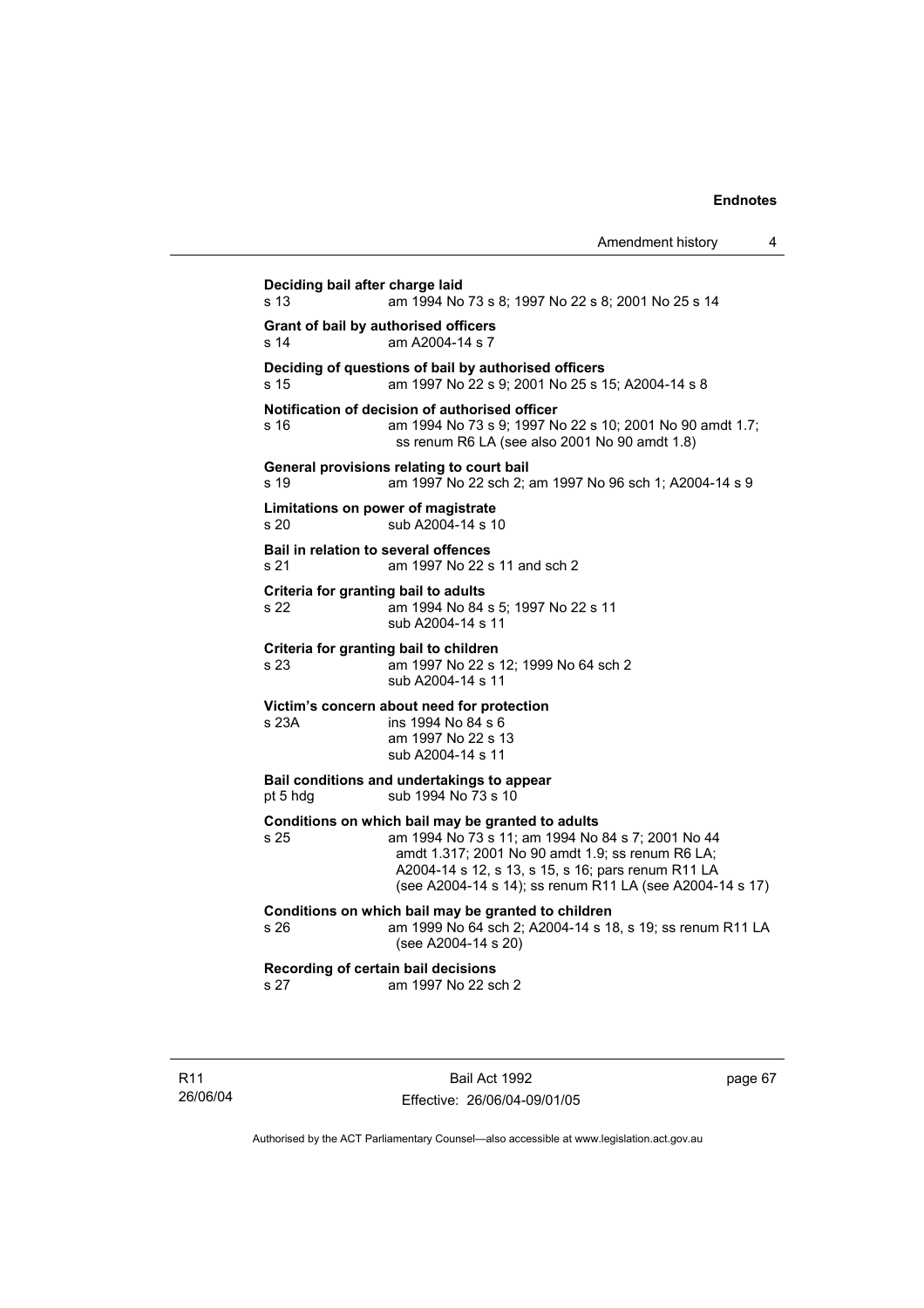4 Amendment history

**Notice to victim of bail decisions**<br>s 27A **ins 1994** No 84 ins 1994 No 84 s 8 om A2004-14 s 21 **Undertakings to appear**  s 28 am 2001 No 44 amdt 1.318 sub A2004-14 s 22 **Undertakings in respect of more than 1 offence**  s 29 om 1994 No 73 s 12 **Accused person may be excused from attendance before court** s 30 am 1997 No 96 sch 1; 2001 No 44 amdt 1.319; A2004-14 amdt 1.3, amdt 1.4; ss renum R11 LA (see A2004-14 amdt 1.5) **Bail requirements** s 31 am 1994 No 73 s 13 sub A2004-14 s 23 **Acceptable people and security for bail**  s 32 am 1994 No 73 s 14; ss renum R6 LA sub A2004-14 s 23 **Continuation of bail and undertakings** s 33 am 1994 No 73 s 15; 1997 No 22 sch 2; ss renum R6 LA; A2004-14 s 24, s 25 **Written notice of conditions of bail** s 34 am 1997 No 22 sch 2; 2001 No 44 amdt 1.320 **Warning to person making acknowledgment** s 35 om A2004-14 s 26 **Discharge of surety** s 36 am 1994 No 73 s 16 sub A2004-14 s 27 **Payment of amounts to Territory** s 37 sub A2004-14 s 28 **Review of decisions by authorised officers**  div 6.1 hdg (prev pt 6 div 1 hdg) renum R4 **Review by authorised officers** s 38 am 1997 No 22 sch 2 **Expiry—Motor Traffic Act reference**  s 39 renum as s 60 R5 LA **Review of decisions by courts**  div 6.2 hdg (prev pt 6 div 2 hdg) renum R4 LA

page 68 Bail Act 1992 Effective: 26/06/04-09/01/05

R11 26/06/04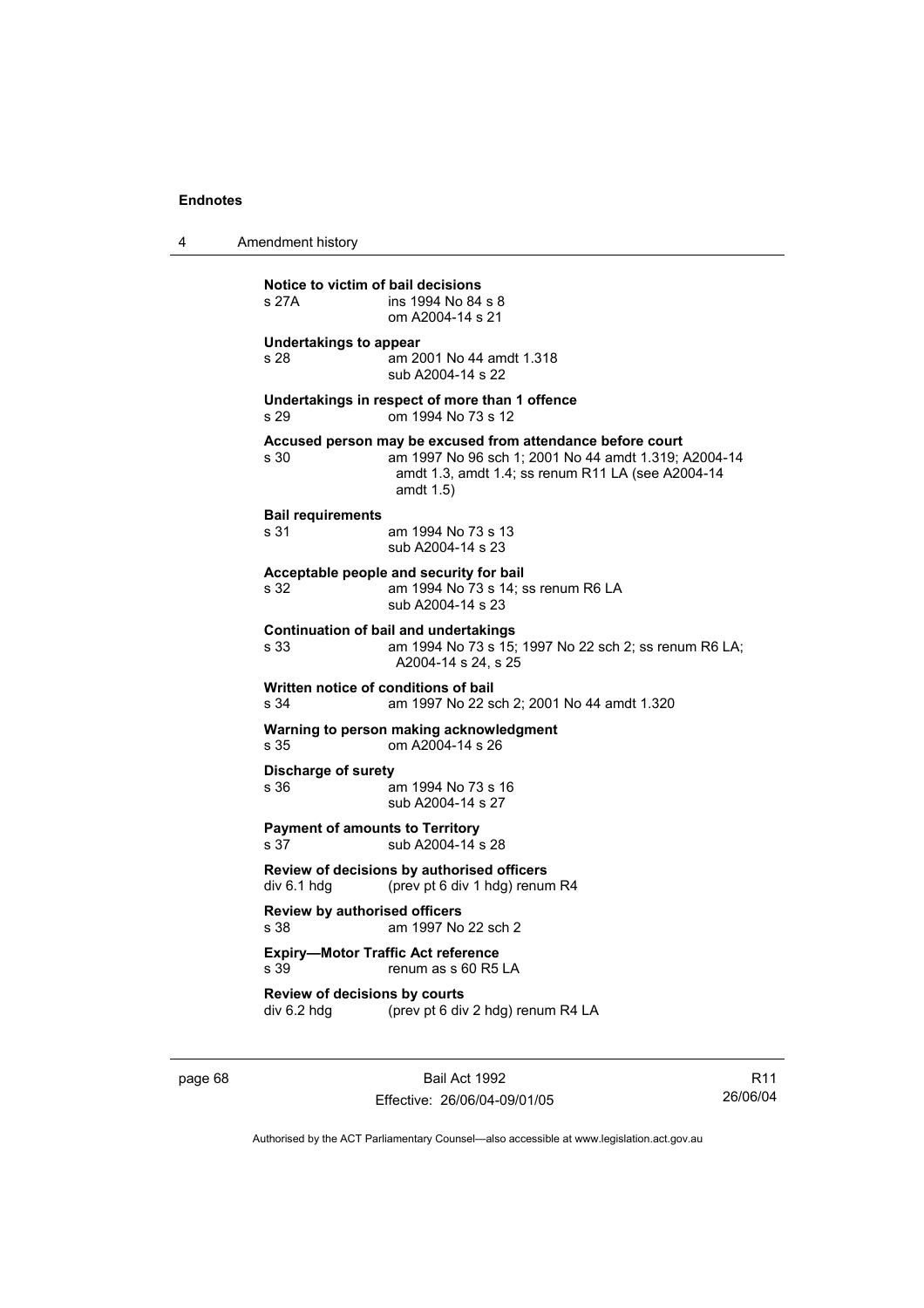```
Court may review on its own initiative
s 41A ins A2004-14 s 29
Power of magistrate to review
s 42 sub A2004-14 s 30
Power of Supreme Court to review
s 43 am A2004-14 s 31, s 32; ss renum R11 LA 
General limitation on power of court to review
s 44 om A2004-14 s 33 
Miscellaneous 
                orig pt 6 div 3 hdg ins 1994 No 84 s 9
                 (prev pt 6 div 3 hdg) renum R4 LA 
                 om A2004-14 s 34 
Notice to victim of bail decisions
s 46A ins 1994 No 84 s 9
                 om A2004-14 s 34 
Giving information relating to bail
s 47 am 1994 No 73 s 17; 2001 No 44 amdt 1.321
Notice to victim of bail decisions
s 47A ins A2004-14 s 35; ss renum R11 LA 
Notification to court that bail condition not satisfied
s 48 am 1994 No 73 s 18; 2001 No 44 amdt 1.322 
Failure to answer bail
s 49 am 1994 No 73 s 19; 1994 No 81 sch 
                 sub 2001 No 25 s 16 
False statements in acknowledgments
s 50 am 1994 No 81 sch 
                 om A2004-14 s 36 
Indemnification of sureties
s 51 am 1994 No 81 sch 
Apprehension of person admitted to bail
s 53 om 1994 No 75 sch 3 
Power of court where person apprehended
s 54 om 1994 No 75 sch 3 
No right of surety to arrest
                am 1994 No 73 s 20
                 sub A2004-14 s 37 
Arrest without warrant of person on bail
s 56A ins A2004-14 s 28
```
R11 26/06/04

Bail Act 1992 Effective: 26/06/04-09/01/05 page 69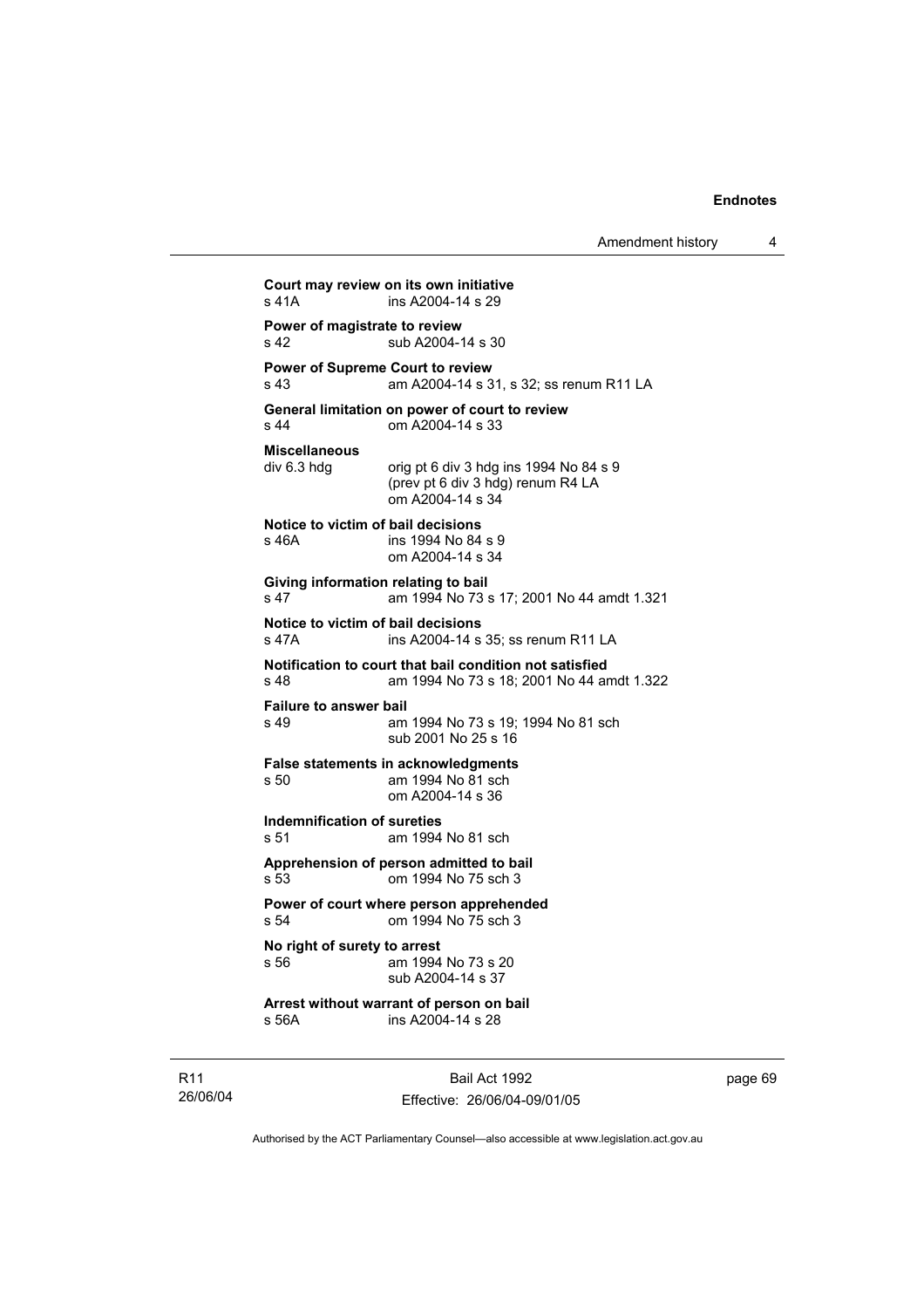4 Amendment history

| s 56B                                  | Arrest for breach of condition by person outside ACT<br>ins A2004-14 s 28                                                                                                                                                                                                                       |
|----------------------------------------|-------------------------------------------------------------------------------------------------------------------------------------------------------------------------------------------------------------------------------------------------------------------------------------------------|
| Act to prevail<br>s 57                 | am A2004-14 amdt 1.6, amdt 1.7                                                                                                                                                                                                                                                                  |
| s <sub>57</sub> AA                     | Abolition of inherent power of bail<br>ins 1996 No 81 s 7                                                                                                                                                                                                                                       |
| Form of certain instruments<br>s 57A   | ins 1994 No 73 s 21<br>om 2001 No 44 amdt 1.323                                                                                                                                                                                                                                                 |
| <b>Approved forms</b><br>s 58          | sub 2001 No 44 amdt 1.323<br>am A2004-14 s 39                                                                                                                                                                                                                                                   |
| <b>Regulation-making power</b><br>s 59 | ins 2001 No 44 amdt 1.323<br>am A2004-14 s 40, s 41                                                                                                                                                                                                                                             |
| <b>Transitional</b><br>pt 8 hdg        | ins 1999 No 79 sch 3<br>om R6 LA                                                                                                                                                                                                                                                                |
| s 60                                   | <b>Expiry-Motor Traffic Act reference</b><br>(prev s 39) ins 1999 No 79 sch 3<br>sub 2001 No 90 amdt 1.10 as s 59<br>renum R5 LA<br>exp 27 March 2002 (see s 60)                                                                                                                                |
| sch 1                                  | Domestic violence offences against the Crimes Act 1900<br>ins 1997 No 22 s 14<br>am 1998 No 39 s 7<br>sub 2001 No 90 amdt 1.11<br>am 2002 No 51 amdt 1.2<br>sub A2004-14 s 43<br>am A2004-14 s 44; A2004-15 amdt 3.3, amdt 3.4; pts renum<br>R11 LA (see A2004-15 amdt 3.5); items renum R11 LA |

page 70 Bail Act 1992 Effective: 26/06/04-09/01/05

R11 26/06/04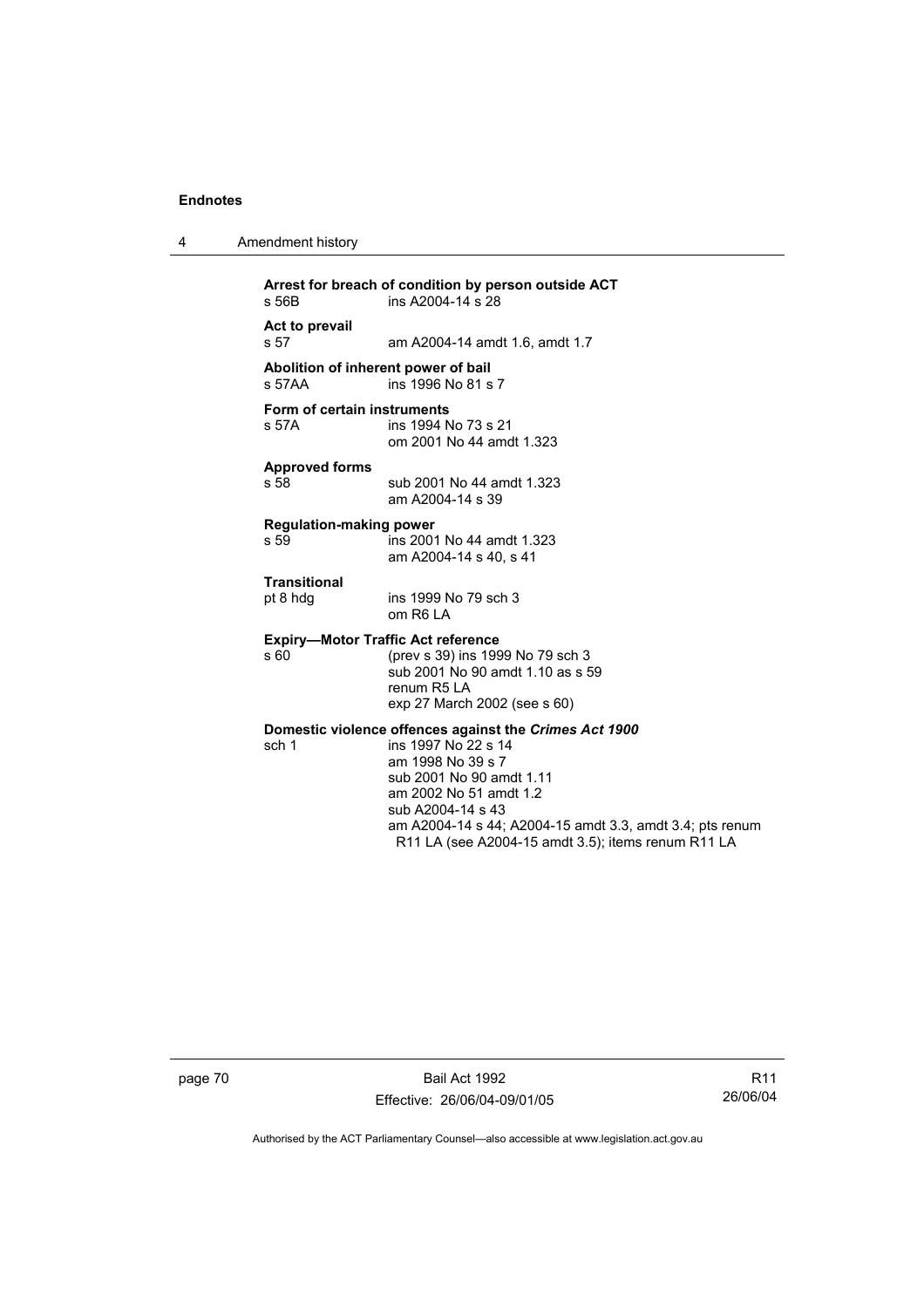**Dictionary** 

ins A2004-14 amdt 1.8 def *accused person* ins A2004-14 s 42 def *appeal* ins A2004-14 amdt 1.8 def *applicable bail criteria* ins A2004-14 amdt 1.8 def *authorised officer* ins A2004-14 amdt 1.8 def *bail* ins A2004-14 amdt 1.8 def *bail condition* ins A2004-14 amdt 1.8 def *child* ins A2004-14 amdt 1.8 def *court* ins A2004-14 amdt 1.8 def *domestic violence offence* ins A2004-14 amdt 1.8 def *grant* ins A2004-14 amdt 1.8 def *offence* ins A2004-14 amdt 1.8 def *relevant person* ins A2004-14 amdt 1.8 def *surety* ins A2004-14 amdt 1.8 def *undertaking to appear* ins A2004-14 amdt 1.8 def *victim* ins A2004-14 amdt 1.8

R11 26/06/04

Bail Act 1992 Effective: 26/06/04-09/01/05 page 71